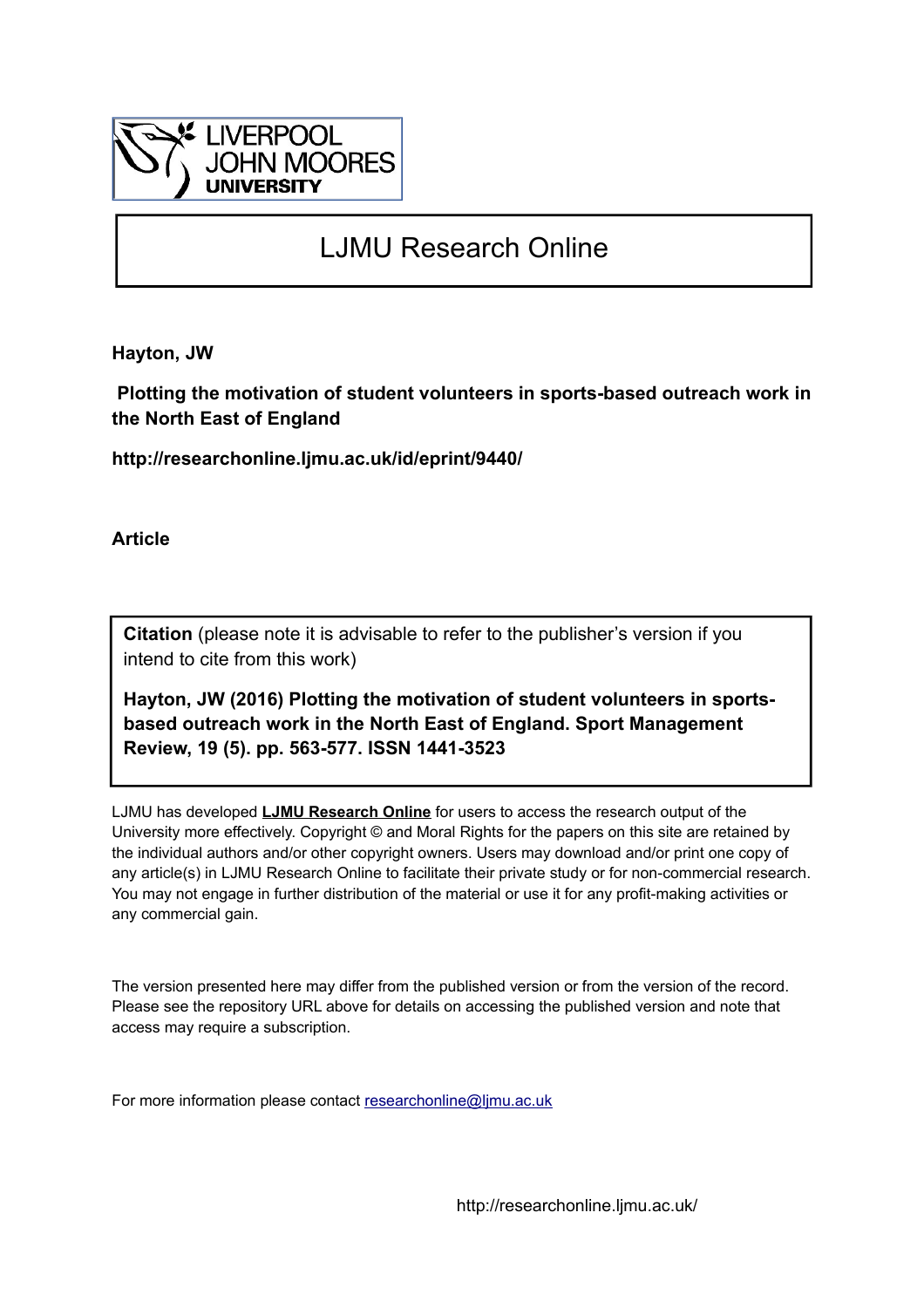# **Plotting the Motivation of Student Volunteers in Sports-Based Outreach Work in the North East of England**

## **1. Introduction**

Volunteers in sport and recreation represent the largest contribution to volunteerism in the UK (Sport and Recreation Alliance, 2016). In England, for example, 12.7 per cent (5,600,600) of adults over the age of 16 years volunteered in sport between October 2014 and September 2015 (Sport England, 2016). Nichols et al. (2014) state that these volunteers help to sustain approximately 85,000 national governing body affiliated voluntary sports clubs (VSCs) (Nichols et al., 2014). Despite what has proved a relatively stable sport volunteer rate in England since 2010 (Sport England, 2016), 70 per cent of VSCs stress that they desperately need new volunteers (Join In, 2015).

Although general levels of formal monthly volunteering in 2014-15 were the same as those recorded in 2001 (27%) (Cabinet Office, 2015), the number of students volunteering in the UK in this period has risen. In 2013, over 725,000 students were reported to be participating in a range of voluntary initiatives organised through their higher education institution (Ellison & Kerr, 2014), compared with the 42,000 recorded by Student Volunteering England in 2004. Those 725,000 students accounted for 31 per cent of all students in higher education in 2013, with their voluntary contributions averaging out at 44 hours across the average 32 week taught term (Ellison & Kerr, 2014). Ellison and Kerr (2014) also reported that 51 per cent of all student volunteers were involved with organising or helping to run an activity or event, and 18 per cent specifically involved in coaching or refereeing sports.

This trend coincides with an increase in university-organised and university-led volunteer programmes and placements in recent years, particularly in Western countries (Smith et al., 2010). Many such opportunities are offered as part of integrated community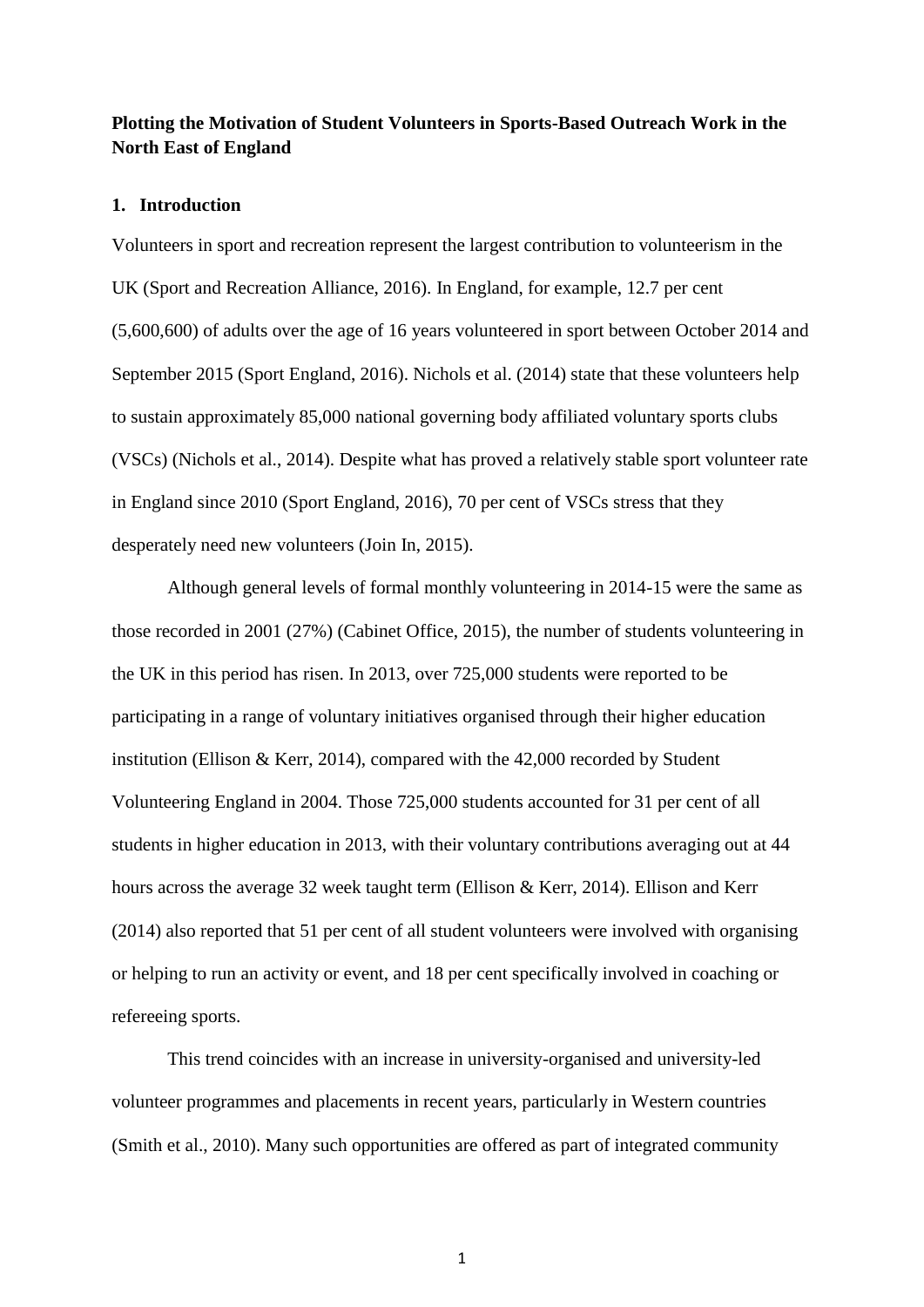service or service learning type activities, with more and more universities embedding mandatory service learning into higher education programmes (Smith et al., 2010; Dean, 2014; Holdsworth & Brewis, 2014). Research demonstrates that a major driver of student volunteering is to gain work-related experience in order to facilitate access to work and careers post-university (Handy et al., 2010; Hustinx et al., 2010; Smith et al., 2010). A concern held by both Dean (2014) and Holdsworth and Brewis (2014) is that if students feel coerced or obliged to volunteer due to a perceived instrumental necessity or external inducement, rather than for intrinsic purposes, then their commitment to the cause may become weakened, or, feelings of resentment towards the activity may be fomented, potentially resulting in their disengagement. As it is, research has indicated that volunteering habits amongst young adults are altering, switching from regular and long-term term to more episodic and short-term, in order to fulfil more instrumental needs (Handy, Brodeur & Cnaan, 2006).

With this in mind, there is an extant body of literature that explores continuation in volunteering across a range of contexts, and Cuskelly, Harrington and Stebbins (2002) demonstrate that volunteers may re-evaluate their reasons for volunteering from time to time, and as a consequence, reasons for volunteering can and do change. Those participating in regular volunteering in grassroots sports clubs, for example, have been found to begin and continue to volunteer for utilitarian incentives and the wider opportunities availed through volunteering for either themselves or their family (Cuskelly & O'Brien, 2013). Cuskelly et al., (2002) and Cuskelly and O'Brien (2013) also highlight that the more volunteers are able to identify with their role, the more likely they are to continue. Elsewhere, Schlesinger, Egli and Nagel (2013) found that a sense of collective solidarity amongst sports club volunteers is a powerful determinant of their continuation. Similarly, in one of a limited number of pieces of research into student volunteering on a sport-based service learning programme in the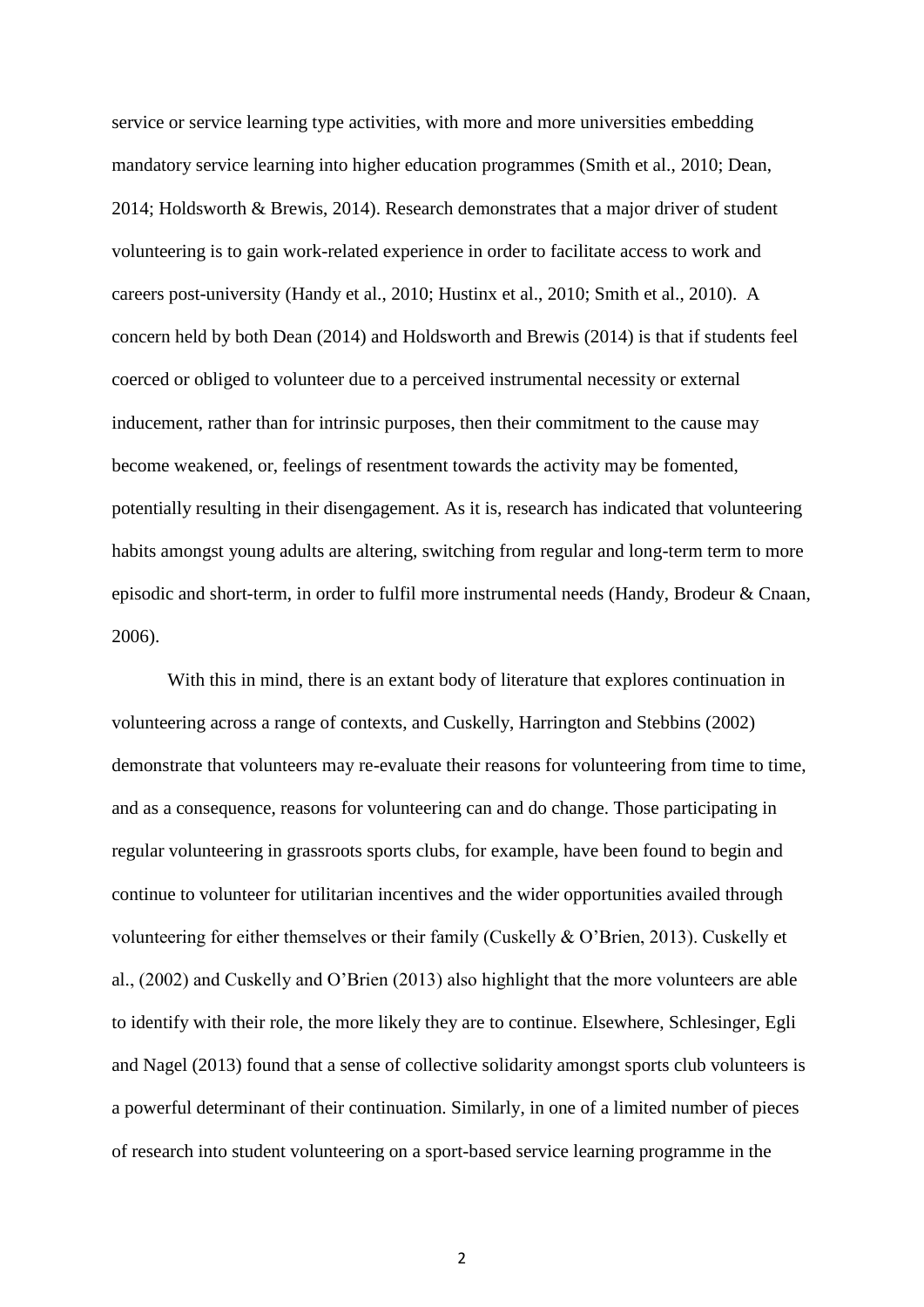U.S., Bruening et al. (2015) report that the social connectedness that developed between students and community members can promote future intentions to volunteer.

There is, however a paucity of research examining the motivational evolution of student volunteers involved in sport-related programmes, and therefore a lack of understanding of the social-psychological factors and processes that might influence their retention to such activities. The current research focuses on student volunteering in the Sport Universities North East England (SUNEE) project – a sports-based community outreach project largely run and sustained by the contributions of the region's universities' students. To understand the changing motivation of students whilst volunteering on the SUNEE project, Deci and Ryan's (1985) self-determination theory (SDT) – a social psychological framework for discerning and facilitating motivational development – is applied within this research to explore the psycho-social contexts and processes contributing to adaptations in motivation.

To this end, the purpose of the current study is two-fold: first, to demonstrate the utility of SDT for plotting and interpreting the evolution of students' motives to volunteer on a university-led sports-based community outreach project. Second, to provide an understanding of the conditions and contexts elicited on the project that bring about adaptations in their motivation statuses. From this, recommendations are gleaned to support the management of student volunteers on projects akin to that of SUNEE. The aims and contribution of this research are to illustrate the evolving nature of student motivation to volunteer and the factors that elicit such adaptations in order to inform and facilitate the design and management of current or future student volunteer programmes that employ the medium of sport. This paper therefore applies SDT to address the following research questions:

1. What are students' initial motives to volunteer on sports-based community programmes?

2. What are the differences between students' original motives to volunteer and those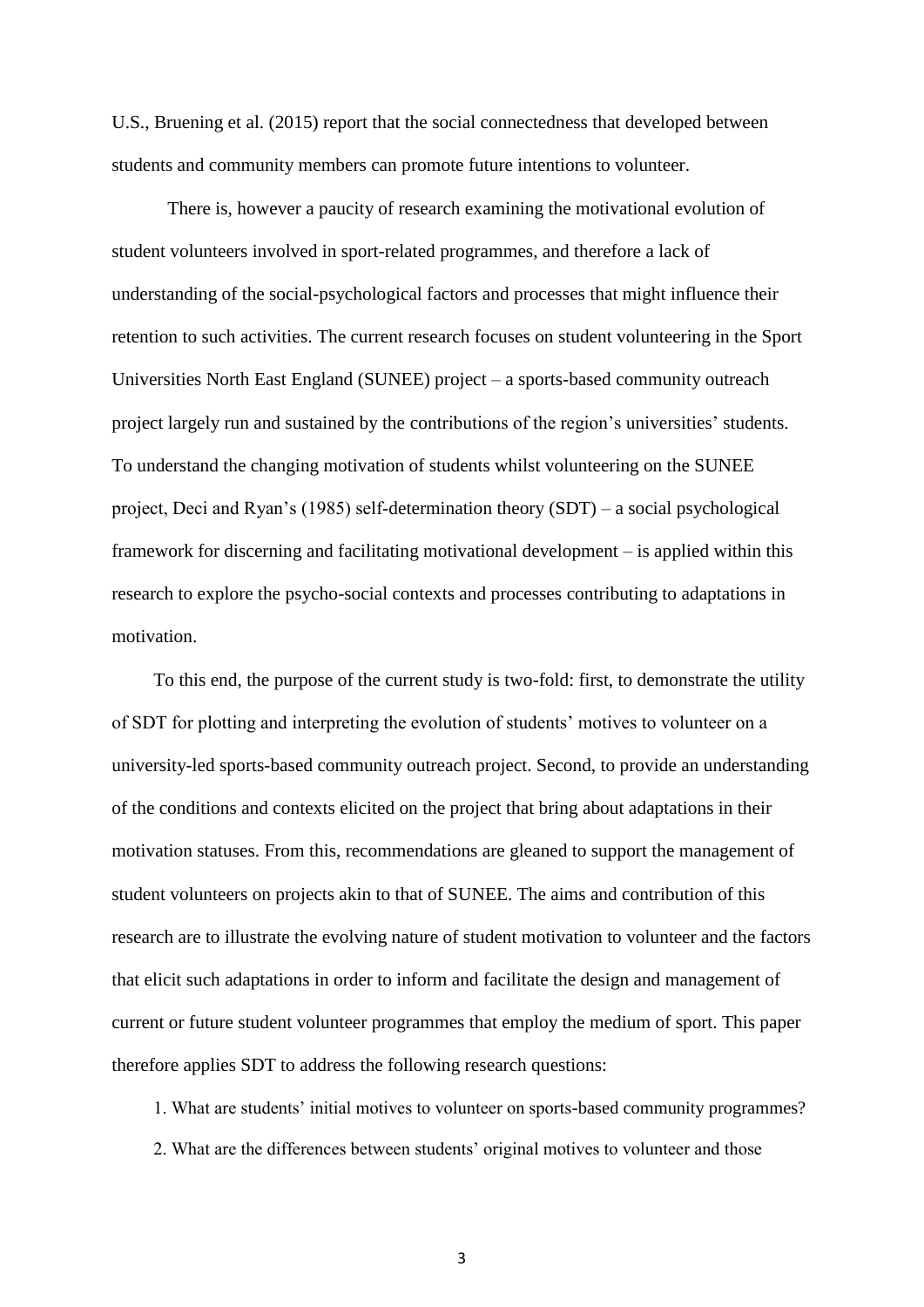driving their subsequent stages of retention?

3. What are the conditions and features owing to students' continued volunteering in sports-based community programmes?

# **2. The SUNEE Project**

The Sport Universities North East England (SUNEE) federation represents a sport-centred inter-university collaboration in the UK between Durham, Northumbria, Newcastle, Sunderland and Teesside universities. The rationale for the project was twofold: to raise the employability of graduates, and to promote social inclusion and nurture social capital amongst a range of hard-to-reach populations in order to strengthen the universities' contribution to community engagement and outreach work. Although the period for the current research ran from April 2008 to April 2011, SUNEE was established in 2006 and the project is a partnership between the non-academic sport departments of the five North East Universities. The SUNEE project is supported by partner agencies and stakeholders that span the three industry sectors and include the Higher Education Funding Council for England (HEFCE), County Sports Partnerships, Sport England, National Governing Bodies and several specialized voluntary social service organizations. The universities serve as hub sites which host and run a range of sport, education and employable-skills based programmes; partner schools and leisure facilities also provide localised satellite venues for additional sports-based outreach services that are facilitated by SUNEE coaches and student volunteers. Although a small number of professional coaching staff and sport development officers are employed by SUNEE, the project relies on its rich pool of student volunteers to survive. This joined-up approach to sports development provides the region's student volunteers with vast opportunities to gain both experience and qualifications as sports coaches, mentors and leaders by working with a range of socially deprived groups such as ex-offenders, homeless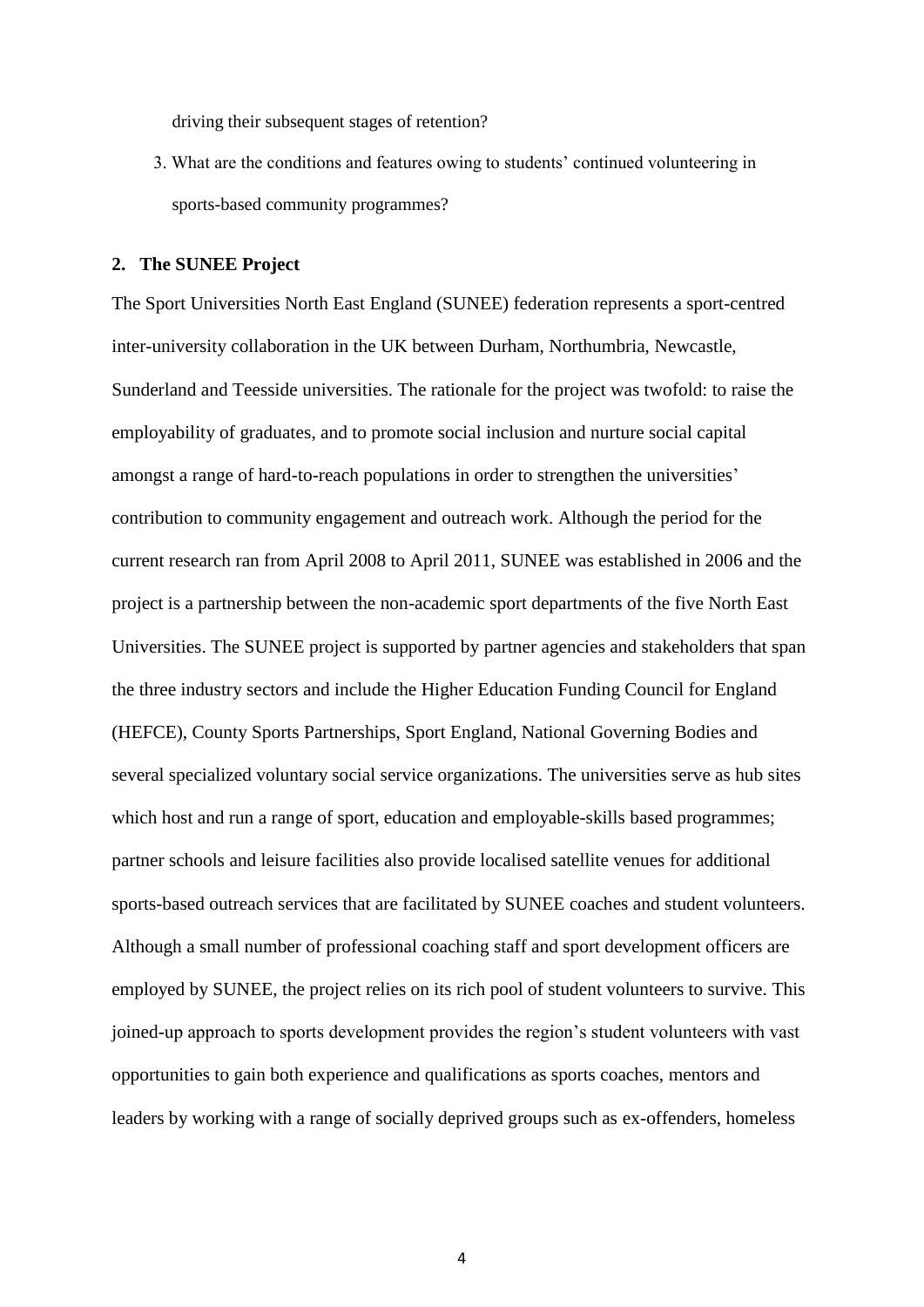clients, looked after children (in the care of the local authority), rehabilitating drug users and vulnerable women.

#### **3. Student Volunteering in Higher Education**

Volunteering has been widely incorporated by universities in recent times (Simha, Topuzova & Albert, 2011). Recurring themes within the literature suggest that students, particularly those in Western societies, often view volunteering as an investment in their human capital, helping them to acquire and build skills which may be desirable in and transferable to potential workplaces (Handy et al., 2010). Furthermore, and what has become a persuasive theory in the study of volunteer motivation is that students undertake such voluntary activities as a positive signal to employers (Handy et al., 2010; Hustinx et al., 2010). Handy et al. (2010) highlight that there is a widespread understanding that employers use a student's volunteering experience as a proxy that helps them screen applicants for desirable personality characteristics which are unobservable and difficult to gauge from an application form alone.

Where students perceive employers and educational institutions to use volunteerism as a proxy for desirable personality characteristics, they will be more likely to engage in volunteering activities to enhance their résumés (Hustinx et al., 2010). In terms of how such motivations manifest themselves in patterns of volunteering, the study by Handy et al. (2010) agrees with Marks and Jones' (2004) findings that those who volunteer out of self-interest, instrumentality and résumé building, volunteer less and display episodic involvement in volunteer activities – activities seen to be less demanding in terms of time, responsibility and emotional commitment.

Scholars have more recently paid attention to the broader macro-structural factors responsible for encouraging young people to volunteer for individualistic and instrumental reasons, as opposed to the more classical discourses of altruism and self-sacrifice, particularly in Western nations such as Canada, England and the United States (Handy et al., 2010;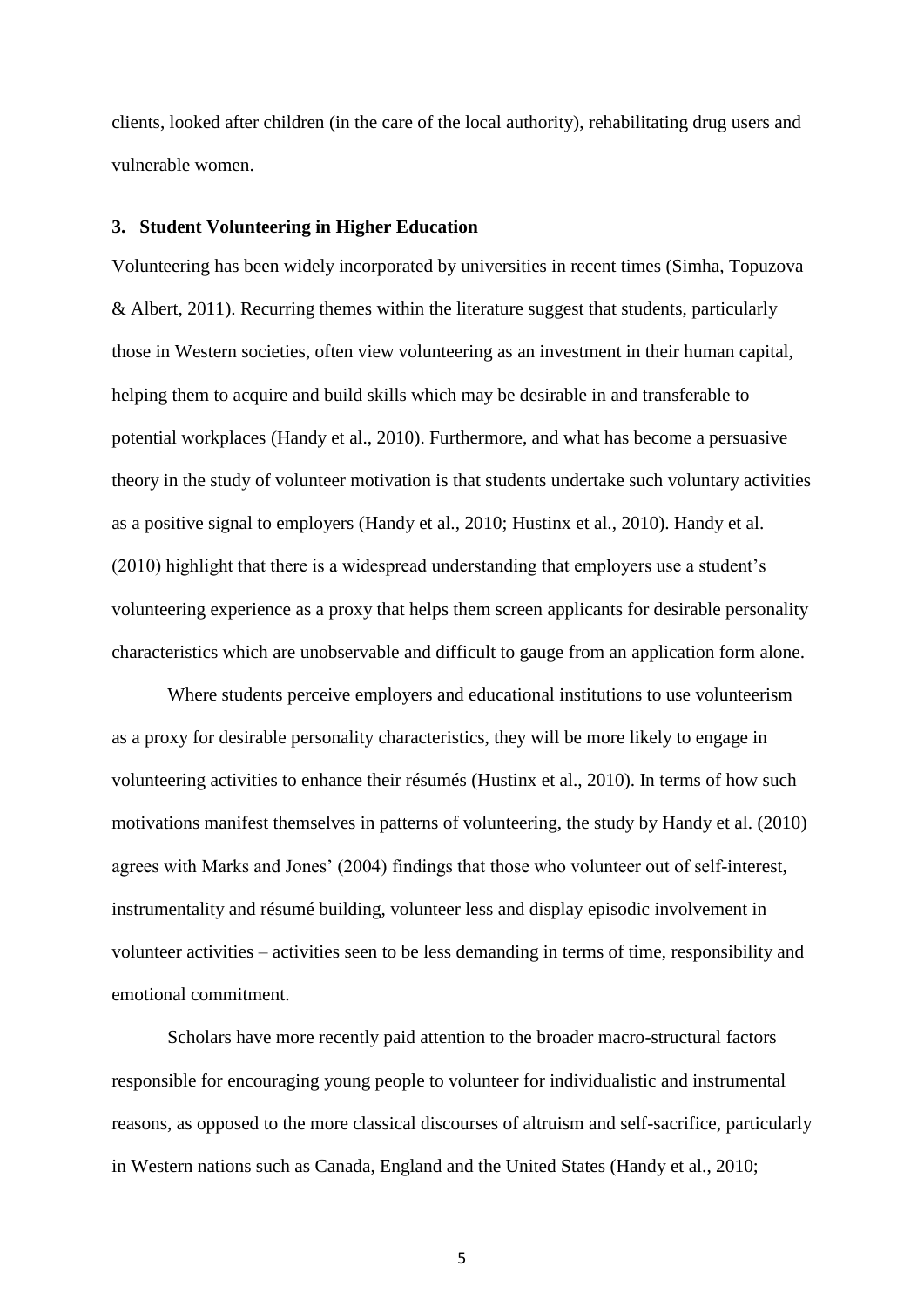Holdsworth, 2010; Dean, 2014). In the wider political context, Western states have demonstrated a neoliberal convergence in terms of fiscal policy and governance (Peters, 2012). In conjunction, this neoliberal philosophy espouses the empowerment of citizens to adopt and demonstrate social responsibility, to perform their public duty in the form of active citizenship and volunteering (Kisby, 2010).

Citizenship frameworks have become increasingly embedded within Western education systems to encourage young people to take responsibility for and within their community. In the UK, the New Labour government legislated that citizenship education was to become part of the school curriculum in 2002, to inculcate young people with "(a) social and moral responsibility, (b) community involvement and (c) political literacy" (Eley & Kirk, 2002, p. 152). Inclusion of this citizenship component to taught curriculums provides a mechanism for the direct transmission of political discourse onto young people. DeJaeghere (2014) highlights that neoliberalism is increasingly influencing citizenship education and that it involves a recalibration of the interrelated yet contradictory practices of both liberalism and neoliberalism. As such, young people who are exposed to citizenship education are receiving a hybrid of values which, on the one hand, represent the civic and social rights akin to liberalism and the importance of social solidarity, yet on the other hand, they are also imbued with neoliberal principles that place young people as economic citizens who are individually responsible for their own choices, risks and personal achievements, when participating in an open market environment (DeJaeghere, 2014).

Rising tuition fees within higher education in the UK have served to further reinforce an employability discourse amongst young people and undergraduate students (Holdsworth & Brewis 2014). As such, work-based learning opportunities are often approached in a transactional fashion wherein individuals calculate the exchange value for their services (Hustinx & Meijs, 2011; Dean, 2014; Holdsworth & Brewis, 2014). The major concern here,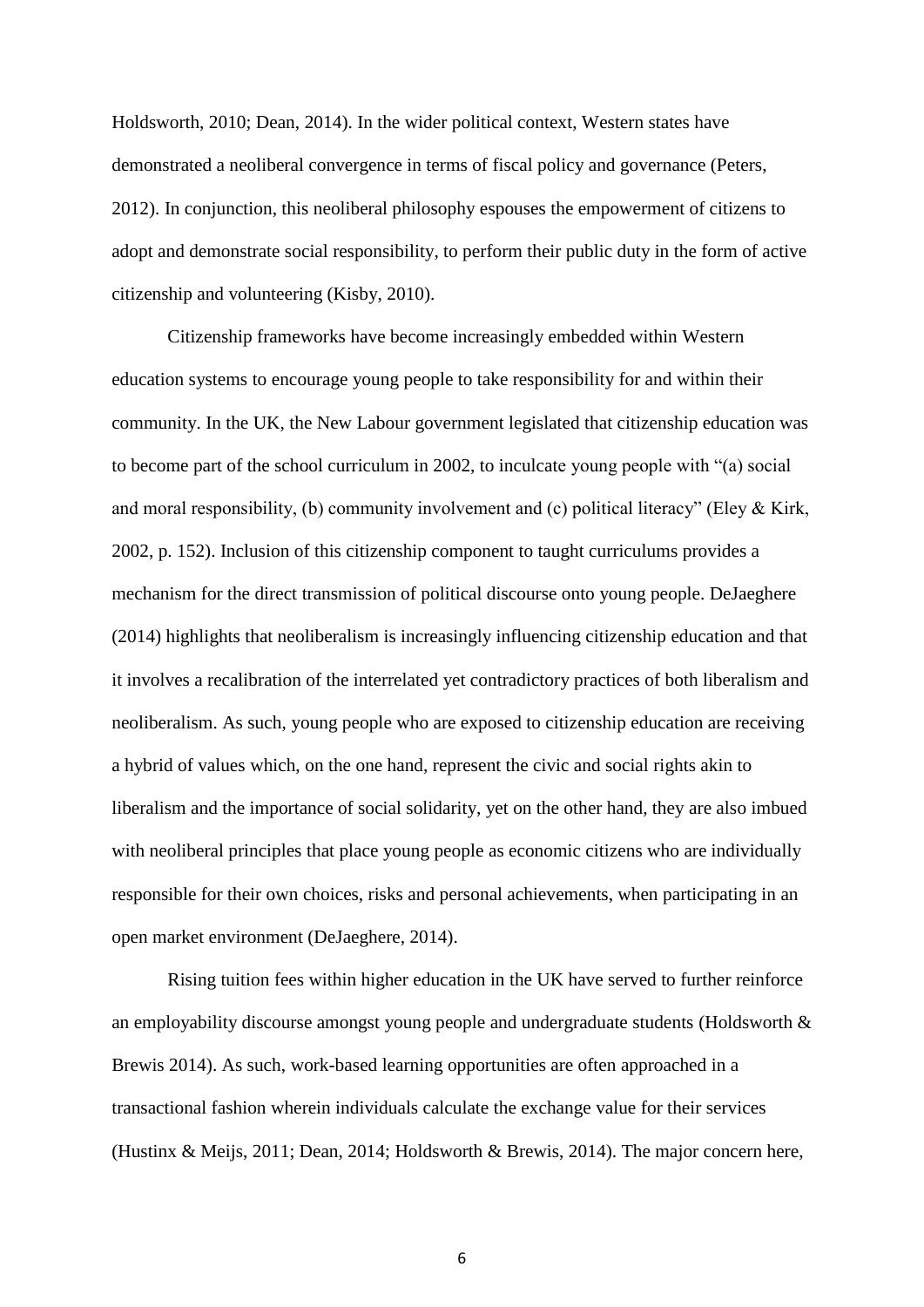then, is that if the choice to volunteer is controlled, constrained or even removed – as in the case of some obligatory forms of volunteering – and consequently service-based activity instead becomes coerced, that this leads students to resent volunteering (Dean, 2014). This is, therefore, at odds with one of the tenets, and arguably the cornerstone, of Cnaan, Handy and Wadsworth's (1996) four dimensions of volunteerism – free choice.

To this effect, Dean (2014) states that volunteer recruiters, namely those involved in student volunteer organisations/projects, do little to challenge such "structural factors" and the potential implications that an emphasis on employability may create. Dean (2014) therefore presents an important research gap and the need to better understand what motivates young people, like undergraduate students, to volunteer, and to continue to volunteer, in order to increase recruitment, retention and the successful running of volunteer-involving organisations. To this end, Jochum and Brodie (2013) stress that volunteer reliant organisations must become increasingly proactive and reflexive in their approach to the management of their non-paid personnel. In such an employment driven climate, there is a clear need to understand the motivational statuses of student volunteers in order to develop practical and research informed volunteer-centred strategies to support their commitment to voluntary activities.

#### **4. Youth volunteering in sport**

Traditional theories surrounding the motivation to volunteer have been based on notions of altruism and selflessness (Phillips, 1982). Contemporary theories, however, posit that volunteers present a plurality of motives, which reconcile egoistic and prosocial dimensions, and whereby individuals understand that they have to make a contribution to society in order receive a benefit from it (Rehberg, 2005). Relatedly, social exchange theory has been applied to the study of motivation in volunteering and suggests that individuals weigh up the costs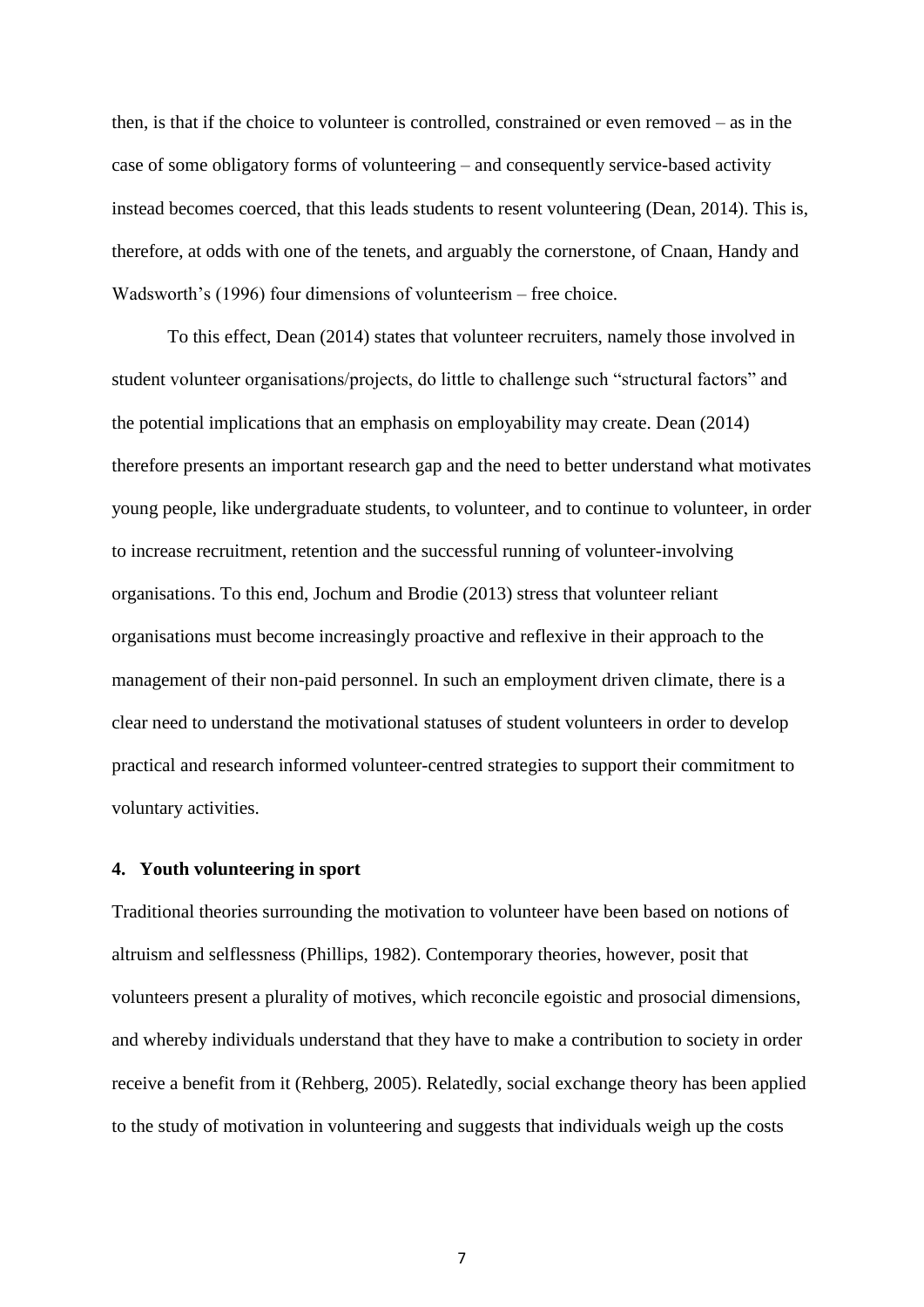versus benefits of any potential involvement in their decision to volunteer (Bang, Ross & Reio, 2012).

Congruently, trends in young people's motivation to volunteer depict an increasingly transactional mind-set in which the benefits yielded from such activities are reciprocal for both the individual and recipient. Research by Eley and Kirk (2002) into sport-related volunteering by young people further reflects such an approach. Eley and Kirk (2002) employed the Volunteer Functions Inventory<sup>1</sup> (VFI) – as developed by Clary et al. (1998) – to gauge and compare the voluntary orientations of 306 young sport leaders. Eley and Kirk (2002) found that, prior to volunteering, young sport leaders rated understanding and career functions as the most important motives to volunteer. Yet, when Eley and Kirk (2002) followed up with participants nine months later (with 31% of the original sample), the young sport leaders reported higher means for the social, enhancement and values functions. These findings indicated a shift from self-orientated motives towards an increase in prosocial behaviour, and that the young sport leaders' experiences of volunteering promoted a desire to volunteer again in future (Eley & Kirk, 2002).

Moreover, recent research by Bruening et al. (2015) demonstrates the influential role that social relations play in the motivation and retention of student volunteers involved in a sport-based service learning programme in the U.S. Bruening et al. (2015) report that the development of social capital between college students and community members facilitated the former's motivation to continue to volunteer beyond the conclusion of their service learning course. Relatedly, Francis (2011) also examined the initial drivers of university student volunteering (general and not sport specific volunteering), positing that voluntary

**.** 

<sup>&</sup>lt;sup>1</sup> The VFI was originally developed to facilitate analysis of general volunteering in human services by sorting motivational factors into six functional dimensions: a) Social – meeting new people and building relationships, b) Values – driven by personal morals and values, c) Career – to acquire skills and build networks, d) Understanding – to acquire and apply knowledge and skills, e) Enhancement – psychological growth and gratification, and, f) Protective – to cope with stress and guilt avoidance (Clary et al., 1998).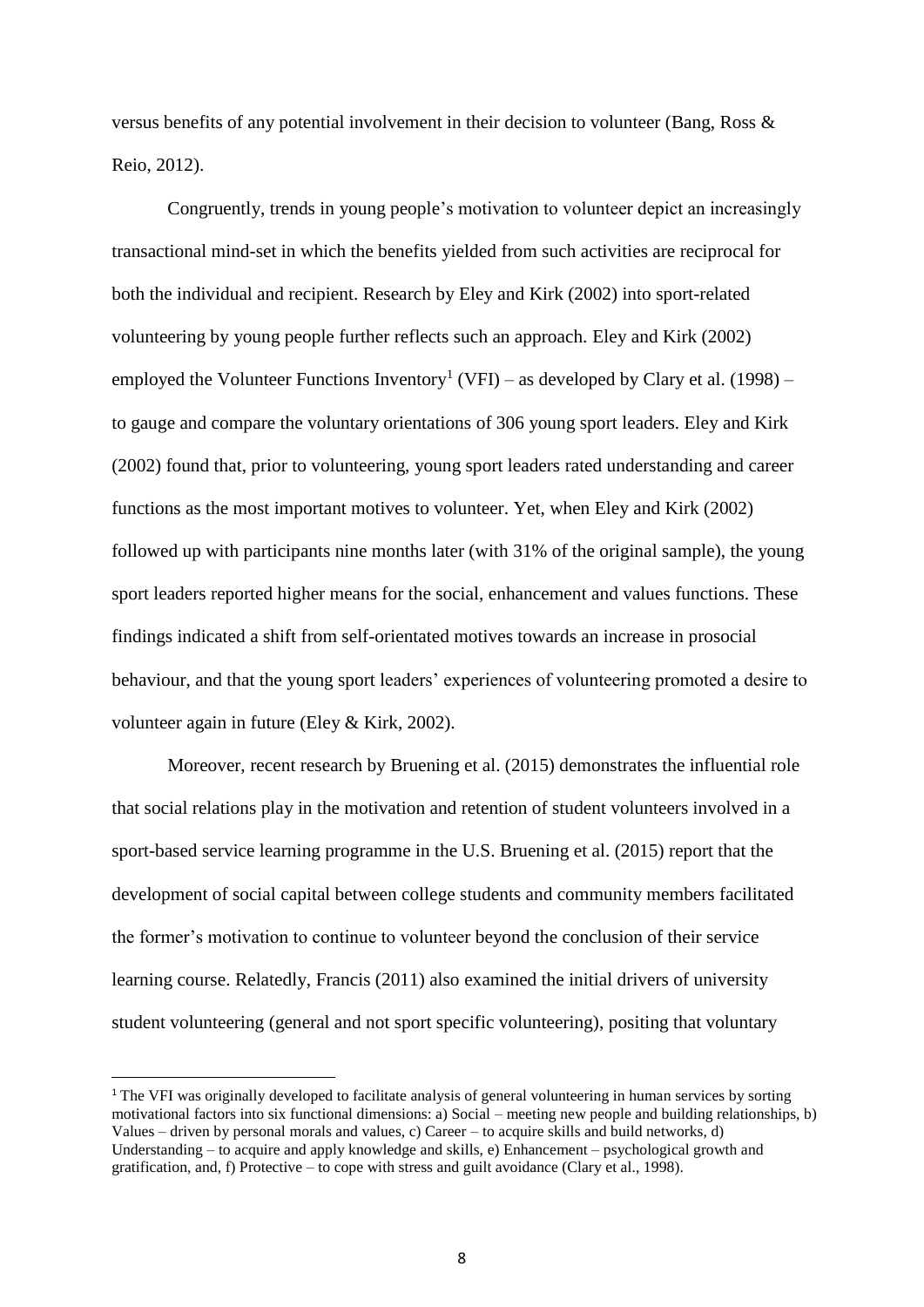action amongst this cohort is strongly dependent on reference group influences, such as parental, sibling and peer involvement in volunteering.

However, Francis (2011) opines that survey instruments which have been designed merely to sort motives into functional categories often under-value the influence of proximal referents (i.e. client groups) upon potential shifts in student motivation to volunteer. Francis (2011) adds that research instruments, such as the VFI, restrict insight into the true initiators of voluntary action and the factors owing to its maintenance, as their static and onedimensional design limit their ability to discern shifts in motivation over time. Indeed, Allen and Shaw (2009) argue that, throughout the literature, there is a lack of theoretical explanation of the cognitive and social processes underlying volunteer motives, satisfaction and retention. This is of particular relevance in the case of student volunteers who are increasingly participating in voluntary work for instrumental purposes, and whose choices to volunteer may not be so freely made. To this end, Allen and Shaw (2009) advocate selfdetermination theory (SDT) as an important framework for understanding the motivation and management of volunteers, indicating its applicability for use within a student volunteering context.

## **5. Self-Determination Theory**

This paper employs the socio-psychological framework of the Self-Determination Theory (SDT) to not only index the type of motivations that compel students to volunteer on the SUNEE project, but to also track motivational adaptation and reveal the features occurring within the project which serve to influence participant retention (Deci & Ryan, 1985).

To elaborate, SDT distinguishes between different types of motivation that are determined by different goals and reasons, and which can be plotted along a continuum of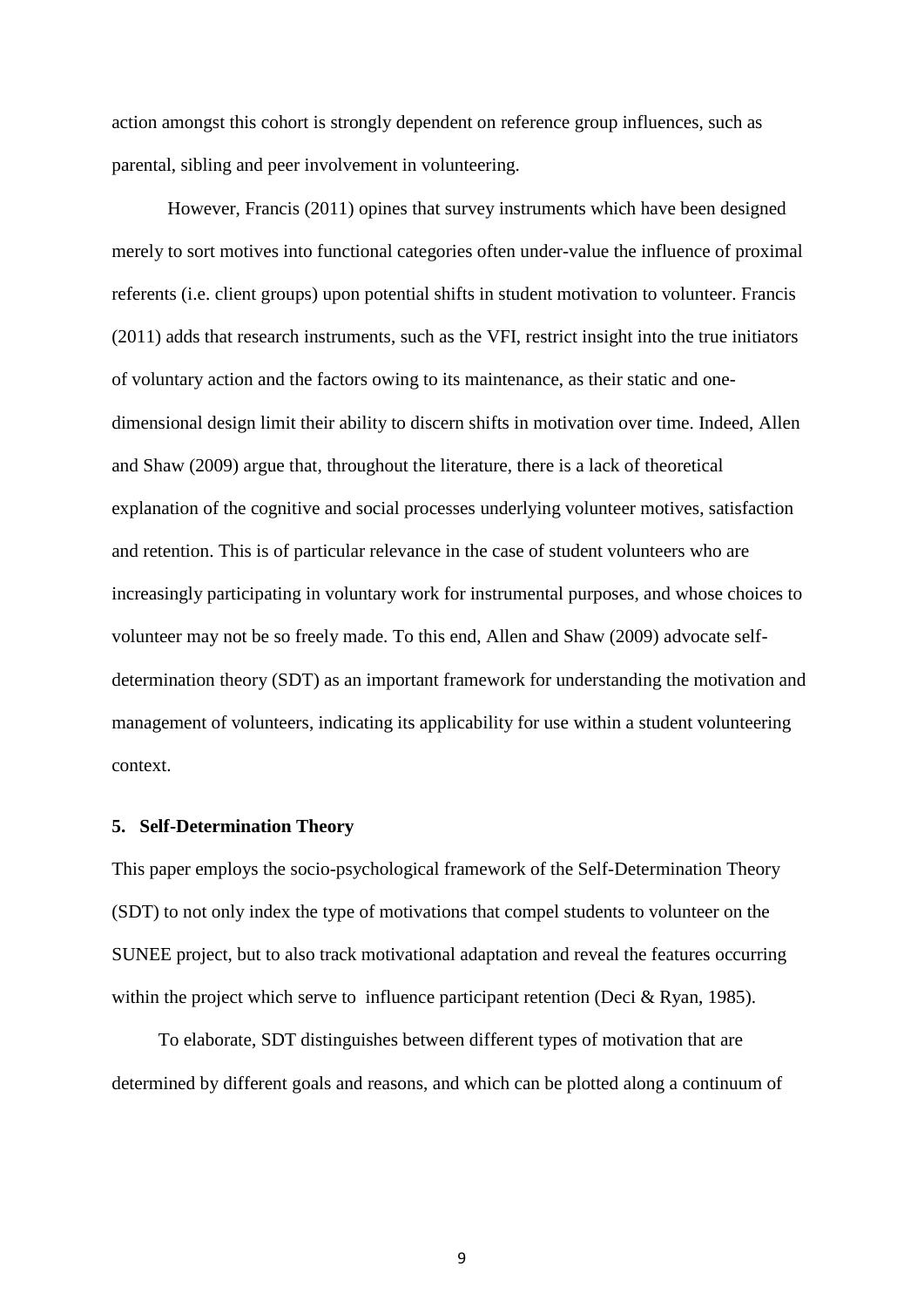increasing internalisation ranging between extrinsic (nonself-determined) and intrinsic<sup>2</sup> (selfdetermined) motivation (Ryan & Deci, 2000a; Gagné & Deci, 2005). According to SDT, behaviour that is not intrinsically motivated is influenced by varying degrees of extrinsic motivation from the externally coerced/controlled to the more internal, autonomous and selfendorsed (Ryan & Deci, 2000a). As Ryan and Deci (2000a) explicate, this spectrum of motivations "reflect differing degrees to which the value and regulation" of an activity, action or behaviour has been internalised and integrated by the individual (p.71).

According to Ryan and Deci (2000a), intrinsic enjoyment is realised when the basic psychological needs of autonomy, competence and relatedness are satisfied, and this is the key to motivational development. The need for autonomy constitutes a sense of volition and is defined by behaviour which is self-endorsed at the highest level of reflection and not perceived to be controlled (Deci & Ryan, 1985). Competence refers to the need for an individual to possess or feel capable of developing a mastery of the challenges and tasks that they are confronted with in a given environment (Deci & Ryan, 1985). Relatedness is the need for an individual to feel a sense of connectedness to another person, group or community (Ryan & Deci, 2000a). The satisfaction of these needs is key to facilitating the development and internalisation of motivation. Crucially, the more internal and intrinsic an individual's motivation, the more satisfied, healthy and effective they are in whatever task or job they are performing in a given scenario (Deci & Ryan, 1985). Therefore, the goal for volunteer managers should be to facilitate internalisation, integration and intrinsic motivation (Ryan and Deci 2000a; 2000b).

The SDT continuum (Figure 1) should not be understood as a stage theory in which people must systematically progress through each stage of internalisation, but instead as a scale or index with which to measure one's behavioural regulation at any given time (Gagné

<sup>&</sup>lt;sup>2</sup> Intrinsic motivation is defined here as: the doing of an activity "because it is inherently interesting or enjoyable" (Ryan & Deci, 2000b, p. 55).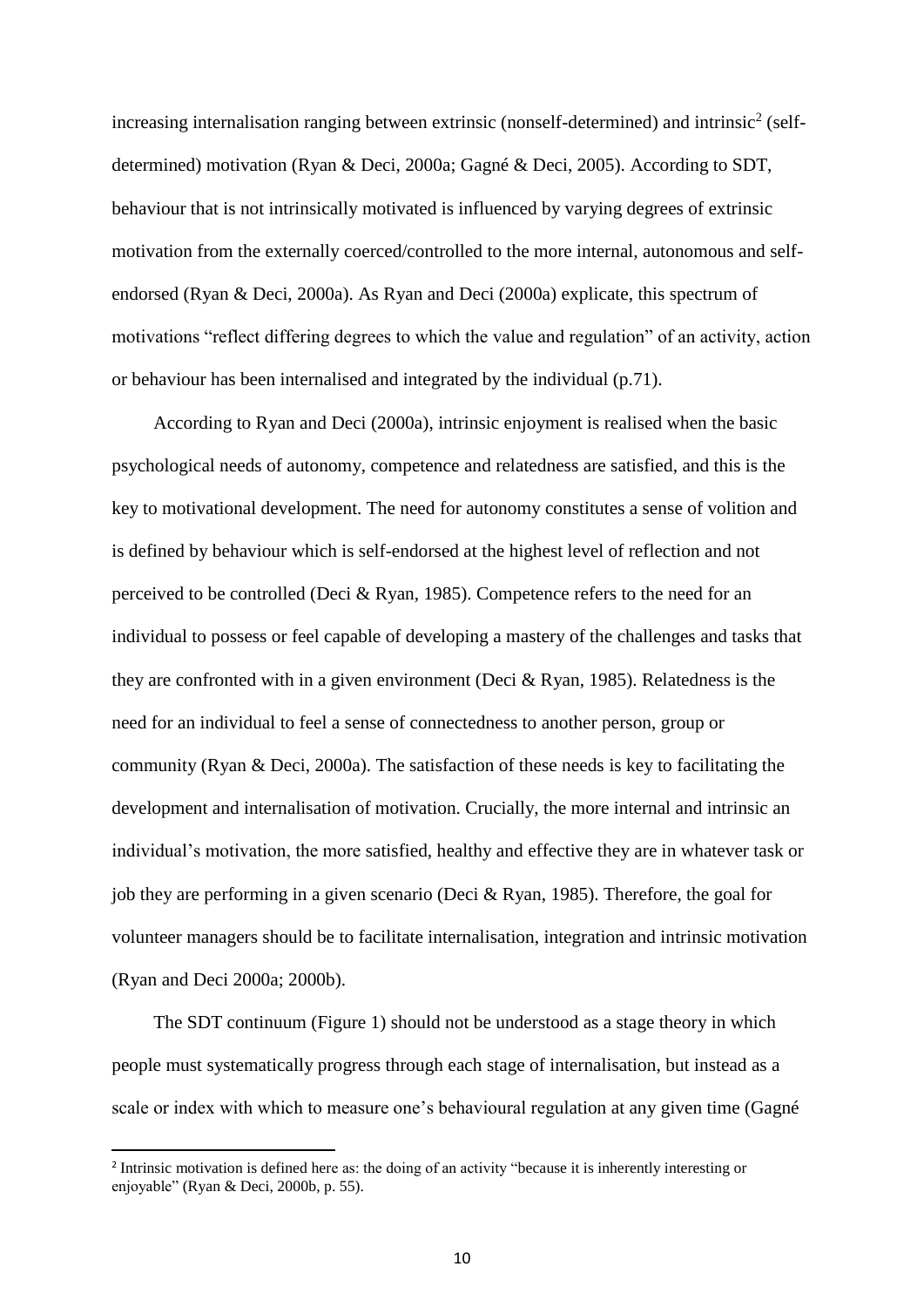& Deci, 2005). From left to right, the four types of extrinsic motivation that lie between amotivation<sup>3</sup> and intrinsic motivation are *external regulation*, *introjected regulation*, *identified regulation* and *integrated regulation*, with each type more autonomous than the last (Deci & Ryan, 1985).

*Insert Figure 1 Here*

An individual who is externally regulated may feel external pressure or coercion to perform a task, or alternatively they may seek a tangible reward for doing so (Gagné & Deci, 2005). As a modulator of self-esteem, introjected regulation promotes behaviour which is performed for ego enhancement, anxiety reduction or guilt avoidance (Deci & Ryan, 1985). Identified regulation reflects more self-determined and autonomous behaviour. Here, an individual identifies with the value that an action, behaviour or task holds in relation to the achievement of their personal goals (Deci & Ryan, 2000).

The final and most autonomous form of extrinsic regulation is that of integrated motivation, and is when the aims and purposes of an action or behaviour are congruent with

**.** 

<sup>&</sup>lt;sup>3</sup> Amotivation is "the state of lacking an intention to act" (Ryan & Deci, 2000b, p61).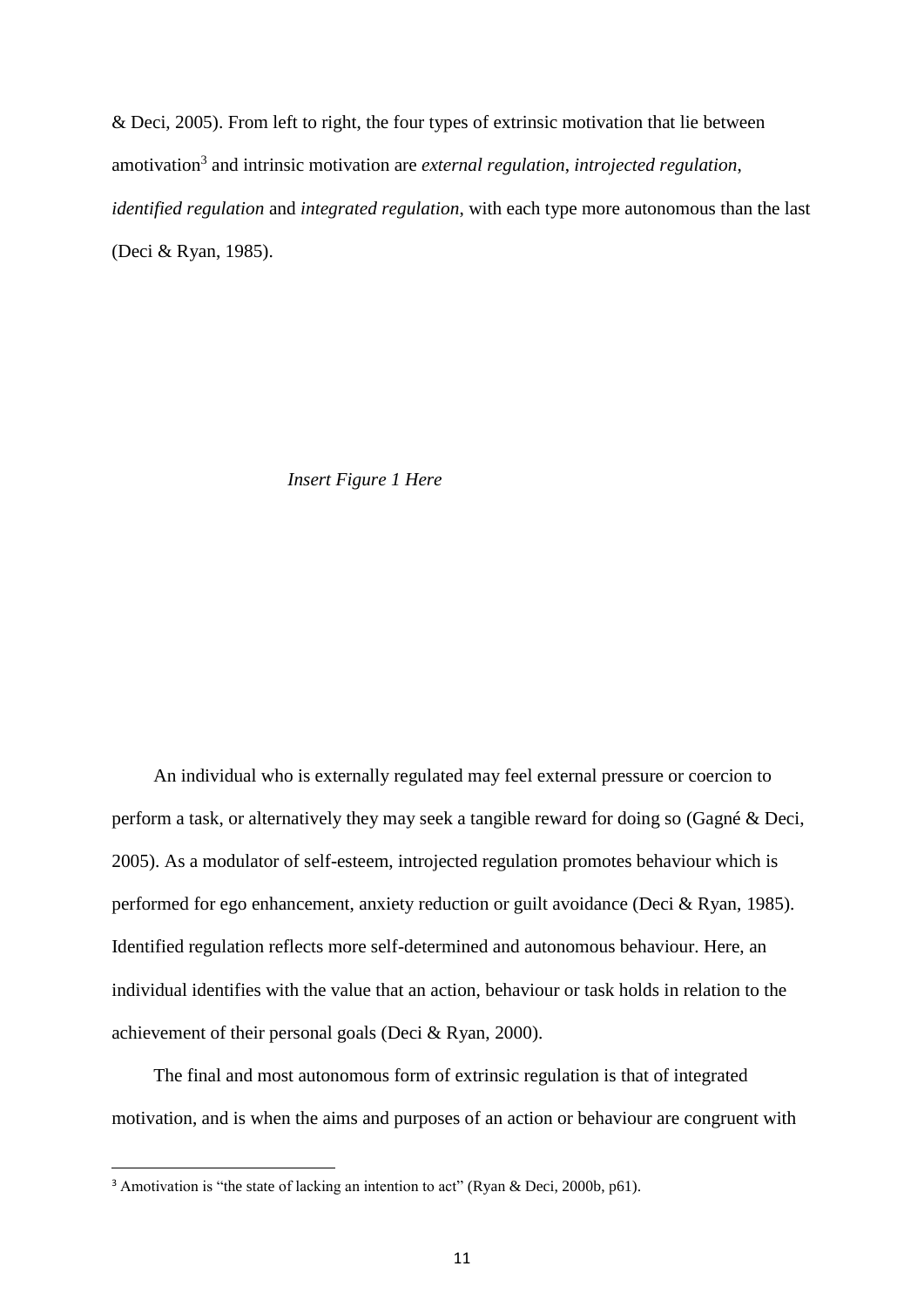the values, needs and aspirations of that individual (Ryan & Deci, 2000a). However, this form of regulation is still considered extrinsic because an individual eliciting such behaviour does so in order to attain instrumental outcomes in the absence of any inherent satisfaction and enjoyment from the activity (Gagné & Deci, 2005).

#### *5.1 Application of SDT within the context of volunteering*

SDT has been used to assess and enhance motivation within professional and formal work organisations, educational settings, health care and well-being services, and in elite performance sport environments to name but a few of its previous contextual applications (Ryan & Deci, 2000a). Although SDT has been utilized in other volunteer settings, its rigour and utility has not yet been tested within the context of student volunteering in community sports-based projects.

In one of the few sport volunteering related studies to apply SDT, Allen and Shaw (2009) explored the motivation and experiences of volunteers at a biennial multi-sports event in New Zealand. Allen and Shaw's (2009) found that the participants in their study chose to volunteer for intrinsic purposes, and indicated that their motivation was sustained throughout the event due to the combined satisfaction of their psychological needs for autonomy, competence and relatedness. Volunteers reported that their motivation was fortified by a number of factors that principally included: a sense of camaraderie with their fellow volunteers, being able to input into tasks, and that they were able apply and develop their skill-sets (Allen & Shaw, 2009).

Looking beyond sport, Millette and Gagné (2008) conducted research to examine the relationship between job characteristics and volunteer motivation in Canadian voluntary organisations, revealing a positive relationship between strong feelings of autonomy, interest and enjoyment, and higher levels of job satisfaction and volunteer retention. Furthermore, Bidee et al. (2013) surveyed 206 Belgian volunteers working for non-profit organisations in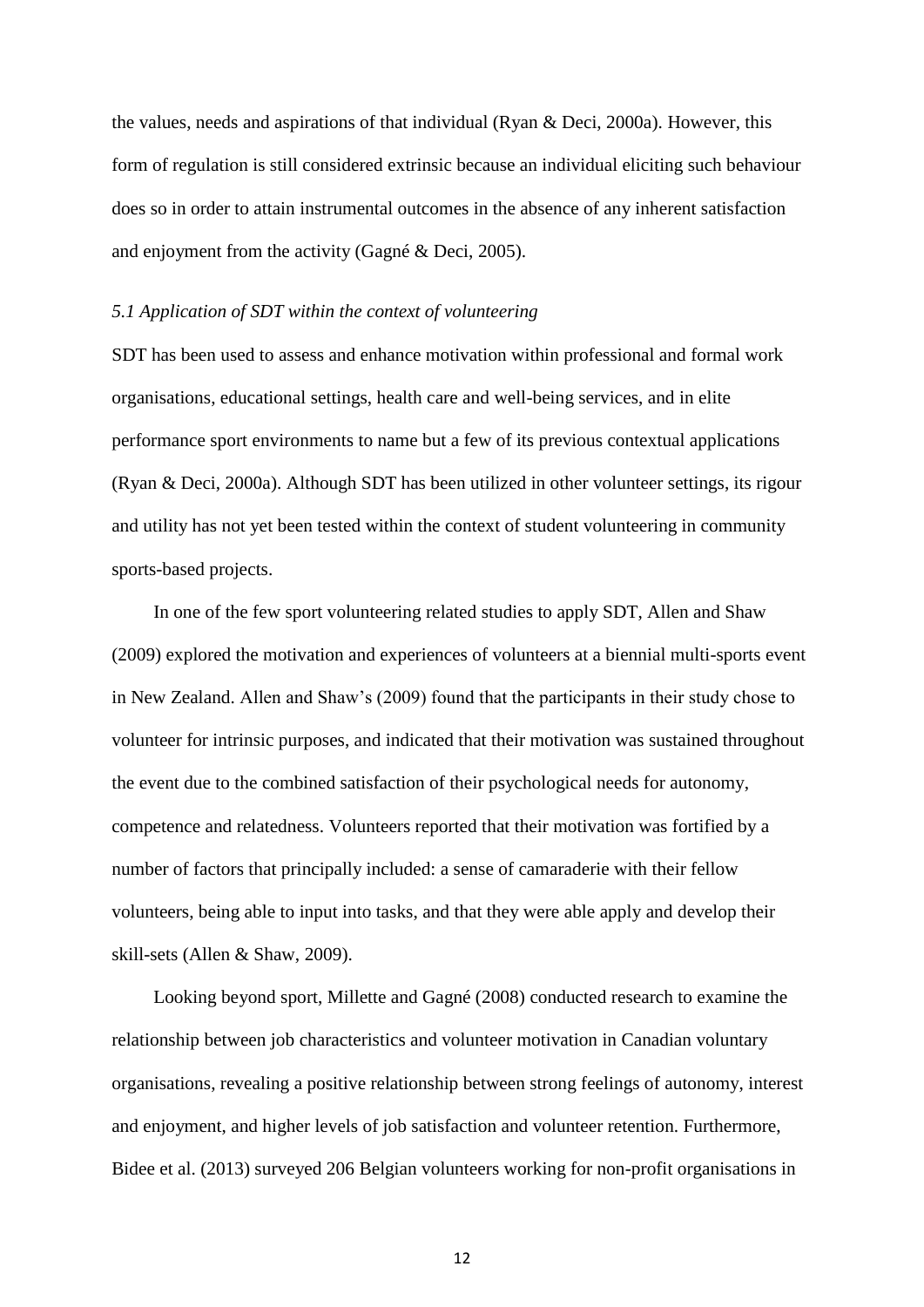the health sector to find that autonomous motivation drove work effort. Similarly to Millette and Gagné's (2008) findings, Bidee et al. (2013) suggest that autonomy was supported in volunteers who reported that they got involved out of their own interest rather than due to external pressures, and feelings of self-endorsement were maintained because volunteer managers allowed their staff to make personal decisions about how to approach tasks as well as letting them lead initiatives without supervision. In contrast, Bidee et al. (2013) and Millette and Gagné (2008) report that the reverse is also true, as externally controlled action adversely affects self-endorsed motivation. Indeed, there is a considerable evidence-base to demonstrate that autonomy supportive leadership styles support and sustain autonomous motivation for those volunteers who are autonomously orientated, and this can facilitate the internalization of extrinsic motivation (Gagné & Deci, 2005; Haivas et al., 2012).

Adding to this, Haivas et al. (2012) conducted research with Romanian volunteers in non-governmental organisations and found that when managers allocated tasks to volunteers which allowed them to utilize their skills, the satisfaction that they received from demonstrating competence afforded them the space to work under less frequent supervision and contribute to their need for autonomy. To this end, Millette and Gagné (2008) suggest that volunteer managers may need to incorporate wider training opportunities to allow participants to learn new skills to increase the variety of tasks that they can perform and take ownership of.

## **6. Methodology**

This research evolves from a broader evaluation process which sought to assess the impact of the SUNEE project on the different stakeholder groups involved in the SUNEE project. The current investigation utilises qualitative data generated from semi-structured interviews with student volunteers who were actively engaged in the SUNEE project to assay their motivation statuses over the course of the project and provide an in-depth understanding of the reasons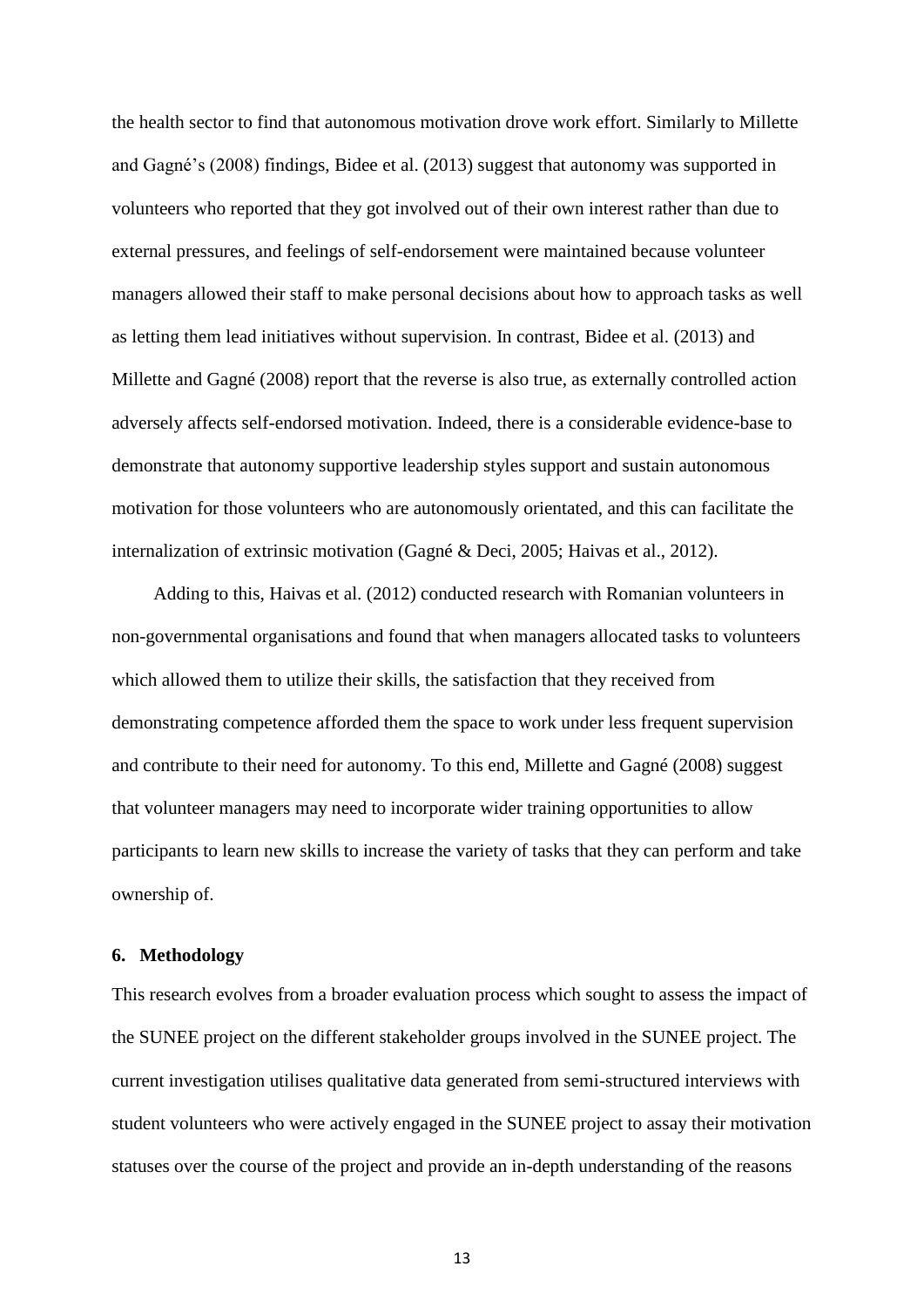contributing to the motivational adaptations that they experienced. Many studies that have explored volunteering in sports-based settings have favoured qualitative methods such as interviews (cf. Kay & Bradbury, 2009; Bruening, et al., 2015) because they offer a medium through which to critically explore the meanings that participants attach to their volunteer experiences. Qualitative methods were therefore adopted to enable the researcher to gain an understanding of how the structures and dynamics of the SUNEE project are experienced by the students, and how the thoughts, feelings and actions that such experiences generate, subsequently connect with volunteer motivation (Allen & Shaw, 2009).

As the SUNEE project was operational in each of the region's five universities, a strategy of cross-university sampling was adopted: recruiting student volunteers from each of the five institutions promoted the dependability of the data. In total, 40 in-depth semistructured interviews (eight per university) were carried out. The participants ranged from 18 to 23 years of age and were spread across first, second and third levels of undergraduate study; fourteen of the interviewees were female. Five of the 40 volunteers were private school-educated (the remaining 35 were state school-educated), but having asked all participants to name their parents' profession, it is worth pointing out that 32 out of 40 originated from National Statistics Socio-Economic Classification<sup>4</sup> (NS-SEC) Social Classes 1 to 3. The remaining eight were spread across NS-SEC positions 4 to 6. Participants self-identified their ethnicity, with 39 volunteers of White British background and one male identifying himself as Indian.

The participants were all actively volunteering on the SUNEE project at the time of interview, and each interview was conducted by the researcher/author. Student volunteers'

**.** 

<sup>4</sup> The NS-SEC is a measure used within the UK to discern an individual's socio-economic classification (Office for National Statistics, 2016). Based on the internationally recognised Goldthorpe Schema, the NS-SEC is derived by combining information on occupation and employment status (ONS, 2016). Employment status is predicated on data that indicates whether an individual is an employer, self-employed, an employee or unemployed (ONS, 2016). NS-SEC 1-2 refers to the upper or manager/professional social classifications, NS-SEC 3-4 represent intermediate classes, NS-SEC 5-7 correspond to working classes, and NS-SEC category 8 denotes those who are unemployed (ONS, 2016).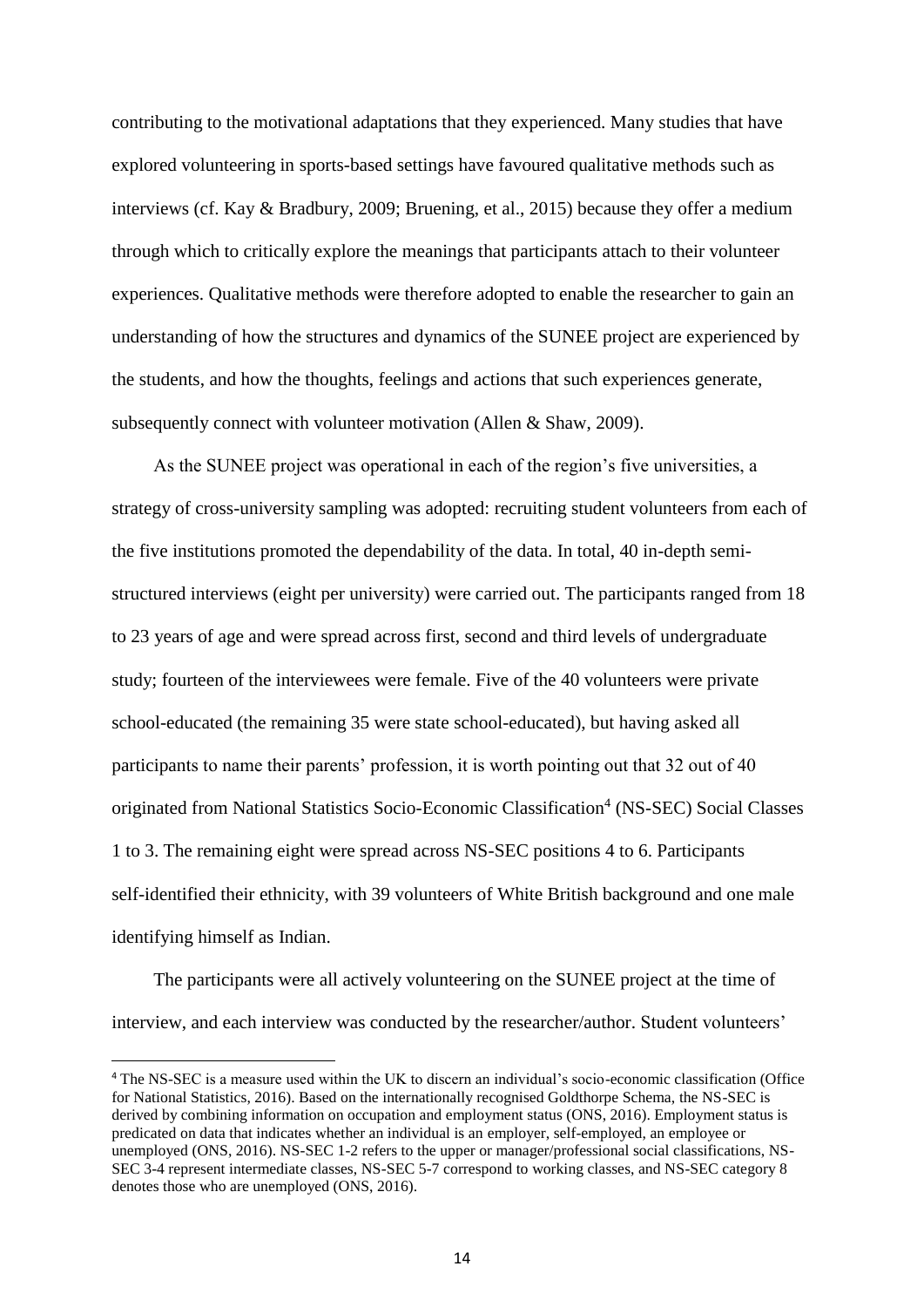participation in the project ranged from six weeks to three years. Length of time volunteered by students was not a selection criterion for their inclusion in the research. Each of the participants reported that they were working with one or more of the core client strands supported by the project at the point of interview: disengaged young people, homeless individuals, looked after children, ex-offenders and rehabilitating substance misusers. For confidentiality, all participants used in this study were assigned pseudonyms.

The interviews lasted between 35 and 70 minutes and were all digitally recorded. Recording the interview data meant it was retrievable and accurate. A key advantage of having stored digital files was that it allowed for interviews to be listened to several times and to be transcribed word for word, therefore increasing familiarisation with the data. The interviews and their subsequent transcription were carried out concurrently to allow the researcher to listen to, and note, how participants communicated their responses. Interview data were analysed thematically, both manually and with the aid of the NVivo 8 software package. To undertake the data analysis, and as informed by Deci and Ryan's selfdetermination theory (1985; Ryan & Deci 2000a; Ryan & Deci 2000b), a priori coding was performed. As an example, if a participant reported intrinsic motivation then such a reference would be assigned a "V", or if they presented identified regulation then that specific quotation would be allotted an "III".

Therefore, one interview per volunteer was carried out during the fieldwork to generate a retrospective account of each student volunteers' experiences and motivational status throughout their participation on the SUNEE project. However, and as recommended by Bryman (2012), to check that the student volunteers participating had been correctly understood, that their comments and contributions were accurately interpreted, and that the data amassed from their interviews fitted into the resulting coding structure, respondent validation was undertaken. Welty Peachey, Borland, Lobpries and Cohen (2015) adopted a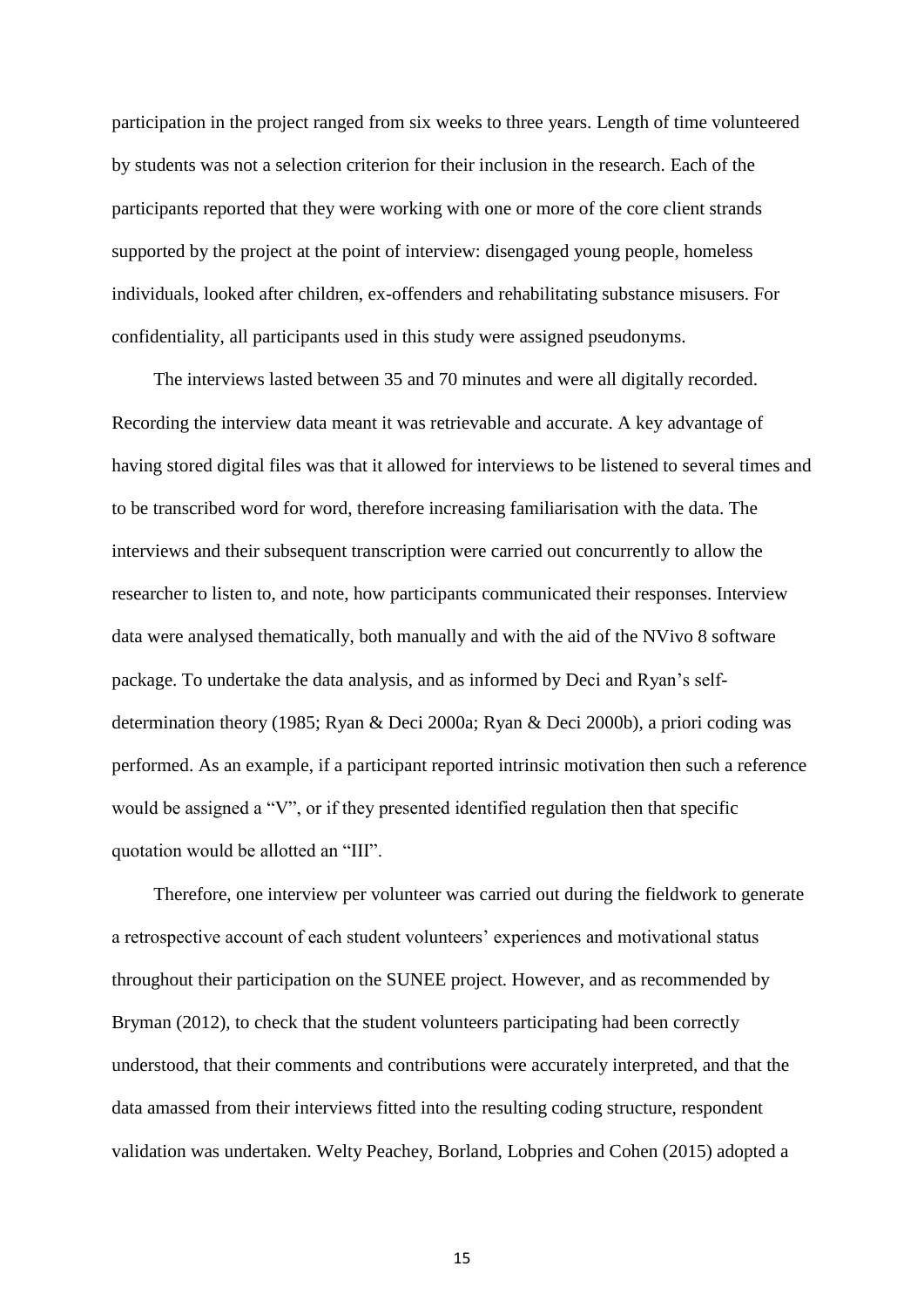similar approach with their sample, providing an account of their findings to their research participants in order to corroborate their results and ensure the credibility and dependability of them. For the current study, and due to the time constraints surrounding the study, ten participants were randomly selected to verify the accuracy and acceptability of the research findings and their fit within the coding framework; all participants within this sample agreed that their comments and the experiences that they had documented had been accurately reflected in the findings. However, a limitation here in terms of dependability, and similarly to a limitation highlighted within work by Welty Peachey et al. (2011), is that only students that were currently volunteering in SUNEE were accessed and interviewed for this research and their experiences of the project may have contrasted with those volunteers who had previously dropped out or exited the project. A further possible limitation of the study relates to the use of face-to-face interviews in the study as they may have invited social desirability bias. As Mesch et al. (1998) warn, when volunteers are surveyed about their reasons for and experiences of volunteering they are likely to succumb to a social-desirability bias and provide responses which show them in a positive light.

#### **7. Findings**

## *7.1 Motives to volunteer*

To attend to the first research question, and to be able to plot and understand how student motivation to volunteer might evolve, it is necessary to discern their initial motives to get involved in the first place. Students engaged with the SUNEE project choose to volunteer for a variety of reasons; motives that span the breadth of the SDT continuum (Figure 1). The most common type of motive to initiate student volunteering was identified regulation (type III). Of the seven interviewees who indicated that their reasons for volunteering predominantly lay to the left of identified regulation and were more extrinsically controlled, choices appeared to differ according to gender. When demonstrating externally-regulated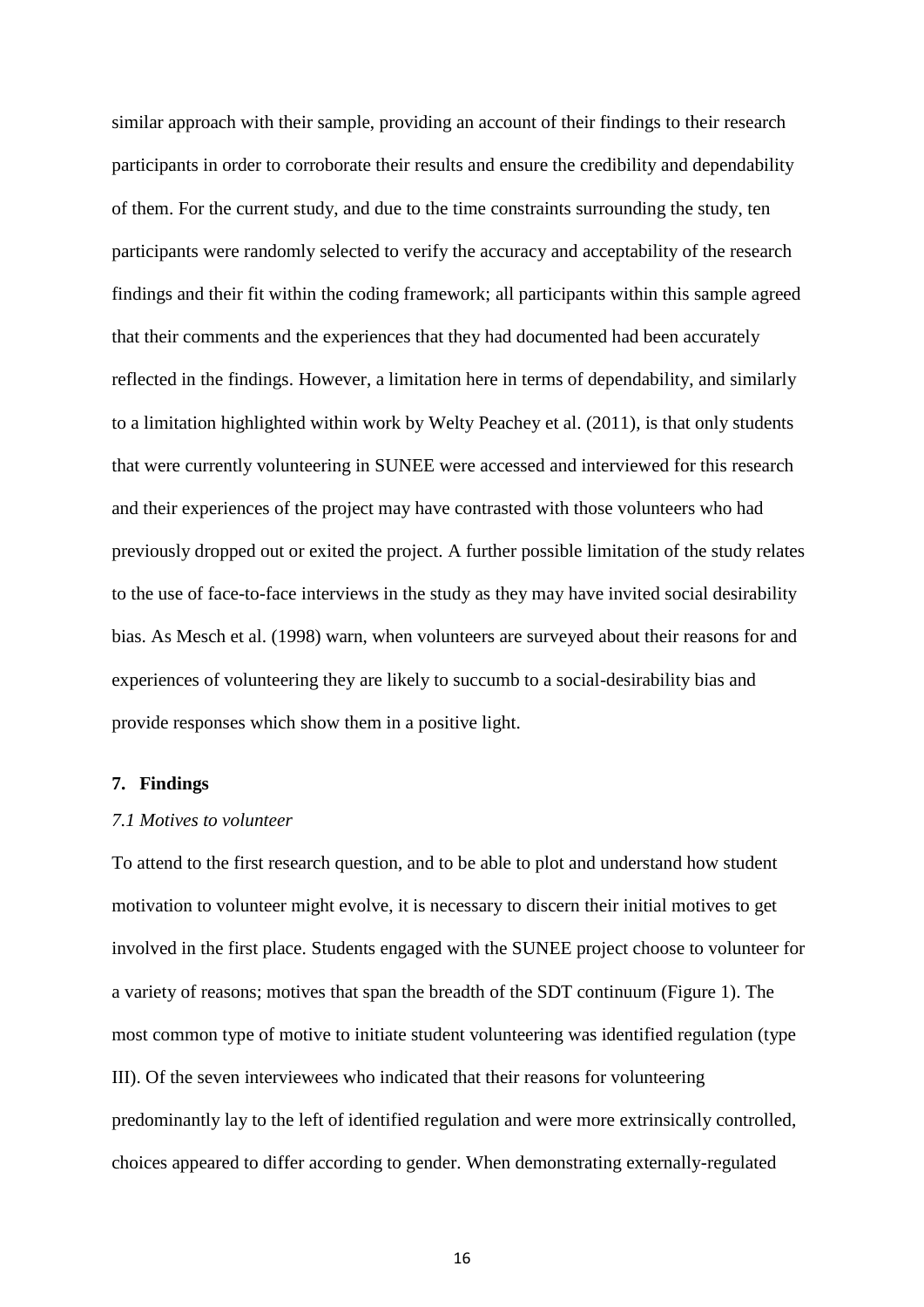motivation, female volunteers, like Beth, stated that their friends at university had encouraged them to get involved with the SUNEE project: "I'd started uni just last year and I wanted to settle in and one of my friends said I should go along with her." Ryan and Deci (2000a) would suggest that Beth's behaviour in this scenario was prompted by a need to feel more closely connected and related to others in an effort to help her settle in to her new surroundings at university. However, and as Janith illustrated, male volunteers typically demonstrated a separate externally guided motivation to volunteer, and that was in order to fulfil the requirements of one of their degree modules: "the reason why I did it  $-1$ "m not going to lie – is it was part of my course, that's the main reason."

Immediately to the right of external regulation, two female students and no male volunteers elicited motives that were characteristic of introjected regulation, reflecting behaviour which has been taken in by the participant but not yet accepted as their own. Students whose responses were deemed to be anchored at this position on the SDT scale demonstrated regulation by contingent self-esteem. For example, Ruth, a sport student, spoke of her frustration at being unable to participate in competitive sport due to injury and chose to volunteer as a substitute activity in order to enhance her feelings of self-worth: "I'm doing a sport degree but I'm not playing a sport - you get absolutely ripped apart. I wanted to be able to. I just was injured, so I couldn't do it. So I wanted to have an involvement in something."

Most notably, the majority of students (24 out of 40) who were interviewed inferred that their primary motives represented identified regulation. Students occupying this position on the SDT continuum recognise the value that a particular activity or task holds in the attainment of their personal or career goals. The gender distribution of this motivational orientation was proportionate to the gender breakdown of the study's sample, with a third of the students displaying type III regulation being female. Students demonstrating this type of motivation cited the attainment of such benefits as gaining job specific experience aligned to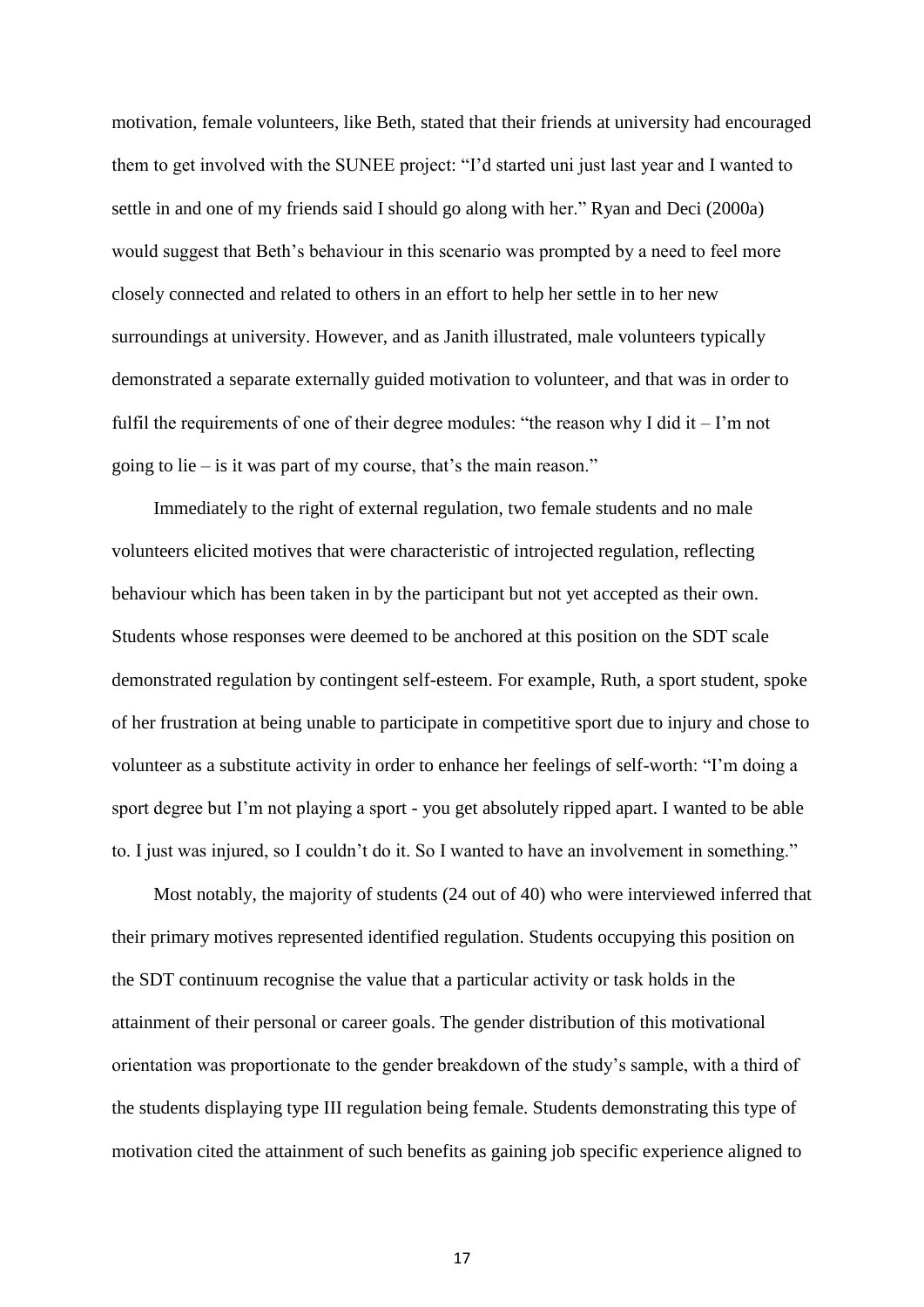the students' intended career paths. Rory, for example, illustrated the significance of external contingencies in the attainment of his career ambitions, describing his own motives for volunteering as selfish and self-serving:

I chose to volunteer for a selfish reason because I wanted to get the best possibility I can to get a job after I leave university. I think it's more of a selfish way for me trying to get my foot in the door, into a job.

This passage crystallises the motivational type of identified regulation and accords with most of the students' motives for volunteering on the SUNEE project, with many commenting that they entered the project with a view to building their coaching portfolio and enhance their Curriculum Vitae (CV) in order to boost their employability beyond the project in what they understand to be competitive teacher training and jobs markets. Likewise, Sheila commented that she wanted to use the opportunities presented by the SUNEE project to help facilitate a career as a physical education teacher:

I wanted to be a PE teacher but I knew how hard it is to get on a  $PGCE<sup>5</sup>$  at another university to do it. And, it was all because, from that you get like coaching awards paid for, like the CV looks enhanced, your own skills are better because you've worked with such a variety of clients and different coaching staff, and as a result I've got on the PGCE at that university, so it's paid off.

 Taking a further rightward step, three students referred to integrated regulation – the most internally regulated form of extrinsically orientated behaviour – when explaining why they chose to volunteer. This regulation is defined as the most autonomous extrinsic motivation and is engendered in individuals whose behaviour directly reflects their own

 $\overline{\phantom{a}}$ 

 $5P$ ostgraduate Certificate in Education – a prerequisite qualification to become a PE teacher in the UK.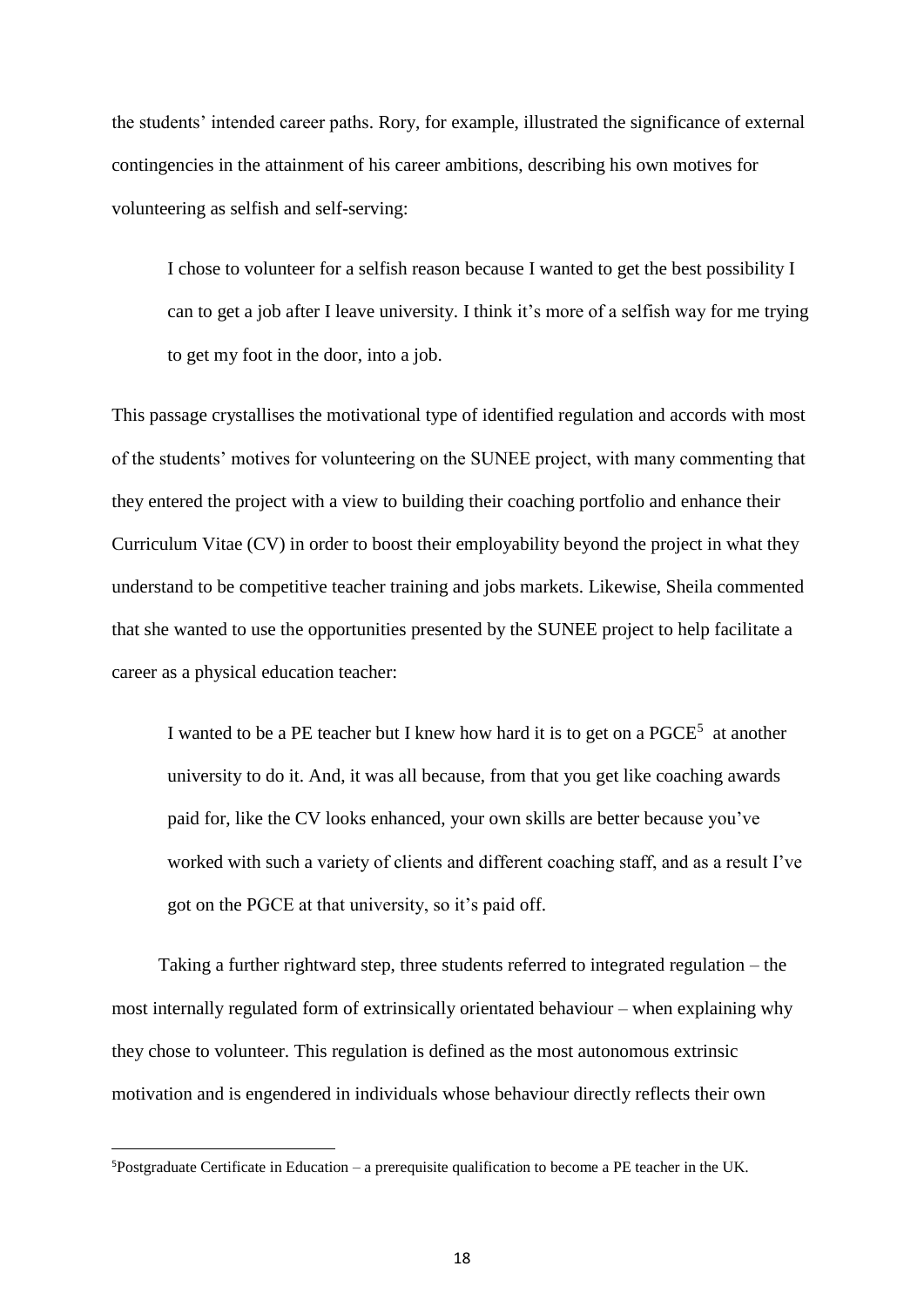belief systems, principles and values. Dominick epitomised this notion of integrated regulation:

My mum and dad were foster parents, so I've seen kids who have been taken off the street. I've always been open-minded and just appreciated what you've got and trying to give a bit back. I know a lot of students volunteer just so that they can get the free coaching badges but I haven't done a single coaching badge yet. I just go because it's giving a bit back to the community. I've been brought up to help others.

At the far right of the SDT continuum, students who were intrinsically motivated from the outset reported that SUNEE appealed to them because of the inherent satisfaction and genuine enjoyment that they derive from playing, coaching and volunteering in sports and sports-based activities. For example, Stuart spoke of the pleasure that he received during previous voluntary commitments and how those experiences influenced his involvement in the SUNEE project:

I first started volunteering when I was at college when I was sports coaching. I finished my voluntary hours and stayed on as a volunteer worker there. "I just said that I'm really enjoying what I'm doing, can I just stay on as a volunteer because I absolutely love it?" They said no problem. Then I started university last September. I went to the Fresher's Fair, and there was a stall for SUNEE and I put my name down for volunteering.

In addition, Craig (below) commented that after getting injured he took up coaching to fill the void of playing [football], something he really enjoyed, and found coaching to be more pleasurable as he felt greater competence in it. This is what drew him to the SUNEE project:

I quit playing football a long time ago and I started concentrating on coaching. I got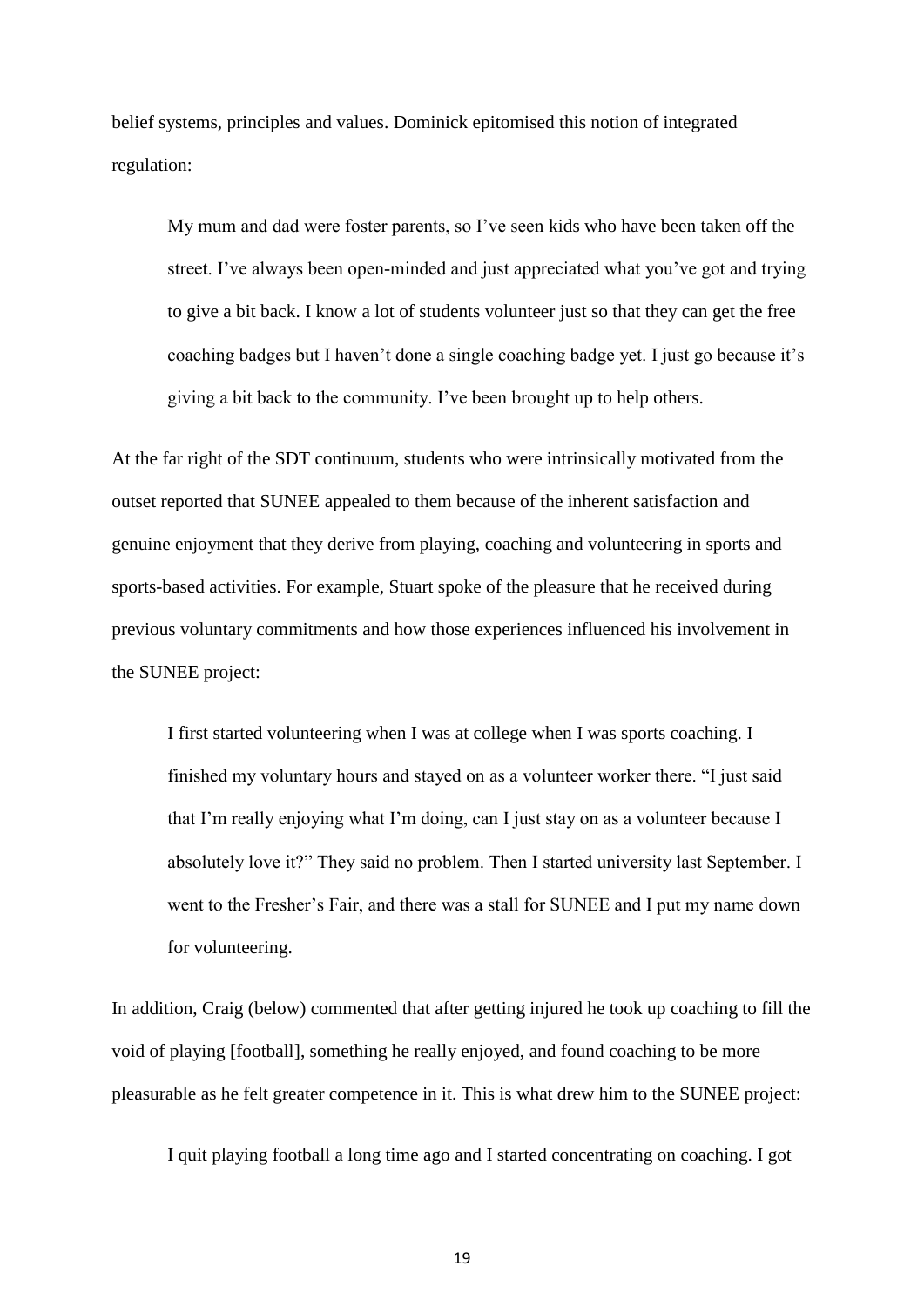injured at 16; I started coaching then. I find that I actually prefer coaching than playing; I'm probably better at it actually. And for me it's as much a hobby… I enjoy it.

Stuart and Craig both indicate that they chose to take part in the opportunities provided by SUNEE for their own sake and the genuine satisfaction that they receive from participating in them. Craig's description of his voluntary coaching role as a 'hobby' captures this notion aptly.

## *7.2 Plotting student motivation to volunteer*

The following three sub-sections are concerned with answering the second research question and serve to discern and demonstrate the evolving motivations of students over the course of their involvement with the SUNEE project. During the interviews, the vast majority (34/40) of respondents indicated that their motives to volunteer on the project had evolved over time, providing responses that demonstrated shifts along the SDT continuum (as illustrated fully in Table 1). Here, SDT is used to plot and illustrate the trajectory of student motivation to volunteer on the SUNEE project over time. The graphic in Table 1 (below) illustrates the changes in volunteer motivation over time against the transition-based coding scheme that was constructed and aligned to the anchors positioned along the SDT continuum.

By observing Table 1, the trends and patterns in students' motivation to volunteer over time are demonstrated. Table 1 lists each student in order of length of time that they have volunteered on the SUNEE project, from shortest to longest, up until the point of interview. The graphic illustrates where each students' original motive to volunteer lies in accordance with Deci and Ryan's (1985) five types of behavioural regulation and plots any motivational adaptation inferred by participants along the SDT continuum. To navigate the reader around Table 1, the direction of motivation as denoted by the Roman Numerals along the central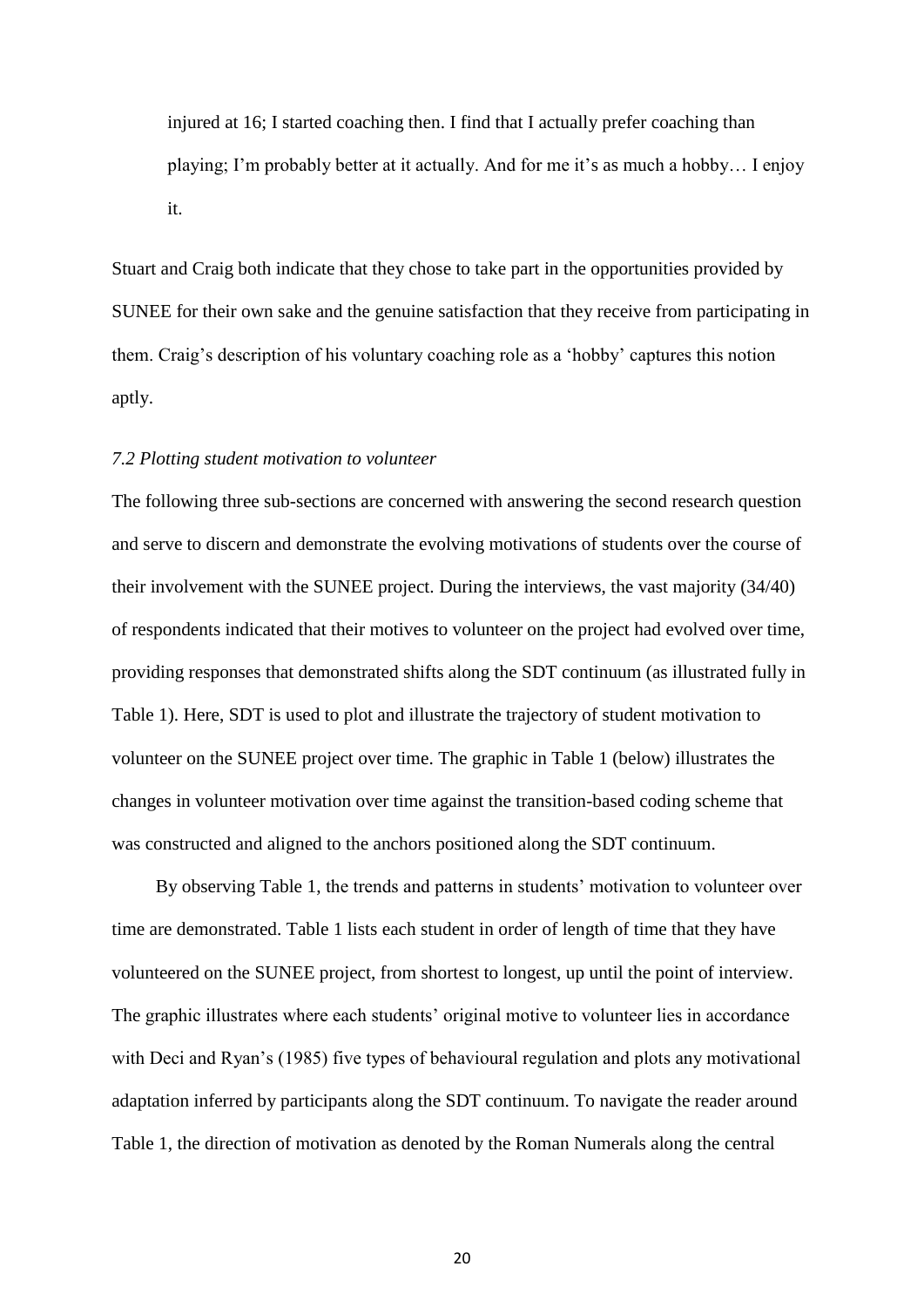*Insert Table 1 Here*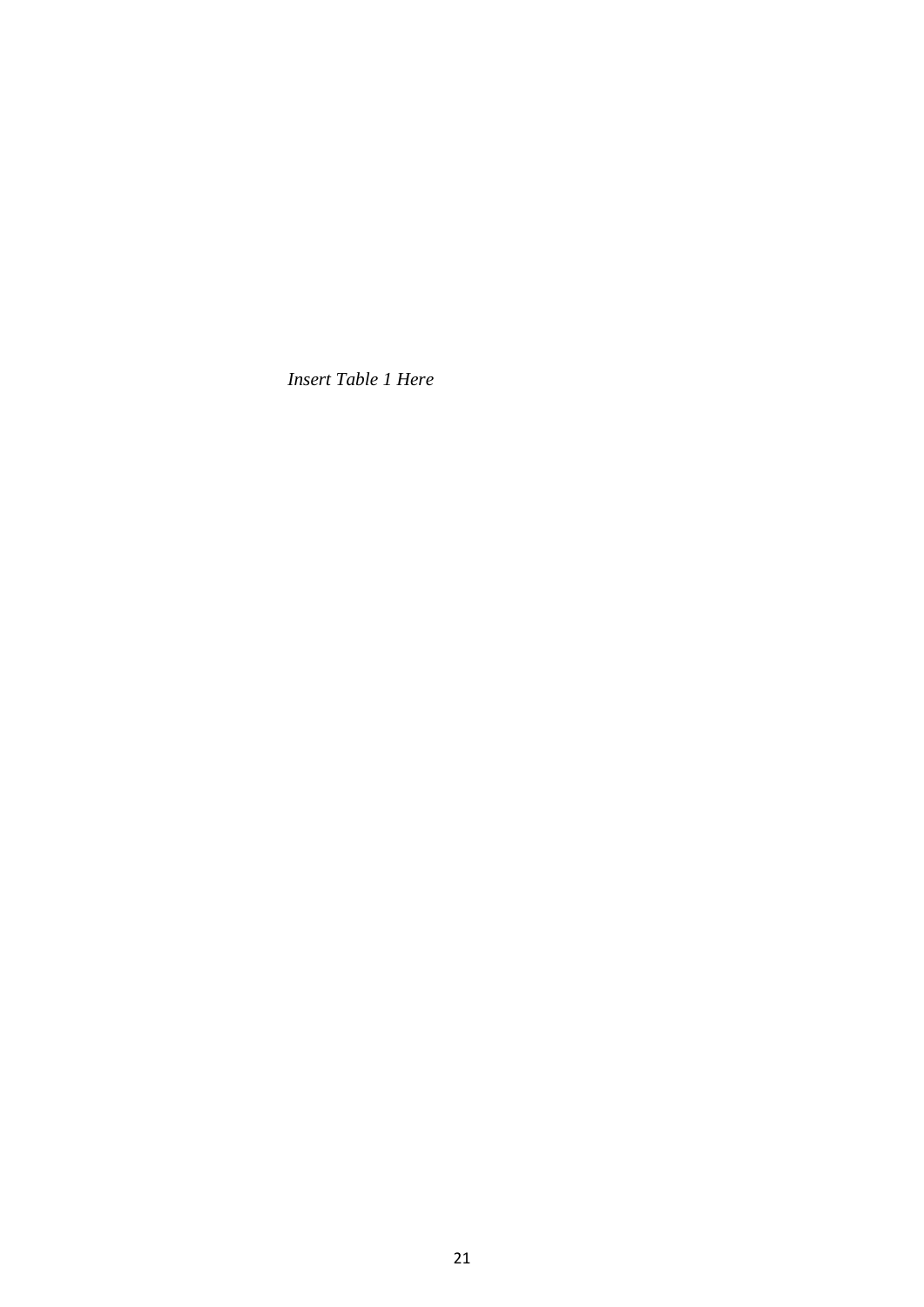header corresponds with the illustration of the SDT continuum that is displayed in Figure 1. Motivation type I at the left-hand side of the graphic represents external regulation – the least self-determined form of motivation. This is followed by introjected regulation (II), identified regulation (III), integrated regulation (IV), and lastly, at the far right of the scale and the most self-determined and autonomous of motivational regulations lies intrinsic motivation (V). To demonstrate students' initial motives and all subsequent motivational adaptations reported, each behavioural regulation is numbered to depict origin and transition. Primary motives are numbered 1; a first motivational transition is numbered 2, and for those students who reported undergoing a second motivational transition then the specified regulation is occupied with a number 2.

# *7.3 Motives to continue*

As illustrated in Table 1, students reported that their motivation to volunteer changed over time. Such developments in students' motivation have been interpreted and plotted using the SDT framework. Joey, for example, demonstrated a progression to the right of the SDT scale, from identified regulation (III) and the pursuit of personal goals, to that of intrinsic motivation (V) due to the genuine enjoyment he received from participating in the project:

Well, firstly it was just so the university would pay for my level one football badge, because I want to get involved in club coaching; I wanted to be qualified for it. And I can honestly say within the few weeks of starting I've just absolutely loved doing it, and I would say even though that sounds really selfish, why I got started, it's just been absolutely fantastic. It's the highlight within our week, to be honest.

Like Joey, Simon joined the SUNEE project out of identified regulation, but indicated that his motivational development and reasons for continuing to volunteer on the project became entirely self-determined and intrinsically orientated. Simon admitted that he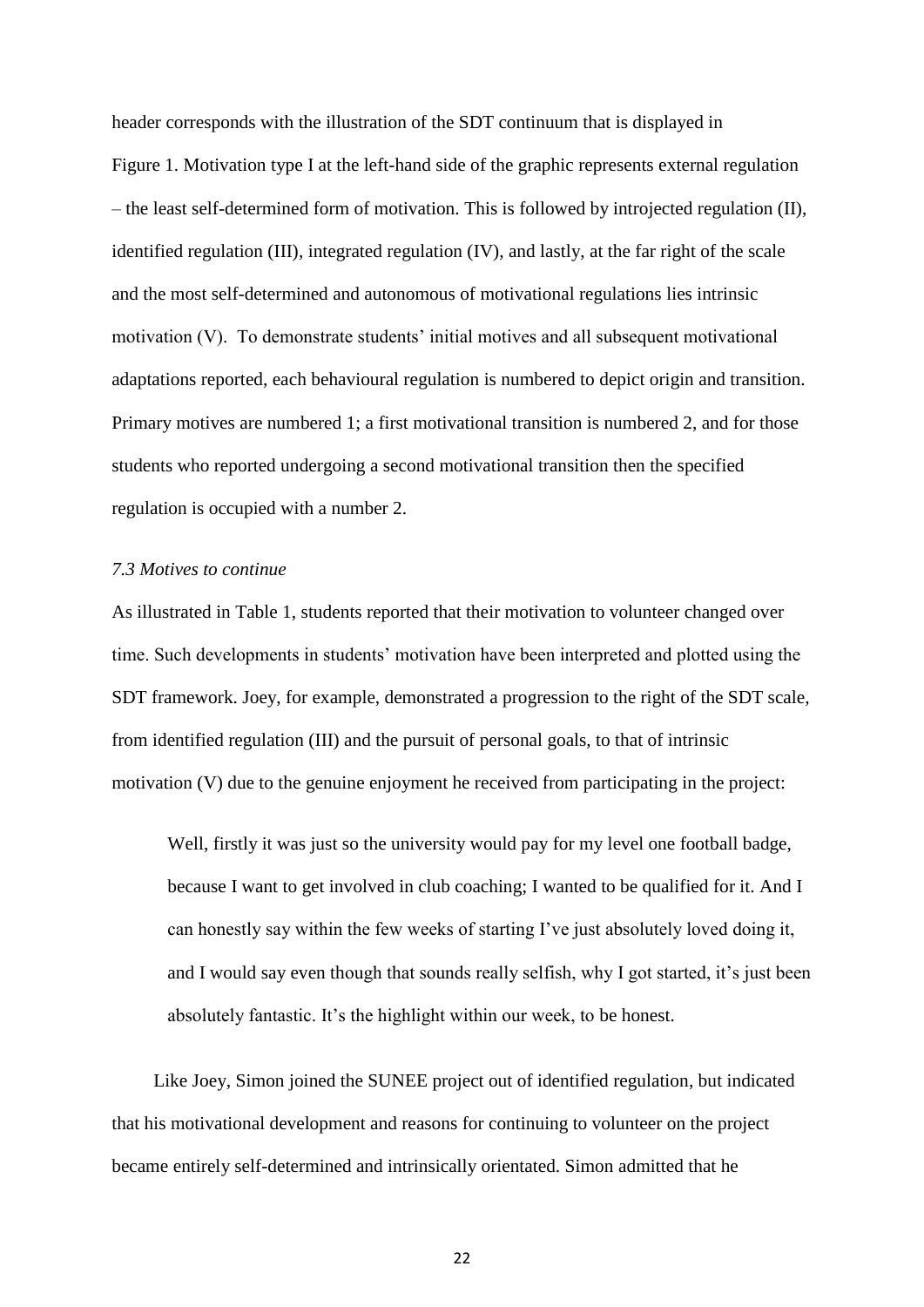embarked on the project in order to satisfy his own ends and attain free coaching badges. However, Simon added that he continued to volunteer due to the almost immediate enjoyment and satisfaction he received during his involvement with the project, an experience which subsequently encouraged him to volunteer outside of the project and in his free-time for his local cricket club:

I wanted football coaching badges and they said, 'we'll pay for them if you do this', so that was my way into it and I've been on that project ever since… And you know, the moment that I got into it I really enjoyed it. Now I do other things. I do a lot more voluntary coaching at the local cricket club. I suppose, although my route into it was selfish in a sense, in that I didn't go into it to volunteer. It was something that was offered to me. But I think the moment that I started to do it, I really enjoyed doing it.

Following the same direction of motivational development to that of Joey and Simon, Jonny demonstrated a progression to the right of the SDT scale, from identified regulation (III) and the pursuit of personal goals, to that of integrated regulation (IV):

It's on my CV, right, I've got my graduate job sorted already. I don't really need this project from a self-point of view, now. But I'd say the last eight weeks I've genuinely got tense and nervous and worked up… and genuinely have been really, really focussed on the achievements of other people.

Jonny admitted that his initial motives to volunteer were solely career orientated. Yet, as Jonny's response built, he demonstrated experiencing increasing motivational internalisation over the course of his involvement. This is illustrated by the personal value and importance that Jonny began to attach to the voluntary role that he performed and concern for the clients' achievements and the support he provided in their development. This sense of commitment is indicative of a motivational transition from identified regulation (III) to integrated regulation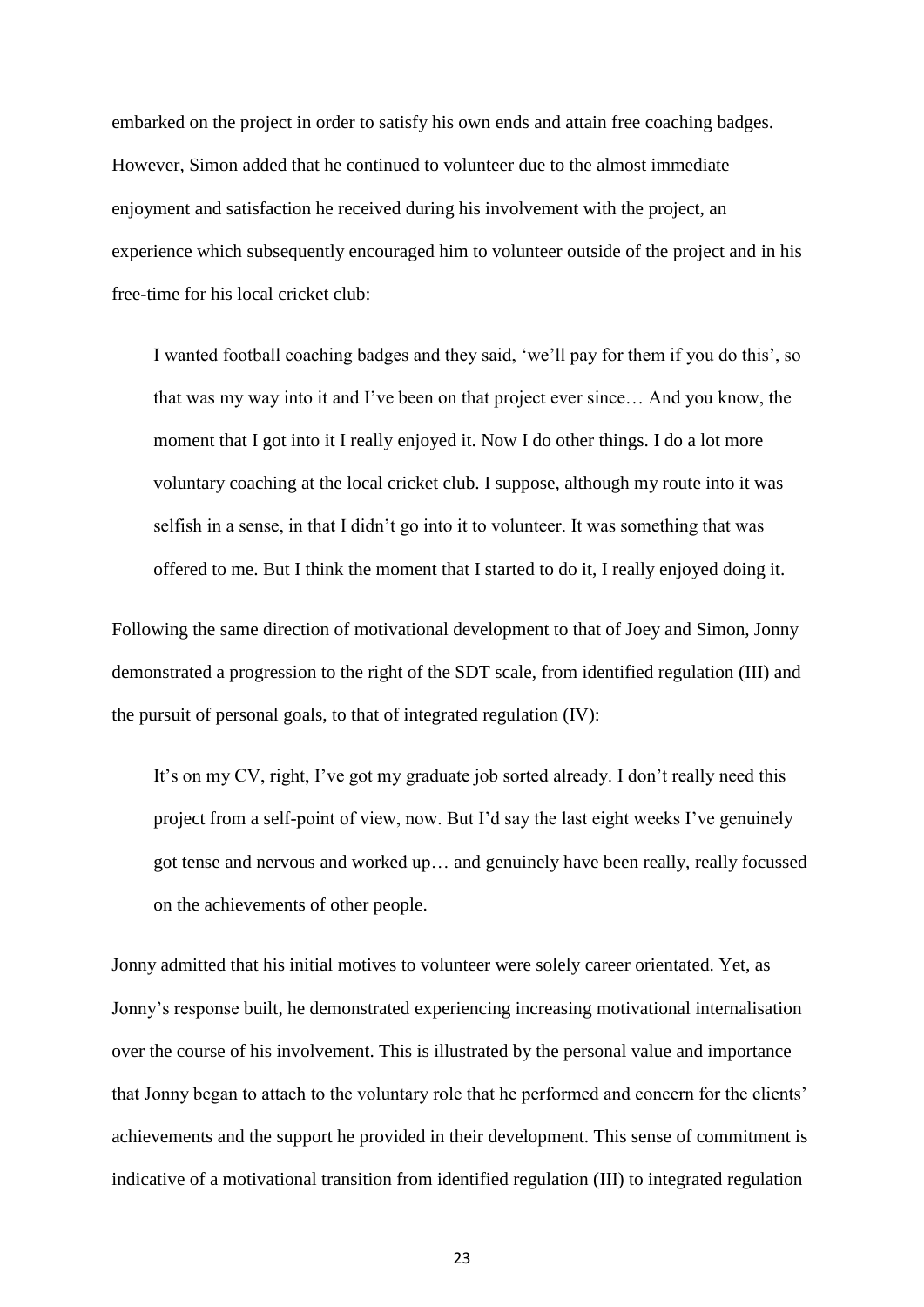(IV). However, Jonny went on to suggest that his motivational development did not stop at integrated regulation (IV), but continued to develop, residing at the intrinsic anchor (V) at the point of interview:

Reflecting on it at this moment… it's my favourite thing of university. It is very important to me… I will definitely remember this for a long time. I just really enjoy it… Because I've never really had that feeling, that sort of passion and getting worked up about something which you don't get very often. It will definitely stay with me.

Here, Jonny described the sense of passion and purpose that he receives from volunteering with the hard-to-reach groups, expressing the inherent enjoyment and intrinsic satisfaction that he derives from his involvement on the project.

# *7.4 Patterns in student motivation*

Upon cursory analysis of Table 1, it is apparent that the majority of student motives to volunteer are of centre or centre-left origin, and also that motivational transition is evident following a clear rightward shift in motivation. To break down the information conveyed in Table 1 further, the majority of students (24/40 participants) debuted at anchor III (identified regulation) and not at position I (external regulation) – which recorded the second most common instigator of voluntary action (7/40 participants). It is important to emphasise that the majority of volunteers did not enter the SUNEE project at the farthest extrinsic regulation. In addition, the majority of students' motivational development reached and remains at anchor IV (integrated regulation) or V (intrinsic regulation), demonstrating a definite internalisation of motivational regulation over time. Most students reported a final motivation of V (29/40).

Interestingly, seven students experienced two transitions and had, in total, occupied three consecutive motivational anchors up to the point of interview, a tentative finding is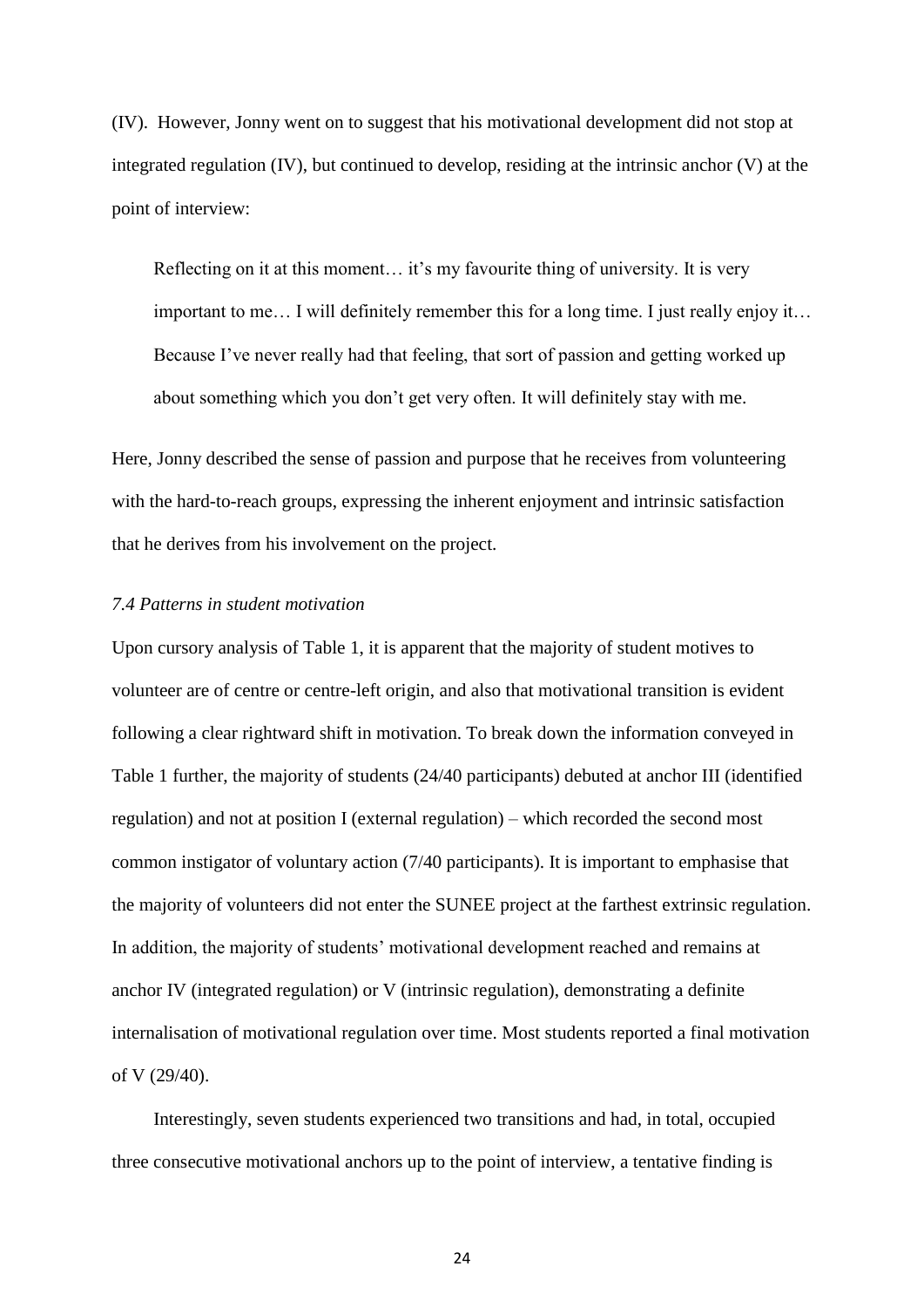presented here highlighting that the data suggest that student volunteers are more likely to experience a three stage transition over a longer period of time, which, on the basis of this evidence is a minimum of one year's participation. Furthermore, six volunteers' motivation remained stationary, with two starting and ending at anchor III (identified) and four of which did not move from point V (intrinsic); thus, pointing to a perpetual maintenance of their motivation. Crucially none of the participants demonstrated motivational regression to the left of the continuum.

Looking at these transitions in more depth, six out of the seven students that embarked on the SUNEE project at point I on the SDT scale had reached either IV or V at the point of interview. Sixteen of the twenty-four participants whose motivation originated at point III experienced adaptations that had transitioned to type V by the time of interview, and four students who entered the project for reasons consonant with type III underwent transitions to the IV anchor point. Two of the twenty-four students that occupied position III on the continuum at the outset demonstrated a double transition passing through point IV and reaching the final anchor, V. All three of the volunteers whose initial motives aligned with motivational type IV went on to reach point V. Both of the volunteers that joined the programme demonstrating type II motives went on to undergo a double motivational shift that occupied IV at 'transition one' before evolving to type V. All but one of the participants (6/7) who underwent a double motivational transition occupied integrated motivation (IV) at some stage of their participation on the project, with six out of the seven of these individuals ending within the intrinsic domain (V) at the point of interview. The trend here broadly demonstrates that the majority of students' motivation shifts from externally regulated choices to volunteer toward more internalised and intrinsic drivers of behaviour, over the influence of time.

#### *7.5 Motivational transition and the satisfaction of core psychological needs*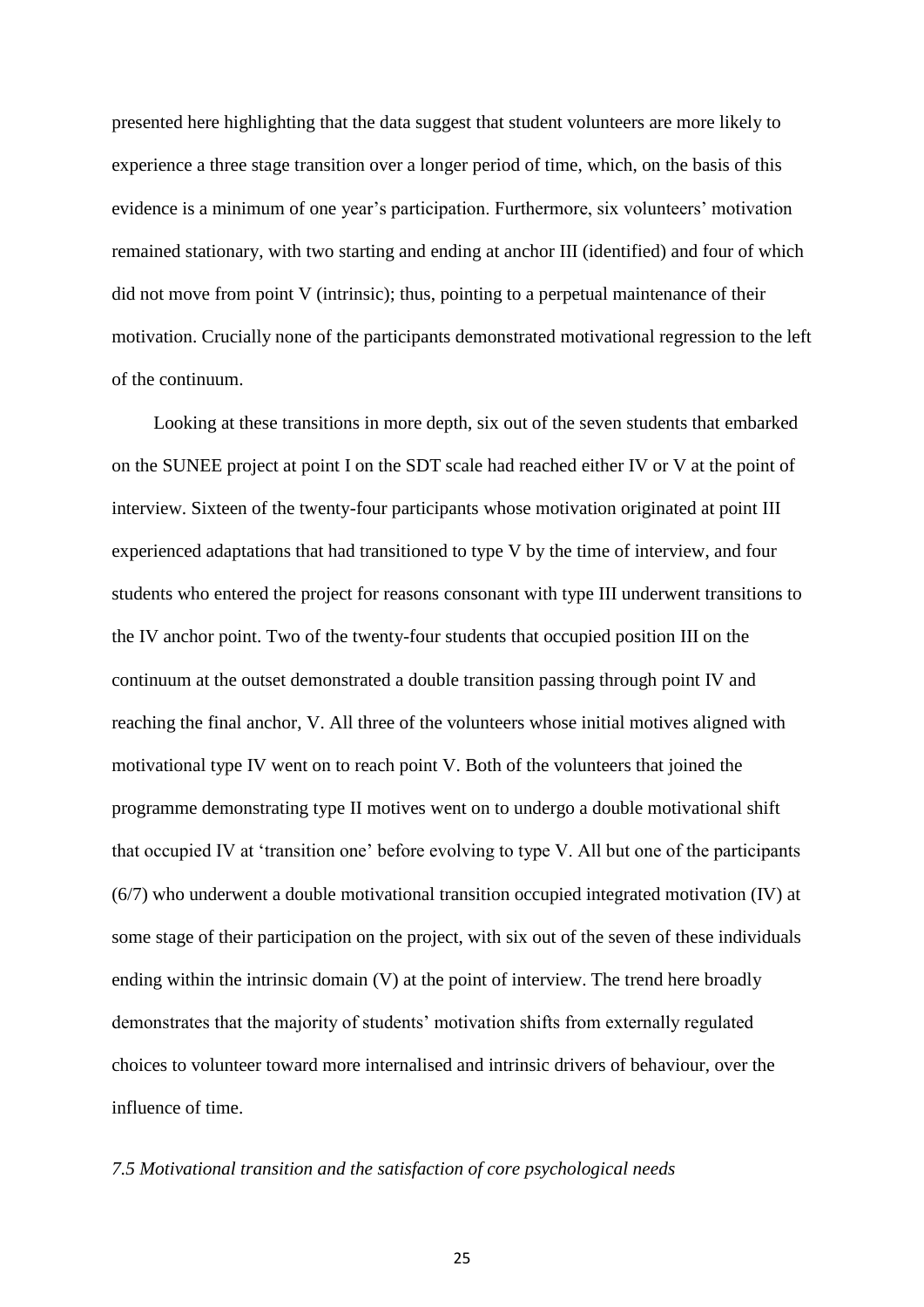In responding to the third research question, the purpose of the current sub-section is to analyse the conditions and features owing to students' evolving motivations and continued volunteering by engaging with the core psychological needs framework (as explained above) on which the SDT is heavily predicated. When exploring adaptations in students' motivation to continue to volunteer on the SUNEE project, a number of consistent features emerged. It was clear from interviewee responses that the student volunteers thrived on "optimal challenges" (Ryan & Deci, 2000a), and Jack offered a sense of this:

It's just me and Ronny [student volunteer] and there's nobody else really to help. I've definitely gained more confidence because you need it… I think, once you get the confidence, you start to take a bit more of a lead role. I mean, me and the other lad [Ronny], you can see we're getting more confident as it's gone on, we're leading a session, we're coaching and organising what we're doing. It's getting better. They [the clients] call me coach, they know the job you're doing. They know how hard it is. I mean, it is challenging, but it's enjoyable, which is the best thing.

As illustrated by Jack's comments, it is imperative that students perceive a skills-challenge balance wherein the prospect facing them pushes the boundaries of their abilities, yet is not overwhelming or unattainable. The challenges perceived by students were commonly linked to either the need for competence or relatedness with clients, or a combination of the two.

Many interviewees, like Jack, implied that in order to sustain and develop a sense of competence it is important that they receive opportunities for progression, in terms of gaining increasing responsibility, to maintain a skills-challenge balance. Like many of her peers, Gemma reported that such progression was supported and perpetuated by a tapering of supervisors/sport development officers' (SDOs) input into the sessions, allowing the volunteers to take a more active role within the programmes that they were involved with: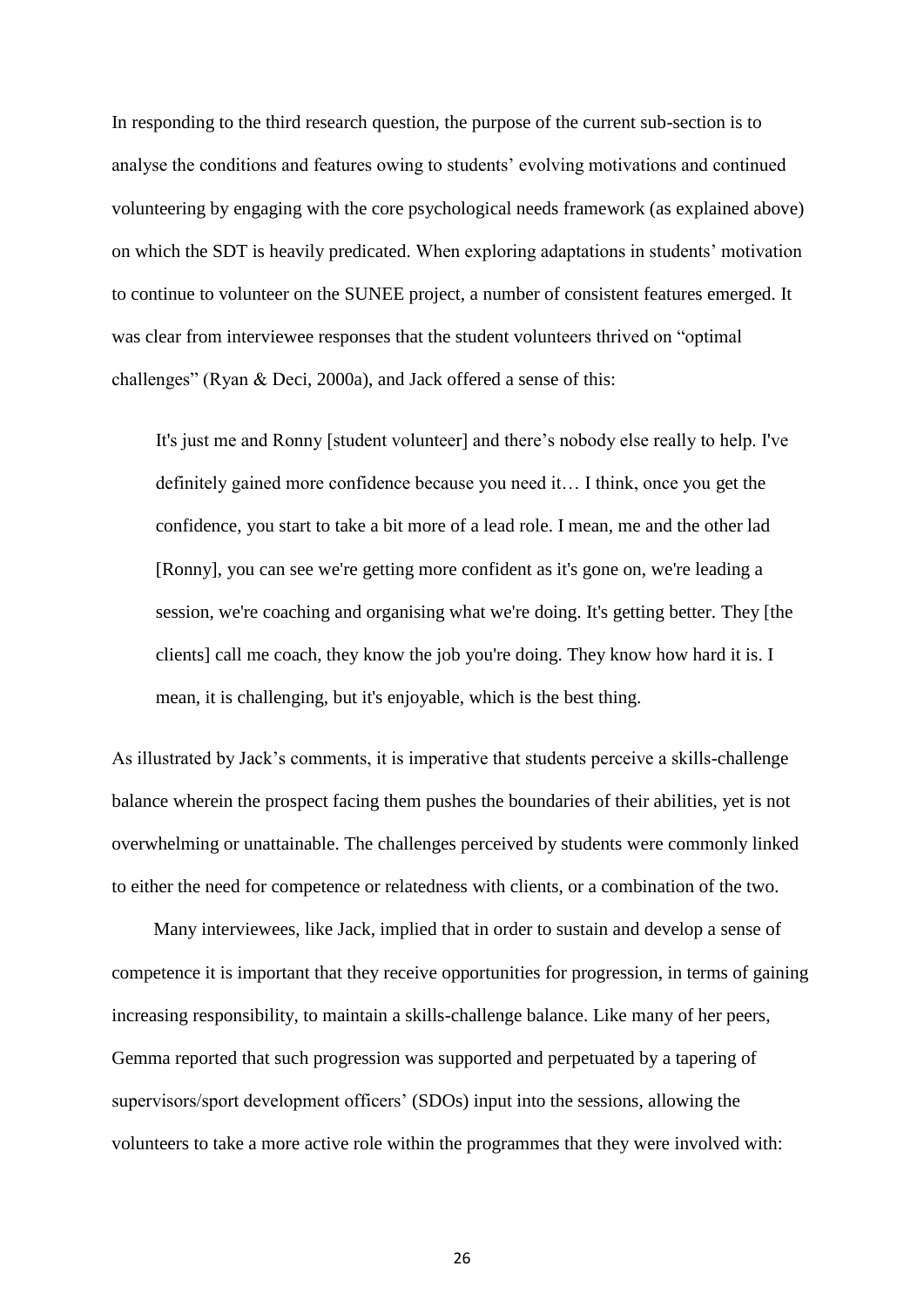Jim and Karen [SDOs] have started giving us more of an active role. Last year we would just join in or just supervise the children, but now we get designated hours and Karen emails us and says right, 'you've got the first hour and you've got this area, what do you want to do?' So, I think it's been easier from the start of this semester as you do feel more confident because you've had experience with them all last year, and then with my coaching qualification as well, I think it's just made me a bit more confident to sort of design new games and rules, and be more authoritative with them.

In a similar developmental process to Jack and Gemma, Becki reports that she gradually gained more responsibility during the project as she continued to volunteer. The combination of increased responsibility coincided with incremental feelings of autonomy, competence and relatedness as illustrated in the passage below:

I kind of did more and more schemes I got a bit more involved, and now I'm leading the sessions. So I try and give Karen [SDO] feedback into what sports activities should be in it; I control and try to organise what sports we're going to do and lead the teams around. I'm kind of in charge of the volunteers, so making sure they're in the right place at the right time, Karen's taken a step back as well, she's letting us run it more now… I feel more confident now leading people I don't know, because when you kind of get to know the same people it becomes quite comfortable. Whereas, coming to this and teaching, especially when the groups change quite frequently, so it's getting to know new people each time, it's quite a challenge, yeah, it's a good challenge. (Becki)

Becki's response illustrates that as her confidence and ability to coach and lead developed, her supervisor took a step back and allowed her to take more control of the sessions. This suggests that the passing on of responsibilities from the supervisor to her provided a means of competence promoting feedback which reinforced her performance, boosting her self-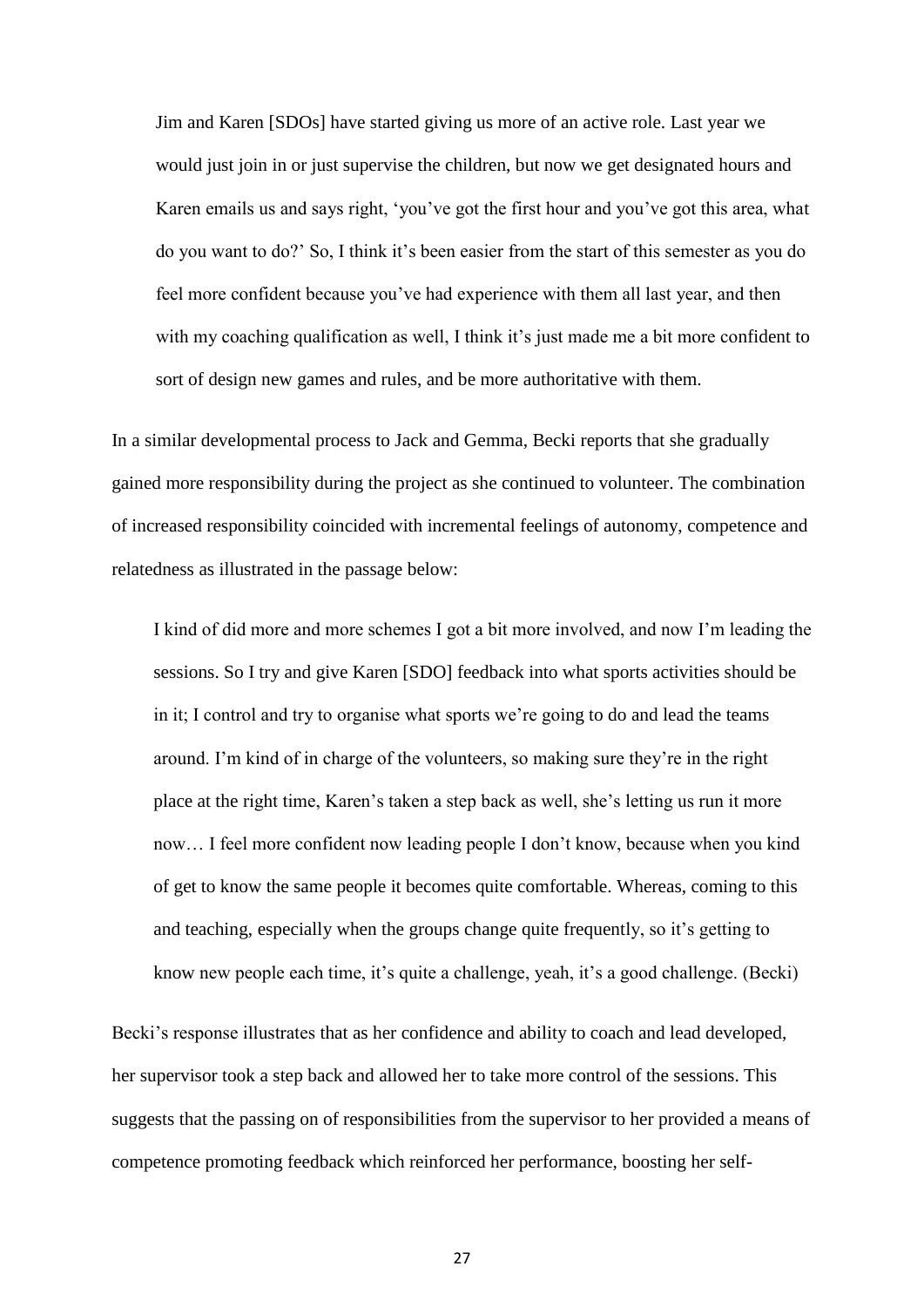efficacy. This also allowed Becki to step into a position of authority allowing her to feel in control, thus enhancing her sense of autonomy. Becki also comments that the frequent changes in client groups that she has had to deal with prevent her from becoming "comfortable", as the need to regularly establish relatedness with different participants presents a consistent "good challenge".

Relatedness proved to be a central theme amongst volunteers, with many indicating that the development of a sense of social connectedness with both their student peers and the clients contributed to their enjoyment during the project, as well as their commitment to it: "over the past few weeks we've had the same volunteers coming, so, we've all got a lot closer, we're all quite a nice little team; so it's just generally been a better set up really" (Becki). In a similar vein, Ruth, like many students, spoke fondly of the influence of newly formed friendships on her experience as a SUNEE volunteer: "I made a lot of friends doing it. From the other volunteers right through to the clients and community workers… It's really just added a lot to my life." Jess also went on to describe how her friendship with some of the clients extends beyond the project:

I've made friends now that I would never have made before, we are going to keep in touch with them to see how they're getting on in life. So we're going to be seeing them around so it will be nice. Before I wouldn't dare go and talk to them but now I really look forward to seeing them.

However, the prospect of volunteering on the project was a daunting one according to many of the interviewees and, as Rick highlights, the initial lack of relatedness between the students and clients in particular, presented a significant challenge and an instant barrier to positive motivational development: "Ultimately, with the Street League clients that we have... you need to earn their respect first as a volunteer. You can't just go jumping in there...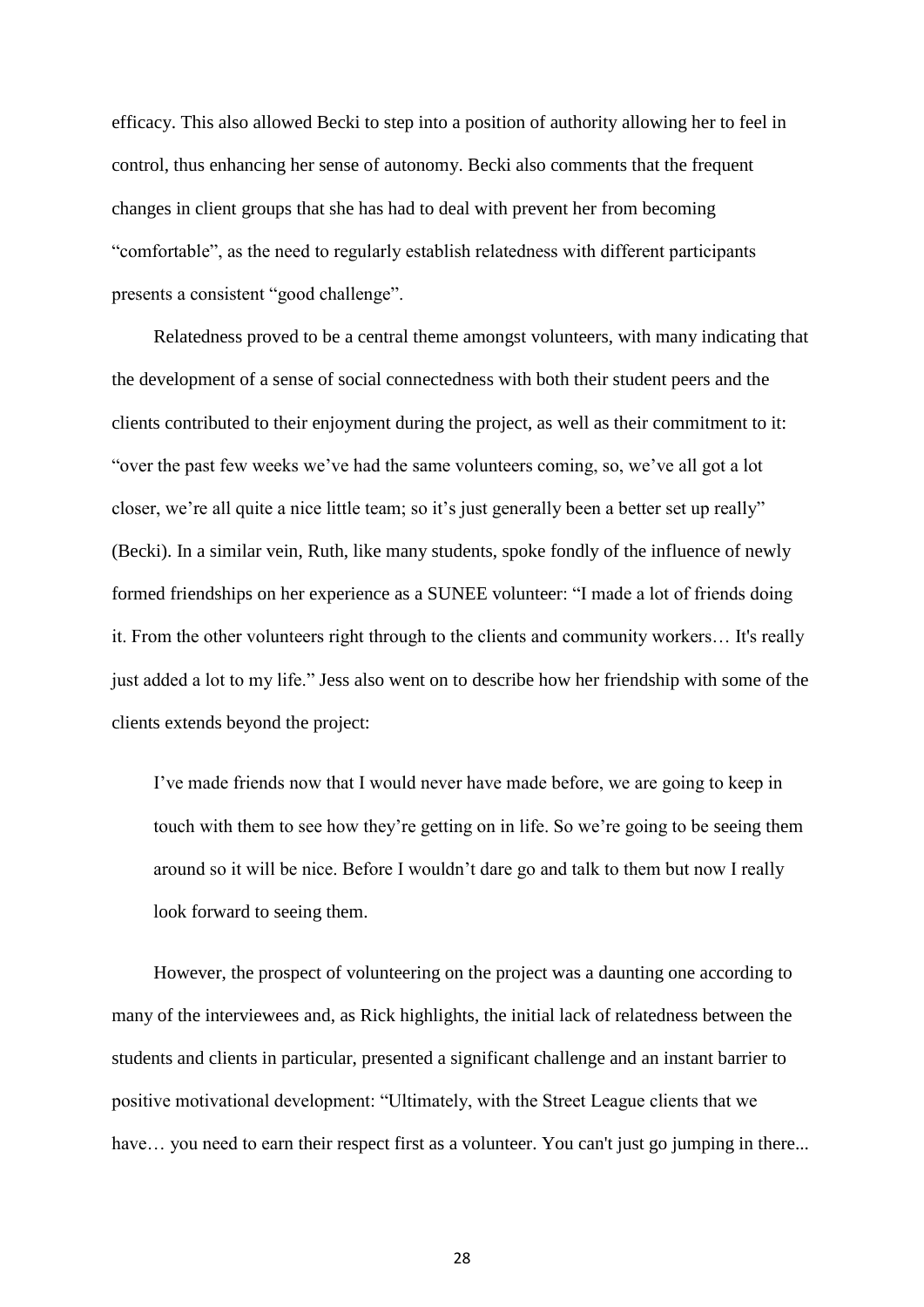because they think you're a university student, you're well off. That's their perception." Such a lack of relatedness can alienate students and potentially lead to volunteer drop out. As Craig explained, there are student volunteers who drop out of the project due to intimidating client behaviour:

We've had new volunteers come along and spent one session with the clients… and they realise 'oh, I can't be with these guys', and walk away.

Although none of the students interviewed in this research dropped out of the project or chose to discontinue prematurely, some do mention instances when other volunteers decide to drop out. In these instances, the students that drop out do so early into their involvement with the project.

# **8. Discussion**

The purpose of the current study was to explore and understand the motivations of students who volunteer and remain on a sports-based outreach project, called the SUNEE project, in the North East of England. To do this, the article aimed to plot initial student motivations to volunteer; assess any motivational developments that may have occurred over time; and, to provide insight into the features underlying such motivational adaptations in order to inform the future management and retention of student volunteers on projects akin to that of SUNEE.

The majority of the students that were interviewed reported that they had originally chosen to volunteer on the project to obtain tangible external rewards such as coaching experience or qualifications, in order to help them work towards personal/career goals. Such findings accord with key literature around student volunteering which highlights that students often choose to volunteer to enhance their employment prospects and test drive a potential future career. Indeed, Dean (2014) highlights that the opportunity to boost job credentials means that such university-based opportunities to volunteer present a potent 'hook' with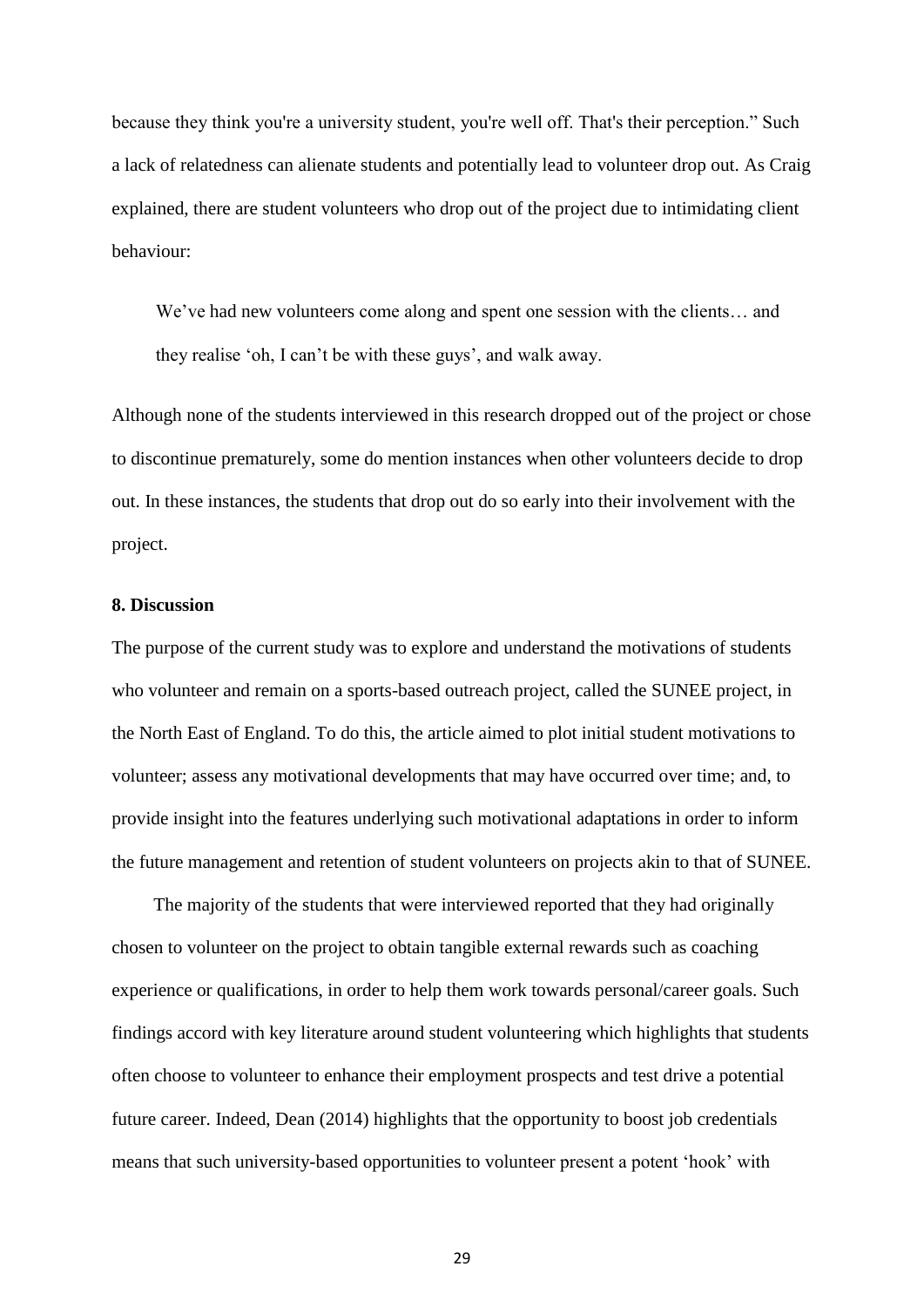which to encourage students to get involved. To this effect, incentives that were offered by the project, such as coaching accreditations and related training opportunities, or simply the prospect of gaining the experience of working with a diverse group of participants, proved an attractive proposition to prospective student volunteers. Although such incentives appear to play a significant part in drawing students to the project, Gagné and Deci (2005) warn that there is a risk that they may undermine or inhibit the development of intrinsic motivation, or more autonomous forms of extrinsic motivation. To guard against a shift towards an external regulation, extrinsic rewards should be minimized and represent some degree of alignment to the individual's personal goals (Ryan and Deci, 2000a). In addition, if the facilitation of intrinsic motivation is a goal, and if rewards are to be used, then the nature of the activities need to offer competence promoting feedback, and therefore provide challenging stimuli in order to offset the influence of external incentives that may prove deleterious to internalisation and intrinsic motivation (Ryan & Deci, 2000a). Many student volunteers involved with SUNEE, however, indicated that the pursuit of coaching awards and CV boosting experience naturally subsided, and in their place more autonomous motives to continue emerged.

The patterns in student volunteering highlighted within this research stand in contrast to those found in previous research by Marks and Jones (2004), Handy et al. (2010) and Dean (2014) whose work has illustrated that students who volunteer for instrumental and selfserving motives volunteer less, display episodic involvement in volunteer activities, and once they have received the tangible returns for their services it is likely that they cease to volunteer. Dean (2014) raises concerns around the growing trends in employability-driven and transactional volunteering that is promoted amongst young people, such as university students, warning that discourses of employability and transactional exchange exert external control and coercion upon the individual which, in turn, threatens to undermine the altruistic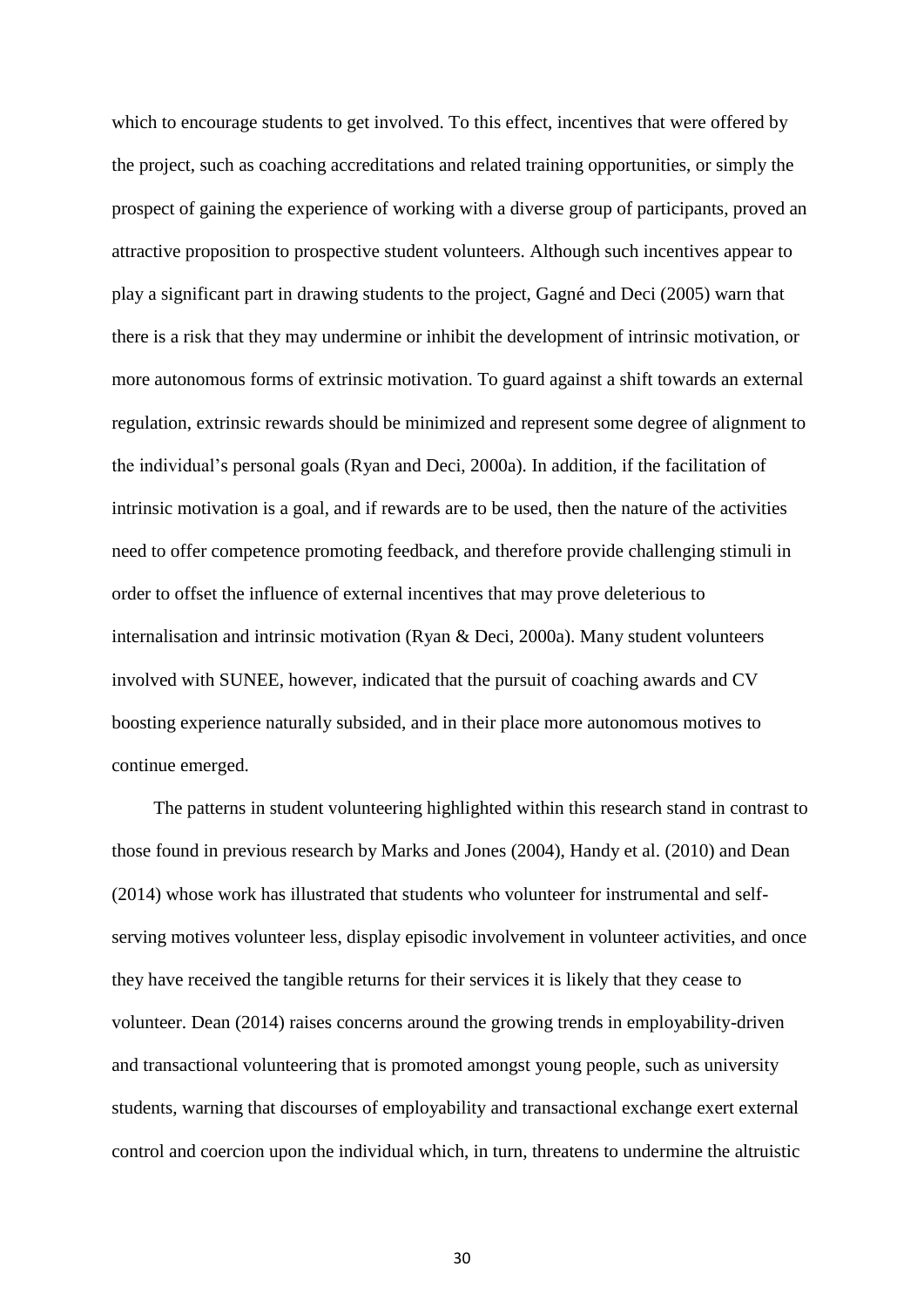side of volunteering and diminish intent to volunteer in the future (Dean, 2014; Holdsworth & Brewis, 2014). The wider implications of this are, at the least, twofold. First, that voluntary organisations, charities and indeed the clients that outreach projects such as SUNEE projects exist to help, are adversely affected (Dean, 2014). Second, if students possess the demographic characteristics<sup>6</sup> similar to those of the typical volunteer stalwart who plays such a key role in sustaining voluntary sports clubs in Western countries like the U.K., then perhaps the current climate of individualistic and career driven volunteering that is espoused and endorsed in higher education threatens to curtail this traditional supply line.

However, students within the current study reported that on the whole their experiences were positive, and those whose initial motives were of an instrumental nature, largely demonstrated a general internal shift in motivation towards the right of the SDT continuum over time, and with it, augmenting their commitment to the project. Despite the lure of incentives and instrumental designs, these participants typically reported that their motives grew increasingly internal over the course of their involvement. This motivational development coincided with student volunteers' continuing work on the project beyond the attainment of their prior and extrinsically orientated goals. Indeed, seven participants who had volunteered on the project for a year or more, indicated that they had undergone a double adaptation in their motivation. This points towards a tentative finding that the motivational transition of student volunteers is governed by the length of time they have served the project – in short, the greater the length of time that a participant has dedicated, the greater the likelihood that their motivation will become internalised and enduring. Research by Eley (2003) into youth volunteering supports the potential for the participation in helping activities to elicit an altruistic response as she found that that young people's commitment to performing voluntary work within the community was heightened following prior exposure

 $\overline{\phantom{a}}$ 

<sup>6</sup> Demographic profile of typical volunteer: White ethnicity, male, belongs to one of the four highest socioeconomic classifications, holds or is studying towards a college/university degree, and are in or on course for full-time employment (Doherty & Misener, 2008)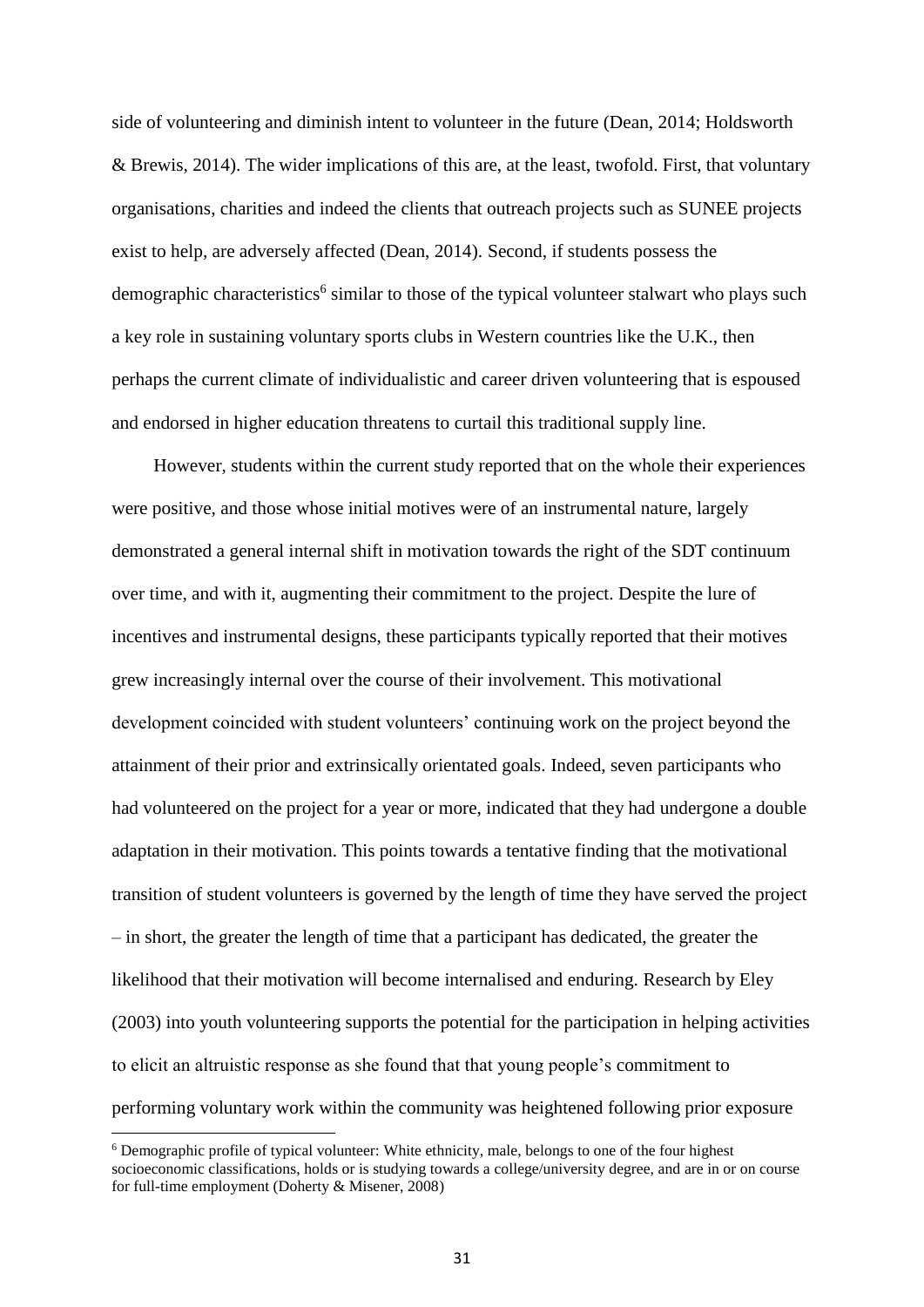to volunteering. Furthermore, Jochum and Brodie (2013) emphasise that people's involvement in volunteering is not static, stressing the importance of volunteer-involving organisations to garner a more sophisticated understanding of how trends and patterns in an individual's volunteering might change over different life stages, as well as the influence that context and experience have on their commitment to freely give their time. It is clear within the current research that motivation within student volunteering (in a sport setting) is likely to consist of multiple stages rather than representing a stage in itself.

To provide insight into the experiences underlying student volunteers' motivational development whilst on the SUNEE project, interviewees reveal a number of key facets which influenced their motivational development and retention to the SUNEE project, and which incorporate the satisfaction of the three core psychological needs of autonomy, competence and relatedness. To explicate, as supervisors/SDOs gradually reduced their involvement within the sessions this shift in control enabled student volunteers to emerge as leaders within their programmes. As portrayed in research by Haivas et al. (2012) and Bidee et al. (2014), apportioning greater responsibility to volunteers elicits competence promoting feedback as it indicates to them that they are effectively able to interact with and control the social dynamics of the project. Allowing students to take the lead also proved to be autonomy supporting – giving volunteers a say in the decision making processes provides them with a sense of ownership of the sessions, and as a result, empowers them (Bidee et al., 2014). Literature suggests that contexts which provide strong supports for autonomy facilitate the integration of behavioural regulation, and in turn, promote intrinsic motivation (Ryan & Deci, 2000a; Gagné & Deci, 2005). As supervisors and SDOs take a step back, the freedom bestowed on student volunteers to initiate their own practice implicates them in their own decision making processes. Such feelings of choice and control, which coincide with a sustained period of accomplishment, drive a student's sense of self-endorsement, triggering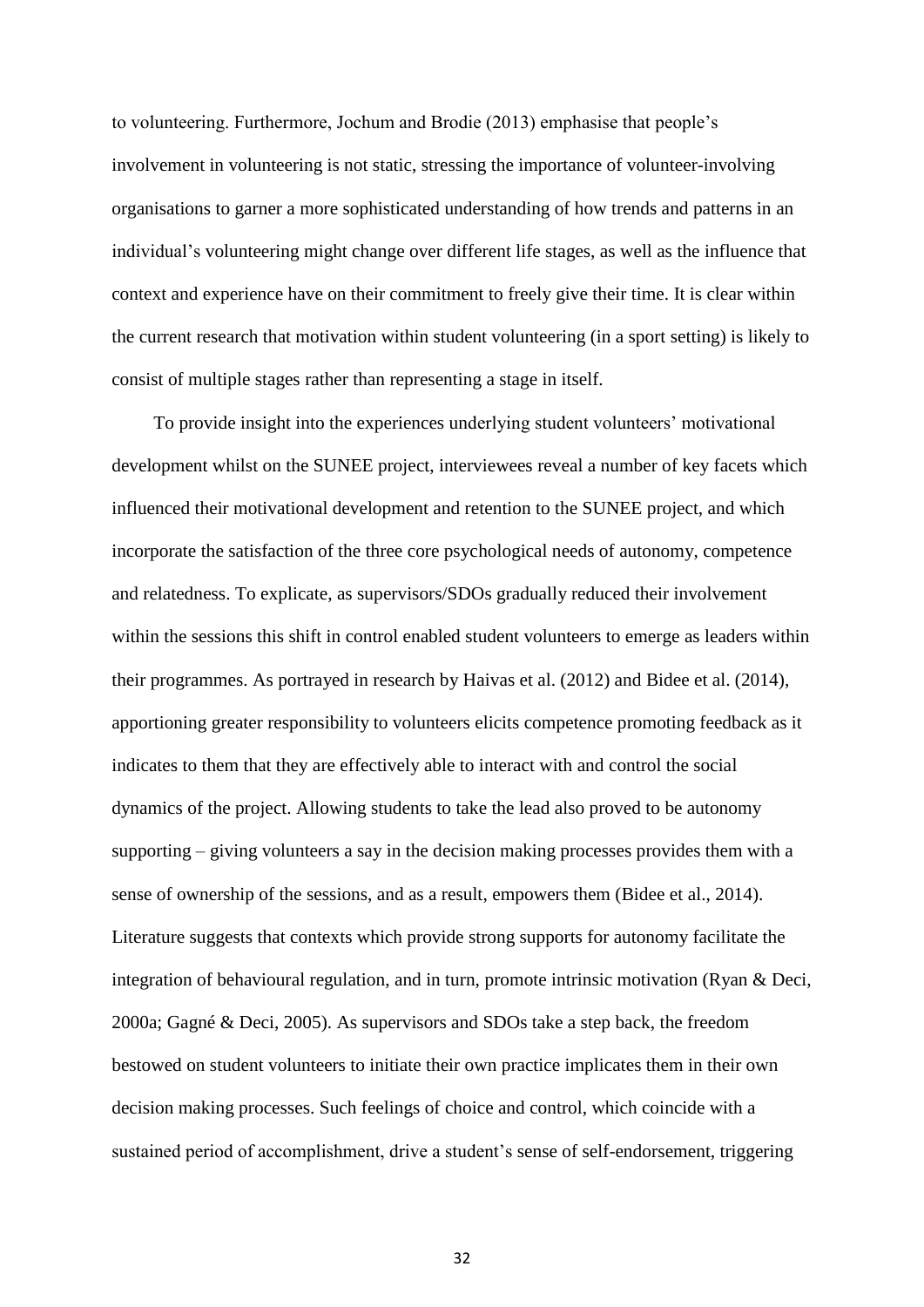an alignment to their intrinsic goals. This positive internal process causes the integration of student volunteers' project related goals, roles and accomplishment with their sense of self (Ryan and Deci, 2000a). This motivational development consequently enables the student volunteers to establish congruence between their personal goal hierarchy and the accomplishments and challenges imposed through participation in the project (Csikszentmihalyi, 1975).

Furthermore, phasing out and removing the presence of supervisors/SDOs and giving selected students a more prominent role also sends out positive messages to the entire volunteer cohort as it illustrates that opportunities for progression do exist and should be aspired to. For this process to occur, however, clear lines of communication and effective volunteer monitoring and management by supervisors/SDOs are necessary. Conversely, students that reported a lack of progression or responsibility hinted at a potential skillschallenge imbalance which was causing their motivation to stagnate or dwindle (Csikszentmihalyi, 1975).

What is more, as students begin to establish and build proximal relational supports with both their volunteer peers and the client groups, they report that their feelings of competence and connectedness were enhanced, which in turn, promote intrinsic motivation and wellbeing (Ryan & Deci, 2000a). Research by Allen and Shaw (2009) and Bruening et al. (2015) highlight that the development and maintenance of a sense of camaraderie and social connectedness with proximal relations both facilities the intrinsic enjoyment received from such volunteer work, but also fosters greater commitment to the cause.

In terms of the demographic make-up of this study's sample, there were no apparent or discernible differences drawn between socioeconomic status and the spread of initial motives to volunteer or the adaptation of students' motivation. Nor was there a high enough representation of non-white participants for any conclusions to be drawn on the grounds of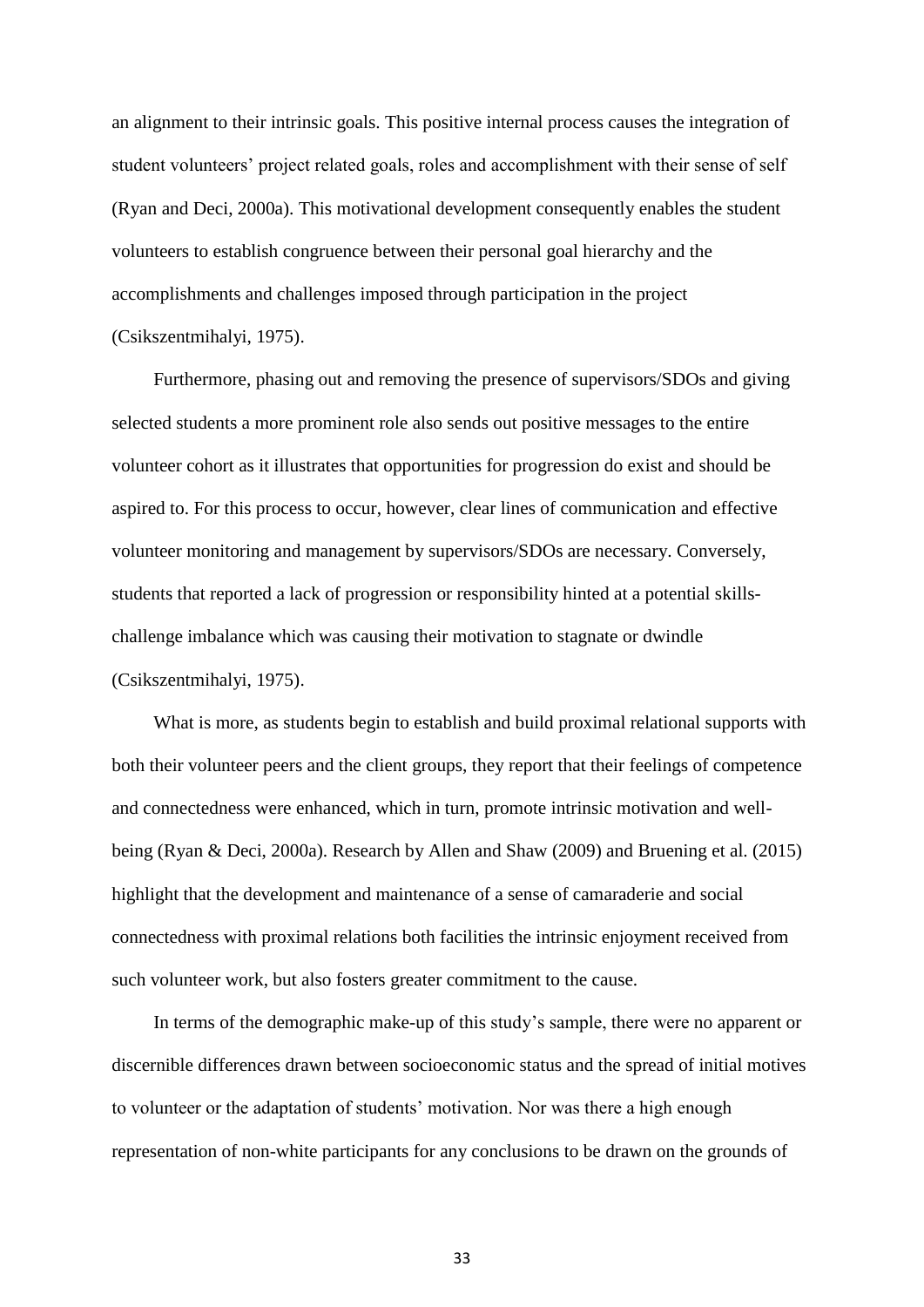race or ethnicity. In regards to gender however, a small trend was revealed when examining students' original motives for getting involved in the SUNEE project, and these differences lay at the external anchor of the SDT continuum. Females that presented external regulation tended to demonstrate that social motives lay behind their engagement, whereas male volunteers' behaviour at this anchor point was more controlled by formal requirements of their course. Such gender differences in external regulation chime with available literature indicating that women are more inclined to demonstrate this extrinsic form of motivation to create new social acquaintances, and also because they are more likely to be asked to volunteer (Musick & Wilson, 2008); whereas, men are driven more by instrumental purposes and to complete externally set tasks (Prentice & Carlsmith, 2000; Einholf, 2011).

# **9. Conclusion**

This paper has employed Deci and Ryan's (1985) Self-Determination Theory (SDT) to offer a wider understanding of volunteer motivation. This research has found that the majority of interviewees demonstrated that their primary motives to volunteer on this project were based upon extrinsic instrumentalities by which they perceived would boost their employability. The critical issue here, is the unearthing and harnessing of the features and mechanisms experienced by student volunteers which elicit a shift away from the externally regulated behaviour that initially moves students to volunteer in the anticipation of reward contingencies, and which ultimately serve to promote autonomous regulation and intrinsic motivation. Such positive motivational outcomes present a raft of potential benefits to both stakeholders and the broader community. First, the greater the commitment volunteers have to the project often equates to the degree of progression and responsibility that they experience: opportunities which students perceive to be commensurate with their employability. Second, those individuals who are intrinsically motivated are typically associated with higher levels of retention, a factor which is vital to the sustainability of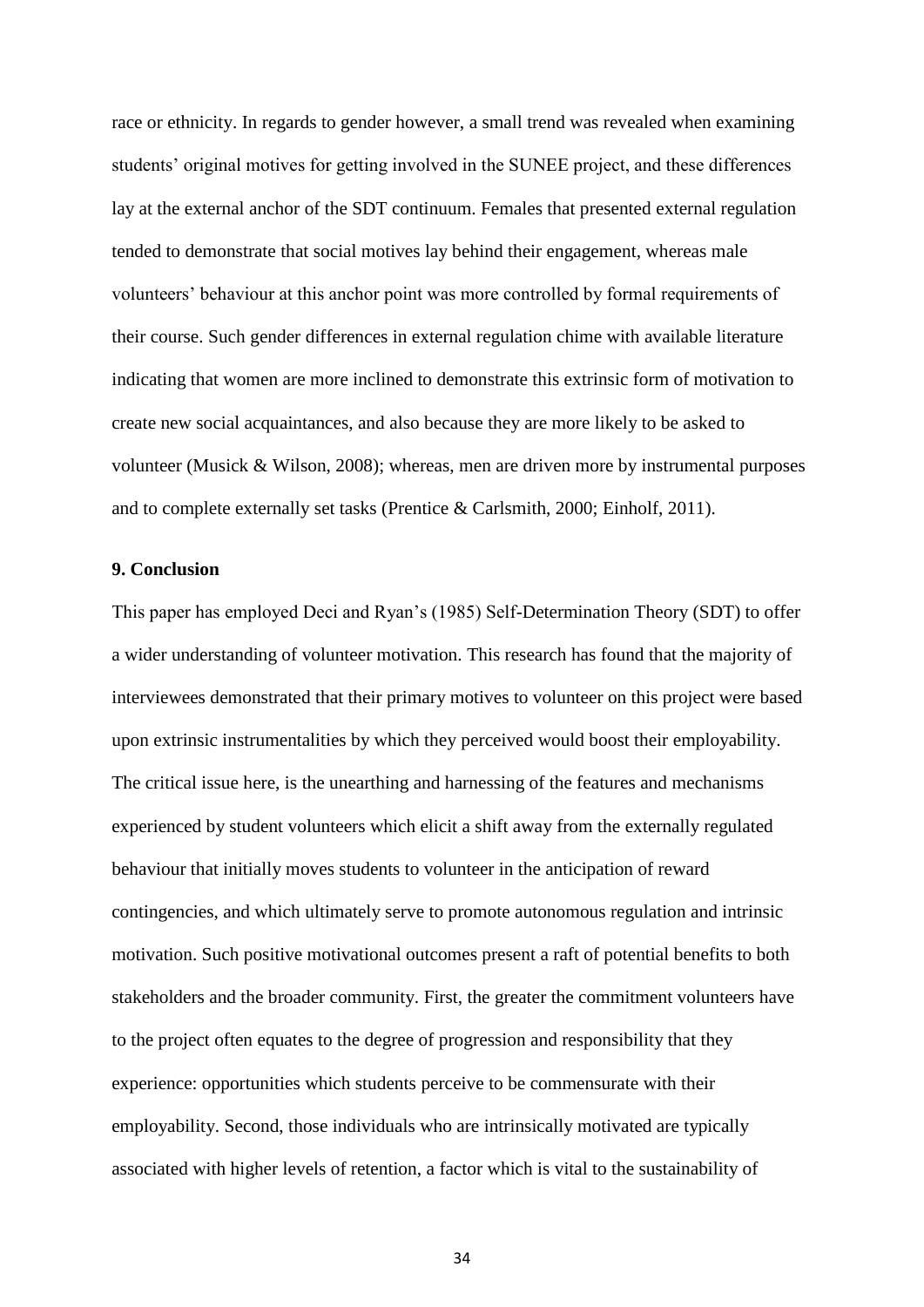volunteer-led projects such as SUNEE. Third, the development of intrinsic motivation in projects like SUNEE and concomitant participant commitment to the cause, increases the likelihood that those individuals will choose to volunteer on unrelated programmes and initiatives in the future, benefitting the community and society as a whole.

This research therefore highlights that undergraduate students' motivation to volunteer on a sports-based outreach project is not static. To date, very few studies have examined student motivation to volunteer on a university-led sports-based community outreach project that runs week-in, week-out, and none have sought to apply Deci and Ryan's (1985) SDT to analyse and understand the dynamic nature of student motivation within this context. To this end, this research builds on both work by Allen and Shaw (2009) who use SDT to explore sport event volunteers' motivation, as well as that of Bruening et al. (2015) who illustrate that an informed and intentional structure, design and management of service learning initiatives can lay important precursors for volunteer continuation. The findings of this research study support the core tenets of SDT and present it as a viable framework with which to unpack and explore the psychosocial processes underlying student motivation to volunteer on projects akin to that of SUNEE. As highlighted by Allen and Shaw (2009), a strength of SDT is that it enables the researcher to appraise the interplay between an interviewee's environment and the thoughts, feelings and actions that are elicited in response. This facilitates the researcher's understanding of the relationship between student and the motivational climate whilst volunteering in order to discern the specific features active within the social context that either support or undermine self-determined and intrinsic motivation. This research extends Allen and Shaw's (2009) application of SDT as it investigates regular volunteering, it explores externally controlled extrinsic motivation in greater depth, and describes and interprets volunteers' shifting motivations.

A number of practical implications for volunteer coordinators and managers emerge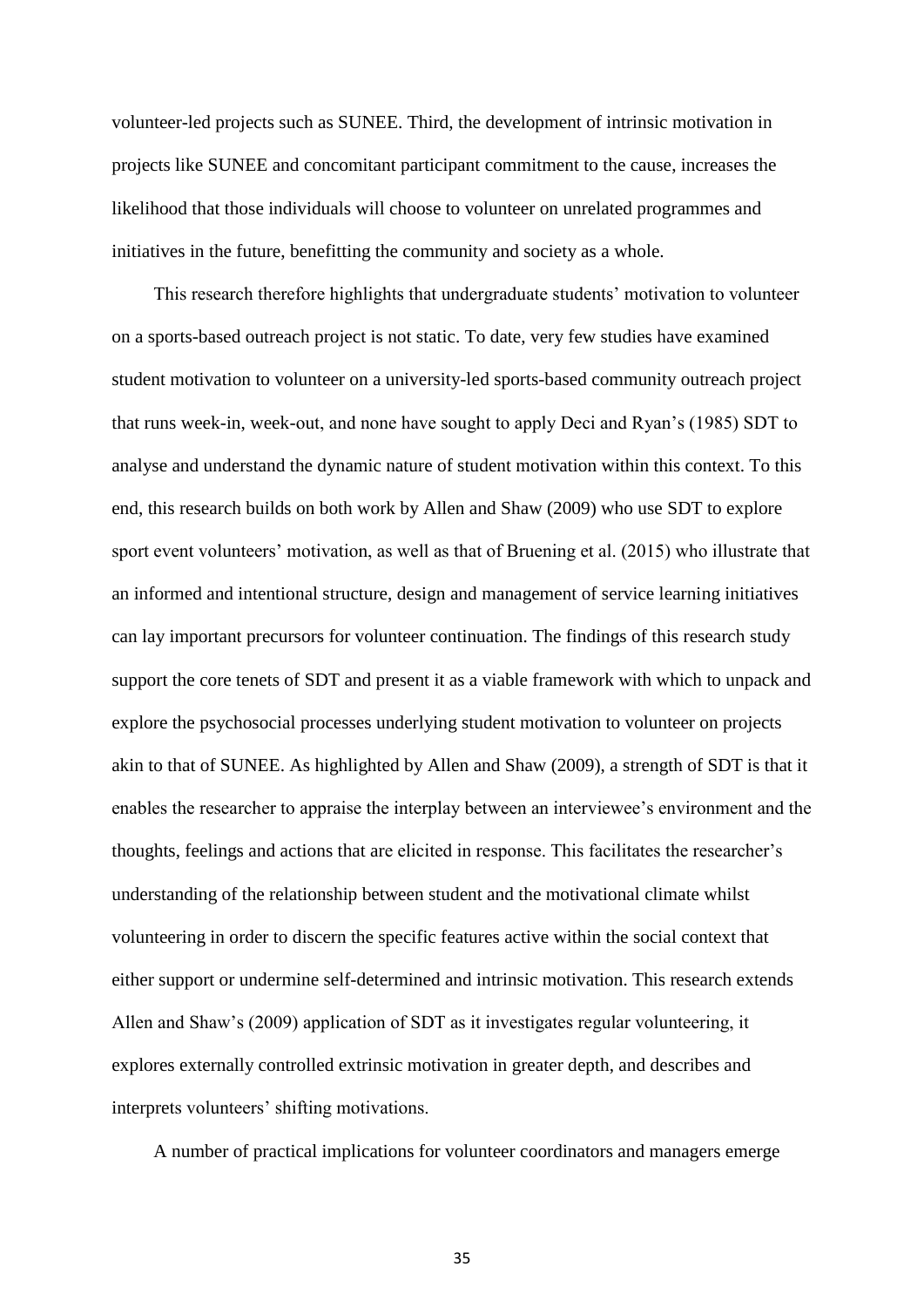from this paper. First, incentives such as free coaching accreditations offer a powerful hook, particularly for students entering the project at the identified regulation anchor. Second, SDT can be implemented as part of a baseline screening process to ascertain the motives, skills and experience of potential volunteers. Also recommended by Allen and Shaw (2009), this will assist the matching of students to tasks and the management of their individual responsibilities. Third, such a screening process should be coupled with the provision of a volunteer portfolio for the student to log their progress and present in reviews with their supervisor in order to negotiate changes in their role. Fourth, supervisors should practice autonomy supportive leadership by facilitating the incremental progression of opportunities for volunteers and also phase out their own input, when appropriate (Gagné & Deci, 2005; Haivas, et al., 2012). Finally, a volunteer coordinator who can monitor, plan and support the progression of student volunteers is a position that would facilitate these recommendations.

This study recognises a number of limitations. One limitation of this research is that it did not identify and approach lapsed volunteers from the SUNEE project. Therefore, it would be useful for future research into similar sport-based interventions to access and follow-up with lapsed student volunteers to understand their desistance. Such research would help to corroborate principles of volunteer management rendered from the current study and the mechanisms espoused for the nurturing of the needs for autonomy, competence and relatedness, and ultimately intrinsic motivation. A further limitation of this investigation is that the findings around the motivational development of student volunteers were not recorded on a longitudinal basis, as single interviews followed by respondent validation were carried out to provide a retrospective account of students' motivational adaptations. A principal recommendation of this study would therefore be to test this motivational framework (SDT) against qualitative data captured across a longitudinal study of student volunteers. Additionally, on the basis of the indicative data, there appears to be few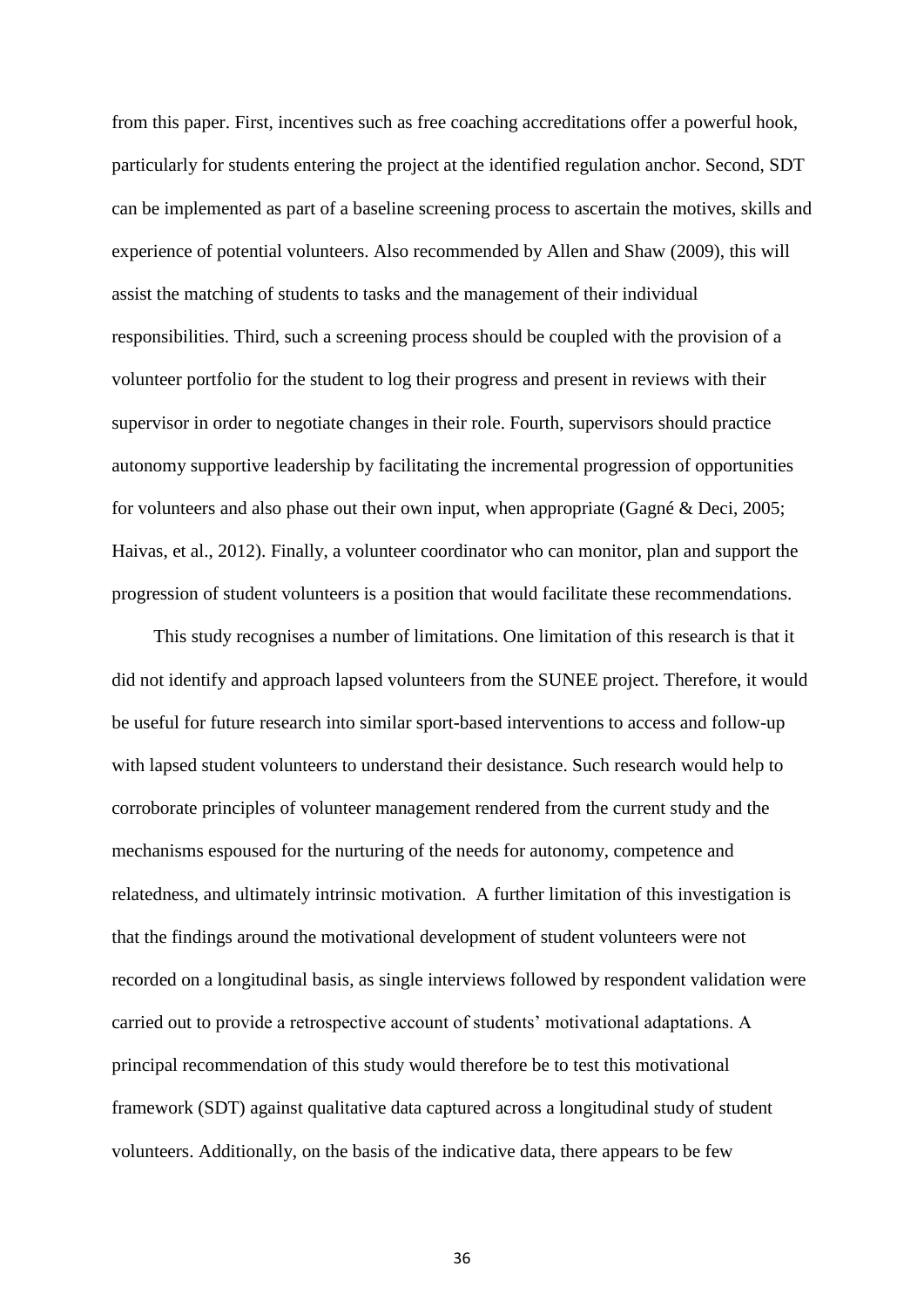differences between gender and motivational status, other than motives initiating volunteering at the external regulation anchor. This is a worthwhile topic for future research, particularly given that females were under-represented in the current sample. Future research may therefore require a quota or stratified sample to ensure that females are included equally.

# **References**

- Allen, J. B., & Shaw, S. (2009). "Everyone rolls up their sleeves and mucks in": Exploring volunteers' motivation and experiences of the motivational climate of a sporting event. *Sport Management Review,12*, 79-90. doi:10.1016/j.smr.2008.12.002
- Bang, H., Ross, S., & Reio, T. G. (2013). From motivation to organizational commitment of volunteers in non-profit sport organizations: The role of job satisfaction. *Journal of Management Development, 32*(1), 96-112. doi: 10.1108/02621711311287044
- Bidee, J., Vantilborgh, T., Pepermans, R., Huybrechts, G., Willems, J.,… Jegers, M. (2013). Autonomous motivation stimulates volunteers' work effort: A self-determination theory approach to volunteerism. *Voluntas, 24*, p.32-47. doi:10.1007/s11266-012-9269- x
- Bruening, J. E., Welty Peachey, J., Evanovich, J. M., Fuller, R. D., Coble Murty, C. J., Percy, V. E., & Chung, M. (2015). Managing sport for social change: The effects of intentional design and structure in a sport-based service learning. *Sport Management Review*, *18*, 69- 85. doi:10.1016/j.smr.2014.07.002
- Bryman, A. (2012). *Social Research Methods* (4<sup>th</sup> ed.). Oxford, UK: Oxford University Press. Cabinet Office (2015). *Community Life Survey 2014-2015: Statistical Bulletin*. London: Author.
- Clary, E. G., Snyder, M., Ridge, R. D., Copeland, J., Stukas, A. A., Haugen, J., & Miene, P. (1998). Understanding and assessing the motivations of volunteers: a functional approach. *Personality Processes and Individual Differences, 74*(6), 1516–1530.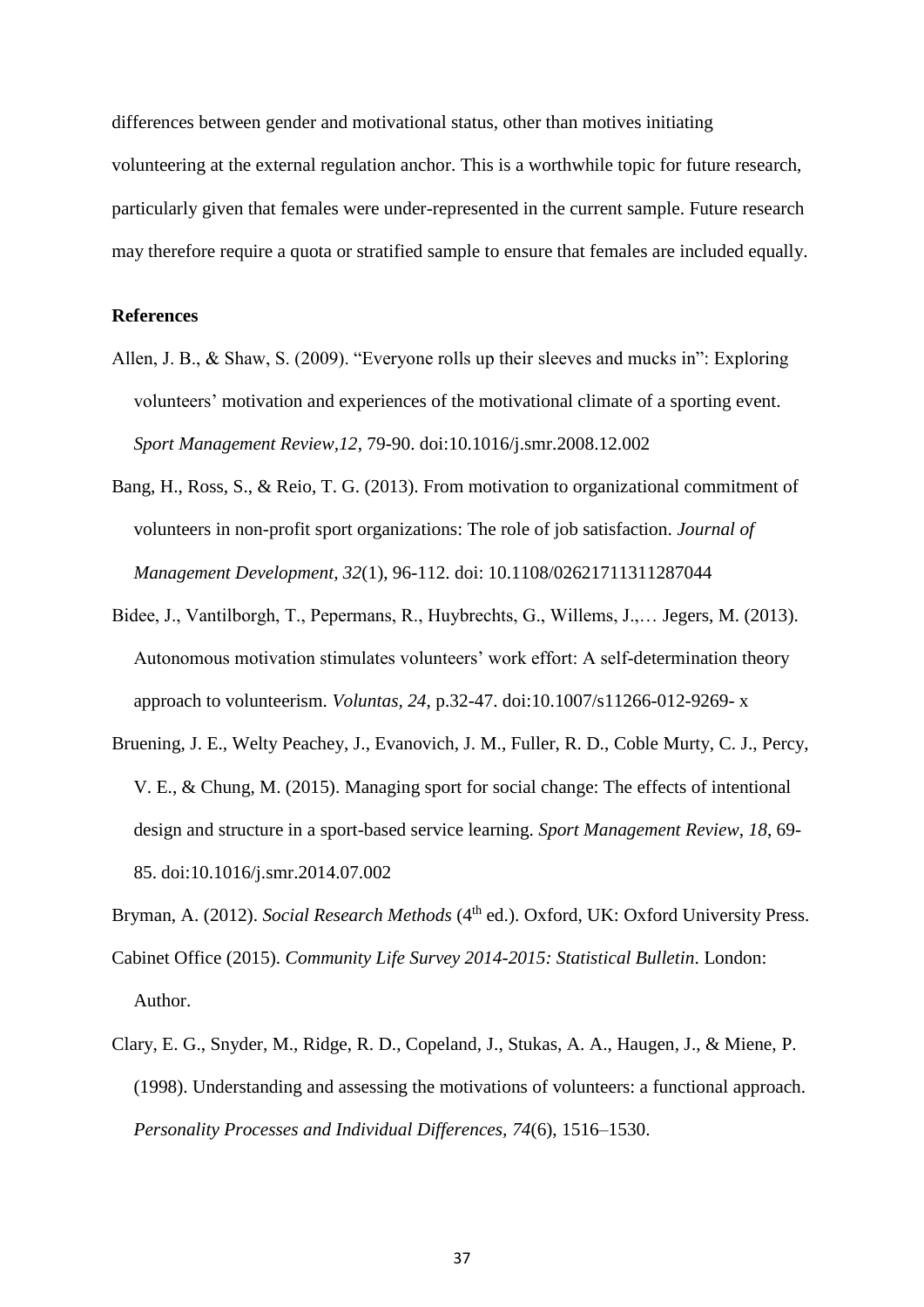- Cnaan, R. A., Handy, F., & Wadsworth, M. (1996). Defining who is a volunteer: Conceptual and empirical considerations. *Nonprofit and Voluntary Sector Quarterly, 25*, 364-383.
- Csikszentmihalyi, M. (1975). *Beyond Boredom and Anxiety: Experiencing Flow in Work and Play*. San Francisco, CA: Jossey-Bass Publishers.
- Cuskelly, G., Harrington, M., & Stebbins, R. A. (2002). Changing levels of organizational commitment amongst sport volunteers: A serious leisure approach. *Leisure*, 27, 191-212.
- Cuskelly, G., & O'Brien, W. (2013). Changing roles: applying continuity theory to understanding the transition from playing to volunteering in community sport. *European Sport Management Quarterly, 13*(1), 54-75. doi:10.1080/16184742.2012.744767
- Dean, J. (2014). How structural factors promote instrumental motivations within youth volunteering: a qualitative analysis of volunteer brokerage. *Voluntary Sector Review, 5*(2), 231-47. doi: 10.1332/204080514X14013591527611
- Deci, E. L., & Ryan, R. M. (1985). *Intrinsic motivation and self-determination in human behaviour*. New York, NY: Plenum Press.
- DeJaeghere, J. (2014). Encountering friction between liberal and neoliberal discourses of citizenship: A non-governmental organization's entrepreneurship education in Tanzania. *Education, Citizenship and Social Justice, 9*(3), 226–238. doi: 10.1177/1746197914545926
- Doherty, A., & Misener, K. (2008). Community sport networks. In: M. Nicholson & R. Hoye (Eds.), *Sport and social capital* (pp. 113-141). London, England: Elsevier.

Einholf, C. J. (2011). Gender Differences in the Correlates of Volunteering and Charitable Giving. *Nonprofit and Voluntary Sector Quarterly*, 40(6) 1092-1112. doi: 10.1177/0899764010385949

Eley, D. (2001). The impact of volunteering on citizenship qualities in young people.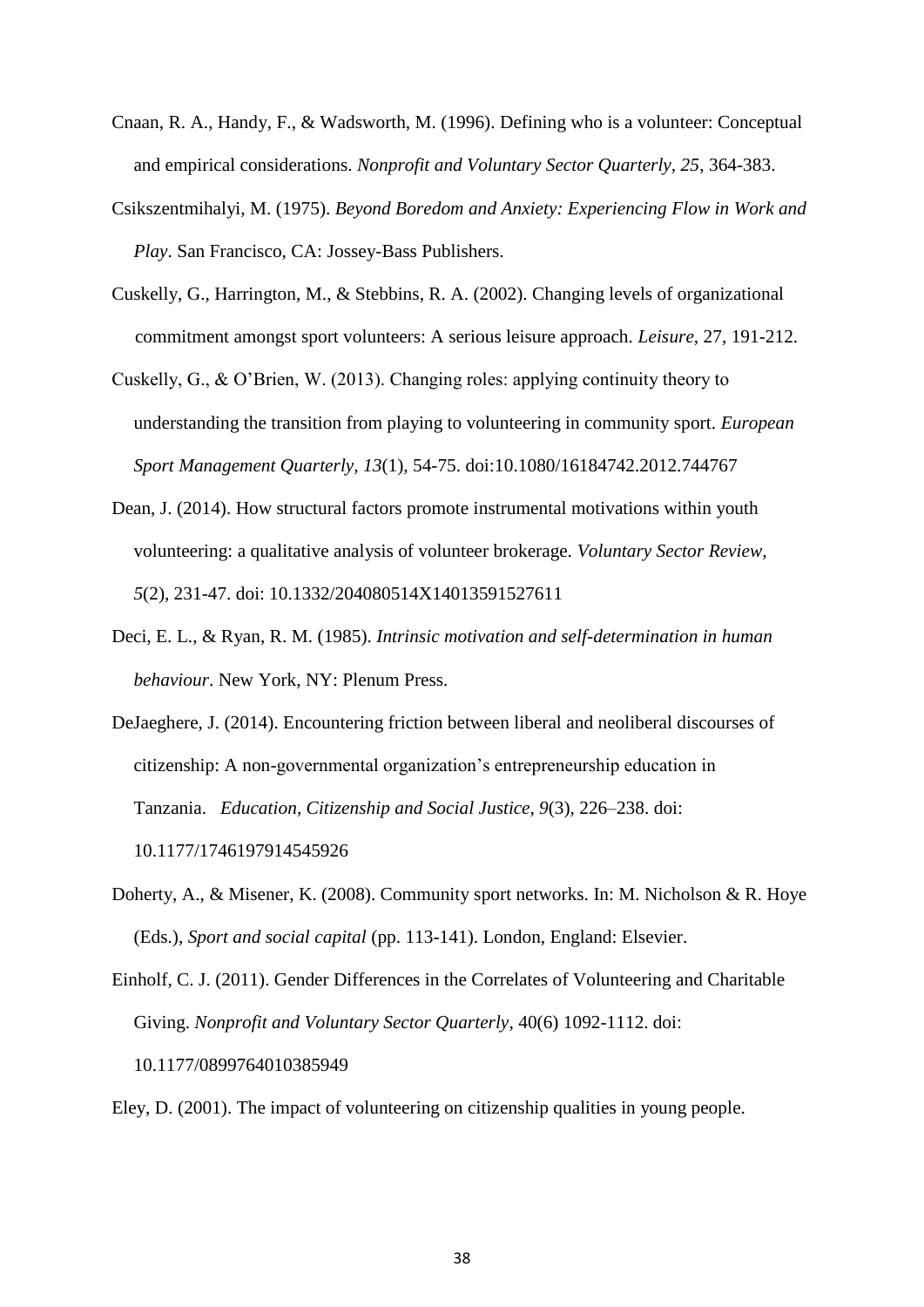*Voluntary Action, 4*(1), 65-83. Available online at:

[http://www.ivr.org.uk/images/stories/Institute-of-Volunteering-Research/VA-](http://www.ivr.org.uk/images/stories/Institute-of-Volunteering-Research/VA-Documents/VA4_1/article4_eley.pdf)

[Documents/VA4\\_1/article4\\_eley.pdf](http://www.ivr.org.uk/images/stories/Institute-of-Volunteering-Research/VA-Documents/VA4_1/article4_eley.pdf) [Accessed 17/1/16]

- Eley, D. (2003). Perceptions of and reflections on volunteering: the impact of community service on citizenship in students. *Voluntary Action, 5*(3), 27-45. Available online at: [http://www.ivr.org.uk/images/stories/Institute-of-Volunteering-Research/VA-](http://www.ivr.org.uk/images/stories/Institute-of-Volunteering-Research/VA-Documents/VA5_3/article2_eley.pdf)[Documents/VA5\\_3/article2\\_eley.pdf](http://www.ivr.org.uk/images/stories/Institute-of-Volunteering-Research/VA-Documents/VA5_3/article2_eley.pdf) [Accessed 17/1/16]
- Eley, D., & Kirk, D. (2002). Developing Citizenship through Sport: The Impact of a Sport-Based Volunteer Programme on Young Sport Leaders. *Sport, Education and Society, 7*(2), 131-166. doi: 10.1080/1357332022000018841
- Ellison, F., & Kerr, H. (2014). *The student volunteering landscape*. London, England: National Union of Students.
- Francis, J.E. (2011). The functions and norms that drive university volunteering. *International Journal of Nonprofit and Voluntary Sector Marketing, 16*, 1-12. doi:10.1002/nvsm.390
- Gagné, M., & Deci, E. L. (2005). Self-determination theory and work motivation. *Journal of Organizational Behaviour, 26*, 331-362. doi:10.1002/job.322
- Haivas, S., Hofmans, J., Pepermans, R. Huybrechts, G., Willems, J., Jegers, M., & Hofmans, J. (2012). Self-determination theory as a framework for exploring the impact of the organizational context on volunteer motivation: A study of Romanian volunteers. *Nonprofit and Voluntary Sector Quarterly, 41*, 1195-1214.

doi:10.1177/0899764011433041

Handy, F., Brodeur, N., & Cnaan, R. A. (2006). Summer on the Island: Episodic volunteering in Victoria, British Columbia. *Voluntary Action*, 7(2), 31-46. Available online at: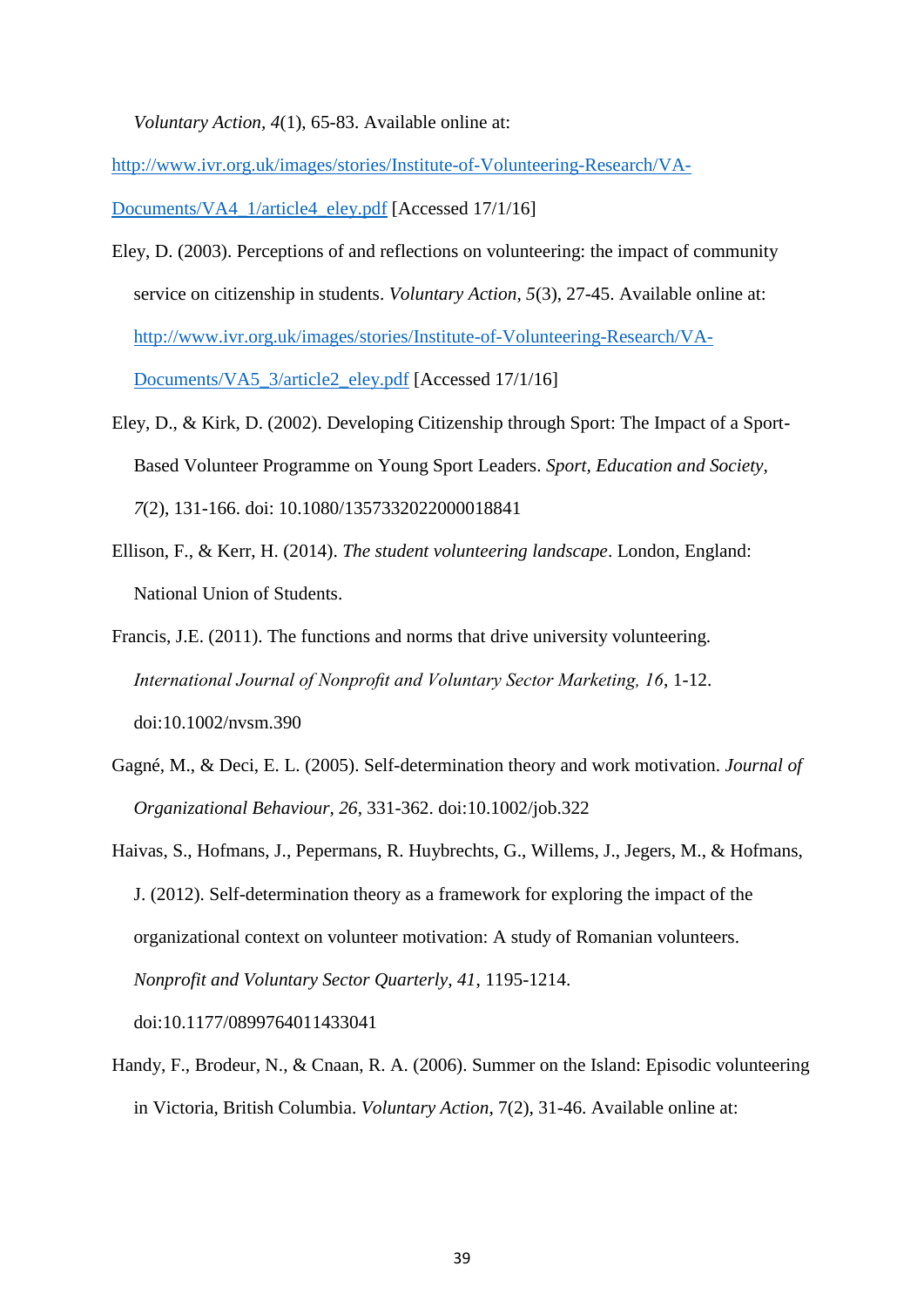[http://www.ivr.org.uk/images/stories/Institute-of-Volunteering-Research/VA-](http://www.ivr.org.uk/images/stories/Institute-of-Volunteering-Research/VA-Documents/VA7_3/article2_handy_et_al.pdf)[Documents/VA7\\_3/article2\\_handy\\_et\\_al.pdf](http://www.ivr.org.uk/images/stories/Institute-of-Volunteering-Research/VA-Documents/VA7_3/article2_handy_et_al.pdf) [Accessed 17/1/16]

- Handy, F., Cnaan, R. A., Hustinx, L., Kang, C., Brudney, J. L., Haski-Leventhal, D.,… Zrinscak, S. (2010). A cross-cultural examination of student volunteering: Is it all about résumé building? *Nonprofit and Voluntary Sector Quarterly*, *39*(3), 498-523. doi:10.1177/0899764009344353
- Holdsworth, C. (2010). Why volunteer? Understanding motivations for student volunteering. *British Journal of Education, 58*(4), 421-437. doi: 10.1080/00071005.2010.527666
- Holdsworth, C., & Brewis, G. (2014). Volunteering, choice and control: a case study of higher education student volunteering. *Journal of Youth Studies, 17*(2), 204-219. doi: 10.1080/13676261.2013.815702
- Hustinx, L., Handy, F., Cnaan, R. A., Budney, J. L., Pessi, A. B., & Yamauchi, N. (2010). Social and Cultural Origins of Motivations to Volunteer: A Comparison of University Students in Six Countries. *International Sociology*, *25*(3) 349-382. doi:10.1177/0268580909360297
- Hustinx, L., & Meijs, L. (2011). Re-embedding volunteerism: in search of a new collective ground, *Voluntary Sector Review, 2*(1), 5-21. doi: 10.1332/204080511X560594
- Jochum, V., & Brodie, E. (2013). Understanding people's pathways through participation: putting research into practice. *Voluntary Sector Review, 9*(4) 377-384. doi: 10.1332/204080513X673470
- Join In (2016). How Volunteers Can Help You. Available online at: [https://www.joininuk.org/we-need-volunteers/how-to/how-to-find-and-keep](https://www.joininuk.org/we-need-volunteers/how-to/how-to-find-and-keep-volunteers/how-volunteers-can-help-you/)[volunteers/how-volunteers-can-help-you/](https://www.joininuk.org/we-need-volunteers/how-to/how-to-find-and-keep-volunteers/how-volunteers-can-help-you/) [Accessed 17/1/16]
- Kay, T., & Bradbury, S. (2009). Youth sport volunteering: Developing social capital? *Sport, Education and Society, 14,* 121-140. doi: 10.1080/13573320802615288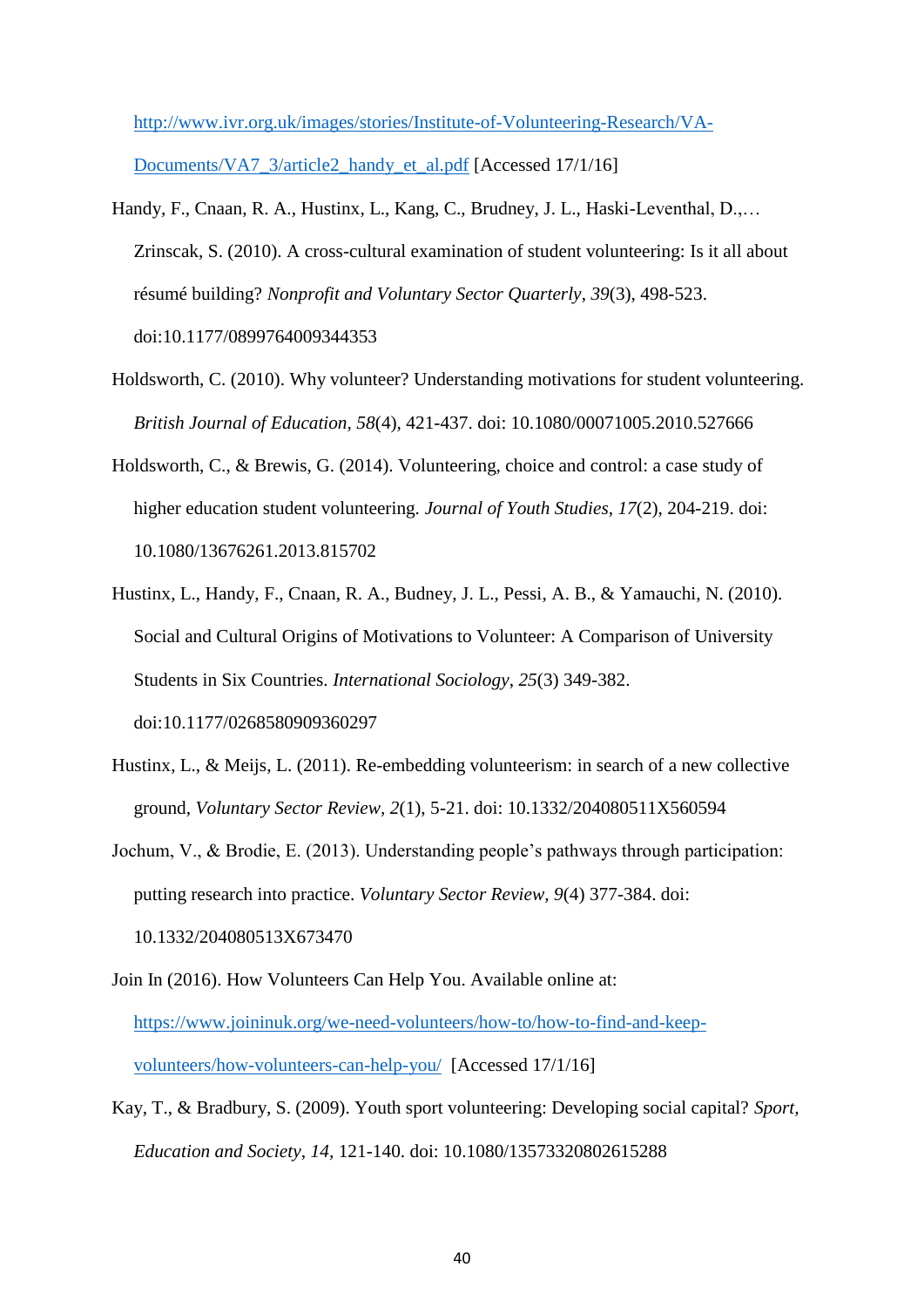- Kisby, B. (2010). The big society: Power to the people? *The Political Quarterly*, *81*, 484-491. doi: 10.1111/j.1467-923X.2010.02133.x
- Marks, H. M., & Jones, S. R. (2004). Community service in transition. *Journal of Higher Education*, *75*, 307-339. doi:10.1353/jhe.2004.0015
- Mesch, D., Tschirhart, M., Perry, J. L., & Lee, G. (1998). Altruists or egoists? Retention in stipend service. *Nonprofit Management & Leadership*, *9*, 3-21.
- Millette, V., & Gagné, M. (2008). Designing volunteers' tasks to maximise motivation, satisfaction and performance: The impact of job characteristics on volunteer engagement. *Motivation and Emotion*, *32*, 11-22. doi: 10.1007/s11031-007-9079-4
- Musick, M. A. & Wilson, J. (2008). *Volunteers: A social profile*. Bloomington, IN: Indiana University Press.
- Nichols, G., Taylor, P., Barrett, D. & Jeanes, R. (2014). Youth sport volunteers in England: A paradox between reducing the state and promoting a Big Society. *Sport Management Review*, 17, 337-346. doi:10.1016/j.smr.2013.09.001
- Office for National Statistics (2016). The National Statistics Socio-economic classification. Available online at:

[http://www.ons.gov.uk/ons/guidemethod/classifications/currentstandardclassifications/soc](http://www.ons.gov.uk/ons/guidemethod/classifications/currentstandardclassifications/soc2010/soc2010-volume-3-ns-sec--rebased-on-soc2010--user-manual/index.html) [2010/soc2010-volume-3-ns-sec--rebased-on-soc2010--user-manual/index.html](http://www.ons.gov.uk/ons/guidemethod/classifications/currentstandardclassifications/soc2010/soc2010-volume-3-ns-sec--rebased-on-soc2010--user-manual/index.html) [Accessed 30/01/16]

- Peters, J. (2012). Neoliberal convergence in North America and Western Europe: Fiscal austerity, privatization, and public sector reform. *Review of International Political Economy, 19*(2), 208-235. doi: 10.1080/09692290.2011.552783
- Phillips, M. (1982). Motivation and expectation in successful volunteerism. *Journal of Voluntary Action Research*, *11*(1/2), 118-125.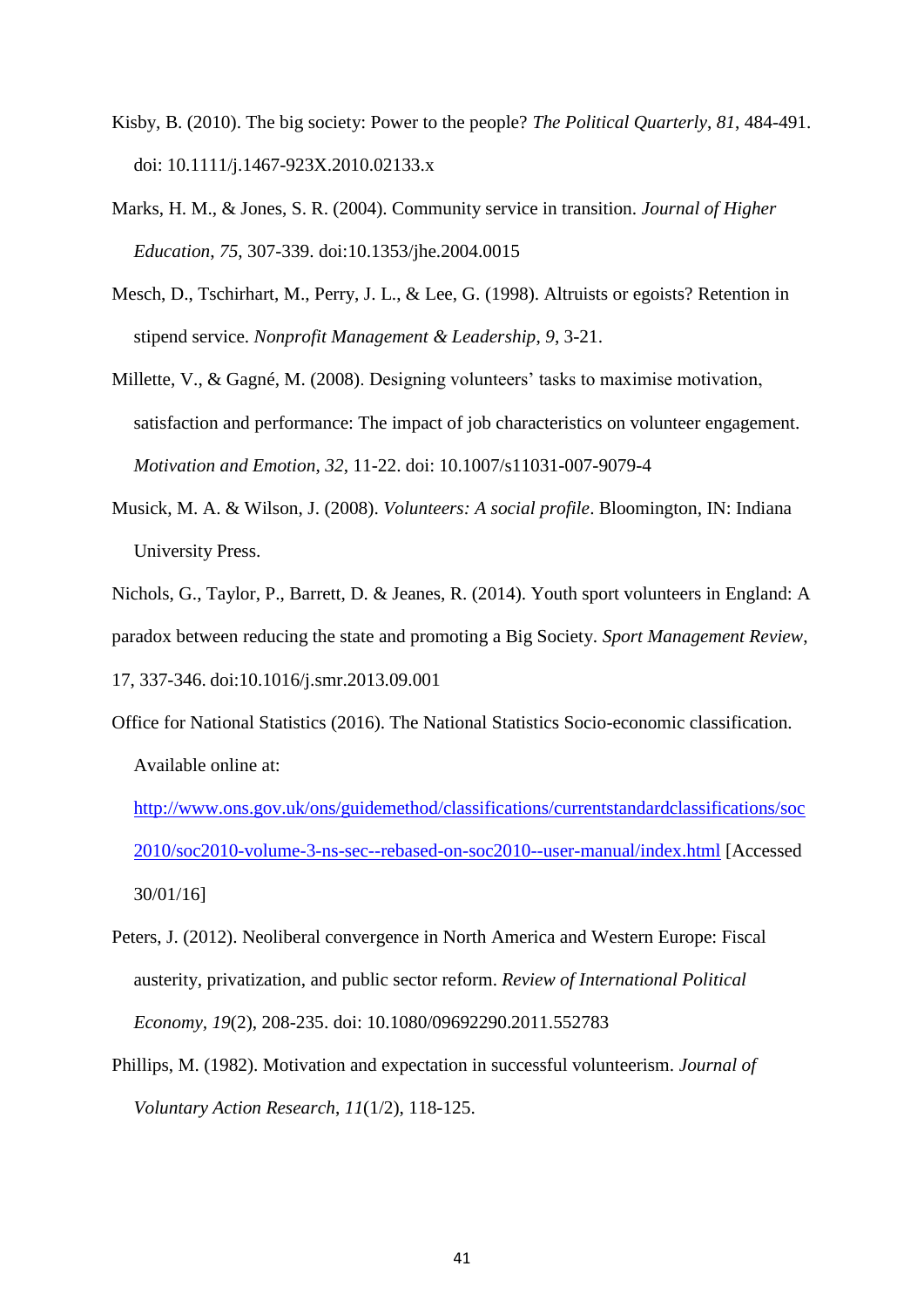- Prentice, D. A., & Carlsmith, K. M. (2000). Opinions and personality: On the psychological functions of attitudes and other valued possessions. In: *Why we evaluate functions of attitudes* (pp. 223-248). Mahwah, NJ: Lawrence Erlbaum.
- Rehberg, W. (2005). Altruistic Individualists: Motivations for International Volunteering Among Young Adults in Switzerland. *Voluntas*, *16*(2), 109-122. doi: 10.1007/s11266-005- 5693-5
- Ryan, R. M., & Deci, E. L. (2000a). Self-Determination Theory and the Facilitation of Intrinsic Motivation, Social Development, and Well-Being. *American Psychologist, 55*(1) 68-78. doi.org/10.1037/0003-066X.55.1.68
- Ryan, R. M., & Deci, E. L. (2000b). Intrinsic and Extrinsic Motivations: Classic Definitions and New Directions. *Contemporary Educational Psychology*, *25*, 54-67. doi:10.1006/ceps.1999.1020
- Schlesinger, T., Egli, B., & Nagel, S. (2013). Continue or terminate? Determinants of long term volunteering in sports clubs. *European Sport Management Quarterly*, 13, 32–53. doi:10.1080/16184742.2012.744766
- Simha, A., Topuzova, L. N. & Albert, J. F. (2011). V for Volunteer(ing)-The Journeys of Undergraduate Volunteers. *Journal of Academic Ethics*, *9*, 107-126. doi:10.1007/s10805011-9136-1
- Smith, K., Holmes, K., Haski-Leventhal, D., Cnaan, R. A., Handy, F., & Brudney, J. L. (2010). Motivations and Benefits of Student Volunteering: Comparing Regular, Occasional, and Non-Volunteers in Five Countries. *Canadian Journal of Nonprofit and Social Economy Research*, *1*(1) 65-81. Available online at: [http://repository.upenn.edu/spp\\_papers/153/](http://repository.upenn.edu/spp_papers/153/) [Accessed 17/1/16]
- Sport England (2016). Active People Interactive Tool. Available online at: <http://activepeople.sportengland.org/> [Accessed 17/01/16]